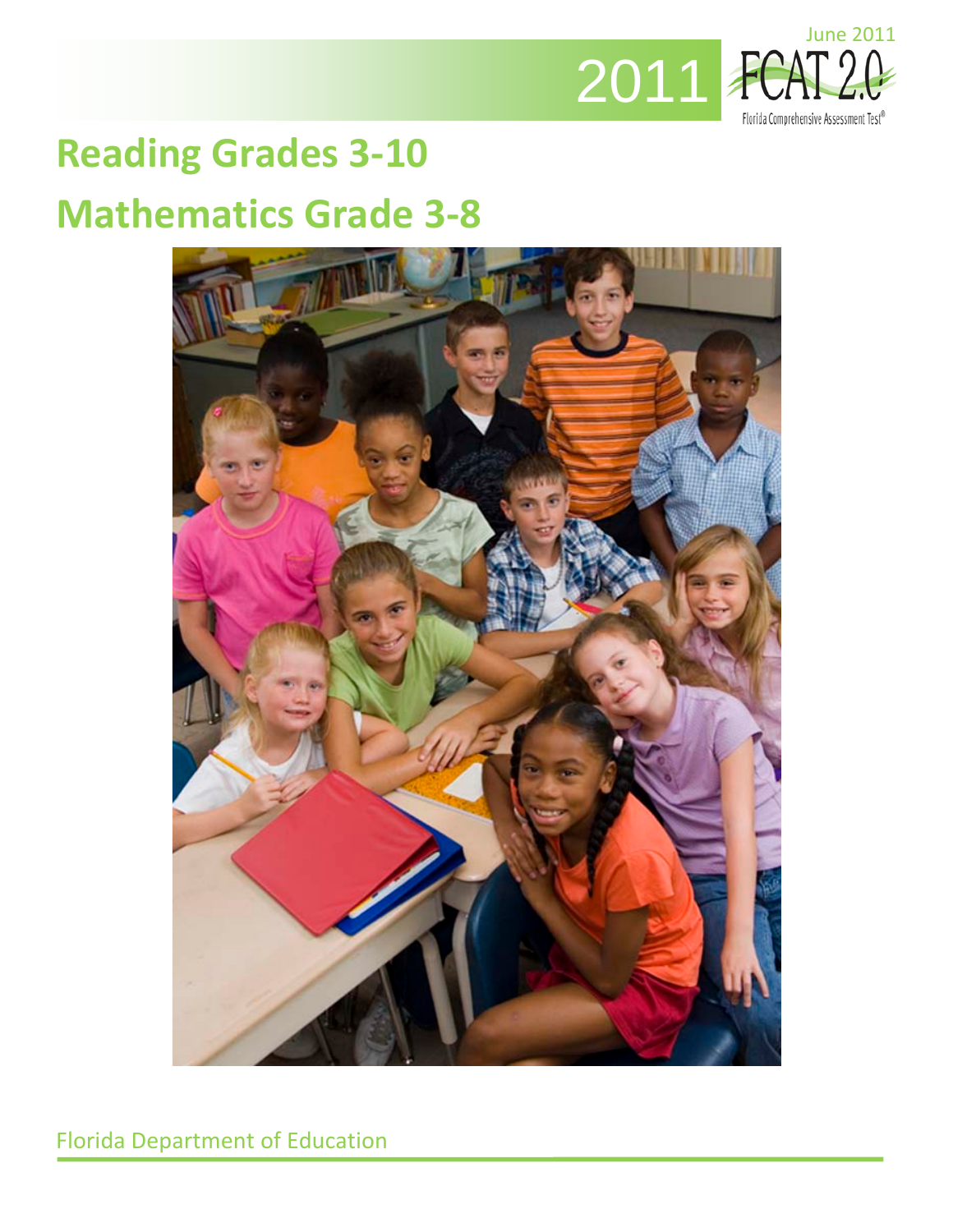# **FCAT and FCAT 2.0 Reading Grades 3-10 Mathematics Grade 3-8**

Florida is transitioning from the FCAT to the FCAT 2.0 to align with new student academic content standards. The FCAT 2.0 measures student achievement of the *Next Generation Sunshine State Standards*, which were adopted by the State Board of Education in 2007; whereas, the FCAT assesses the *Sunshine State Standards*, which were adopted in 1996. As FCAT 2.0 assessments are phased in, they will replace existing FCAT assessments. The transition to the FCAT 2.0 begins this year with the Reading and Mathematics assessments and will be complete when the FCAT 2.0 Science assessments are administered in 2012.

Student results for the 2011 FCAT 2.0 assessments are reported on the existing FCAT scale as FCAT Equivalent Scores because the new scale and Achievement Levels will not be available this year. FCAT Equivalent Scores enable consistent student expectations to be maintained during this transition year. FCAT Equivalent Scores are used to determine student progress from grade to grade in the same way FCAT Scale Scores and Developmental Scale Scores (DSS) were used in prior years. The new FCAT 2.0 score scale and Achievement Levels will be available beginning in 2012.

Student performance on the 2011 FCAT 2.0 is linked to the existing FCAT score scale through the equipercentile linking method. By this method, 2011 FCAT 2.0 scores were linked to 2010 FCAT scores at the same percentile rank. This linking method allows the 2011 FCAT 2.0 scores to be reported as FCAT Equivalent Scale Scores, which range from 100-500, and FCAT Equivalent Developmental Scale Scores, which range from 86-3008 across grades 3-10 for Reading and 3-8 for Mathematics and show a student's annual progress from grade to grade.

Because the FCAT 2.0 and FCAT assess different content standards and contain different test designs, caution must be used when interpreting the trend data provided in this media packet. For this reason, the transition from the FCAT to the FCAT 2.0 is indicated in each line graph with a dashed line (- - -) connecting prior years' FCAT results to the FCAT equivalent results for the FCAT 2.0 and there is a space between prior years' results and results for 2011 in the bar graphs.

For more information about the FCAT 2.0 please visit our website at [http://fcat.fldoe.org/fcat2/.](http://fcat.fldoe.org/fcat2/)

The percentages in this document for prior years may reflect minor differences from percentages published in last year's media packet. This is because of routine updates made to student data subsequent to prior publications. The percentages in the mathematics section of this document reflect differences from percentages published in last year's media packet. This is because FCAT 2.0 Mathematics is only taken by students in grades 3-8, so prior year FCAT results have been adjusted to reflect the same grade levels. The Grade 9 FCAT Mathematics assessment has been discontinued. Students now take the Algebra 1 End-of-Course (EOC) Assessment once they have completed the necessary high-school-level coursework. Results for the 2011 FCAT Mathematics (grade 10) and FCAT Science (grades 5, 8, and 11) assessments are published in a separate media packet. The *FCAT Mathematics and FCAT Science Media Packet* and the *Algebra 1 EOC Assessment State Report of Districts* may be accessed at [http://fcat.fldoe.org/mediapacket/2011/default.asp.](http://fcat.fldoe.org/mediapacket/2011/default.asp)

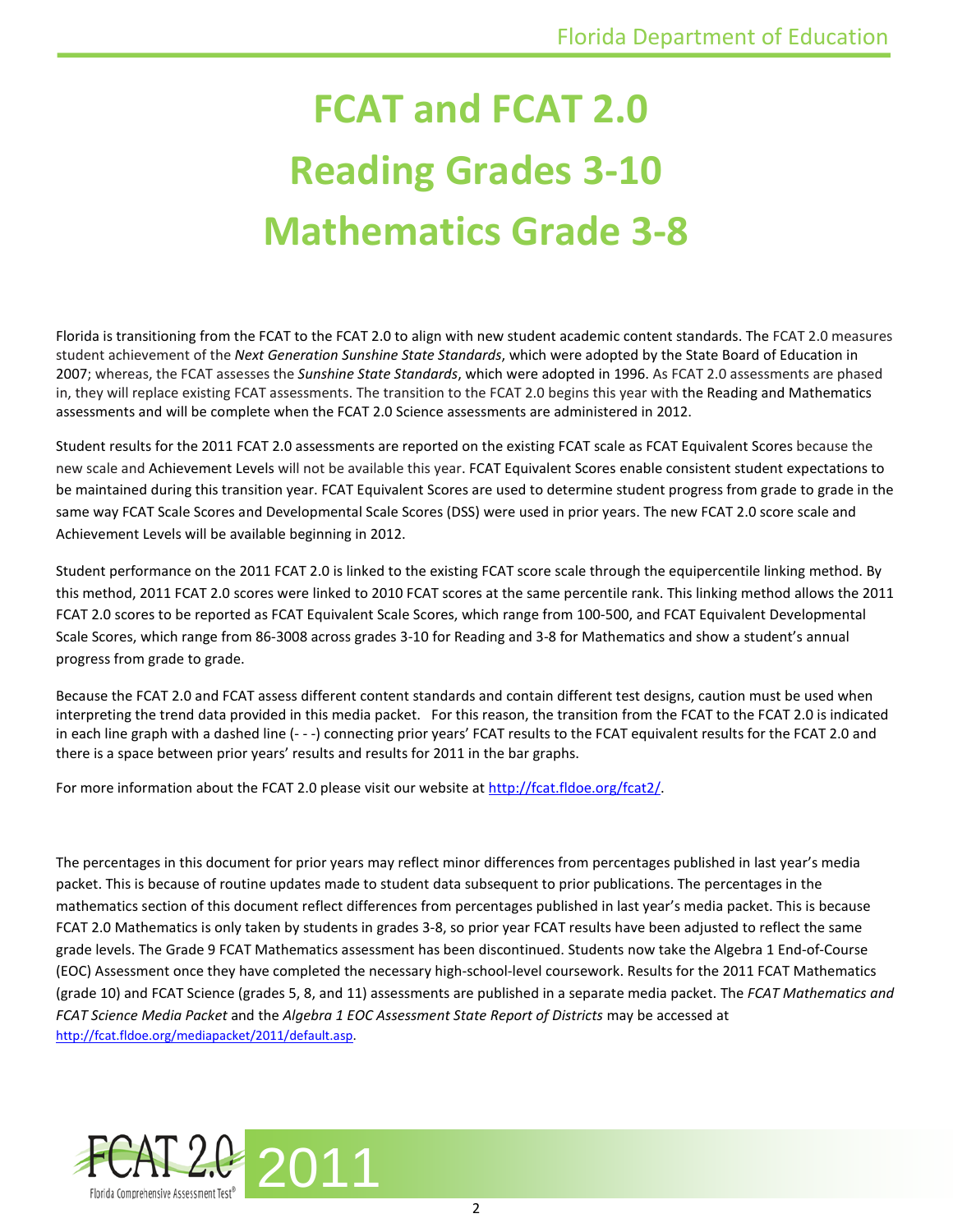# **FCAT and FCAT 2.0 Reading Grades 3-10**

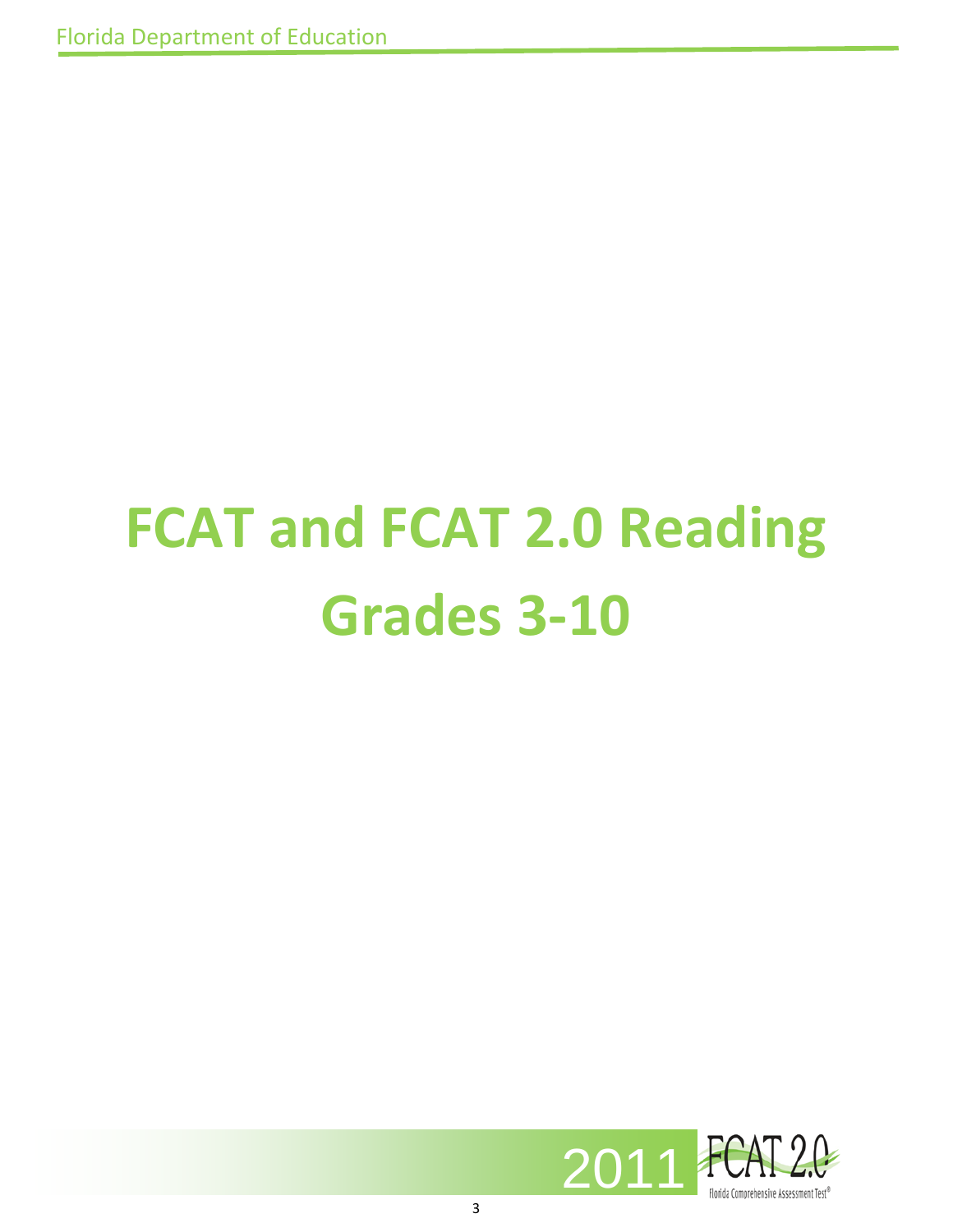

# **FCAT Reading (2001-2010) and FCAT 2.0 Reading (2011)**

**By Achievement Level** 

**Grades 3-10**

The dashed line (- - -) indicates the transition from the FCAT to FCAT 2.0. The equipercentile linking method used this year holds constant the results at the state level. Therefore, the percent at each Achievement Level is the same, with some small differences due to rounding. This can be seen in the above line graph. Even though the FCAT Equivalent Scores for the FCAT 2.0 have a *similar* meaning to the FCAT scores, they do not have the *same* meaning. For this reason, comparisons between FCAT 2.0 results and prior years' FCAT results should be made with caution. In 2011, 62 percent of students in grades 3-10 were performing at or above Achievement Level 3 (on grade level and above) on FCAT 2.0 Reading. In 2010, 62 percent of students in grades 3-10 were performing at or above Achievement Level 3 (on grade level and above) on FCAT Reading. This is an increase from 47 percent in 2001, 47 percent in 2002, 50 percent in 2003, 52 percent in 2004, 53 percent in 2005, 57 percent in 2006, 58 percent in 2007, 60 percent in 2008, and 61 percent in 2009 for a total increase of 15 percentage points. In 2011, 18 percent of students in grades 3-10 were performing at Achievement Level 1 on FCAT 2.0 Reading. In 2010, 18 percent of students in grades 3-10 were performing at Achievement Level 1 on FCAT Reading. This is a decrease from 32 percent in 2001, 31 percent in 2002, 29 percent in 2003, 27 percent in 2004, 26 percent in 2005, 22 percent in 2006, 21 percent in 2007, 20 percent in 2008, and is equal to 18 percent in 2009 for a total decrease of 14 percentage points.

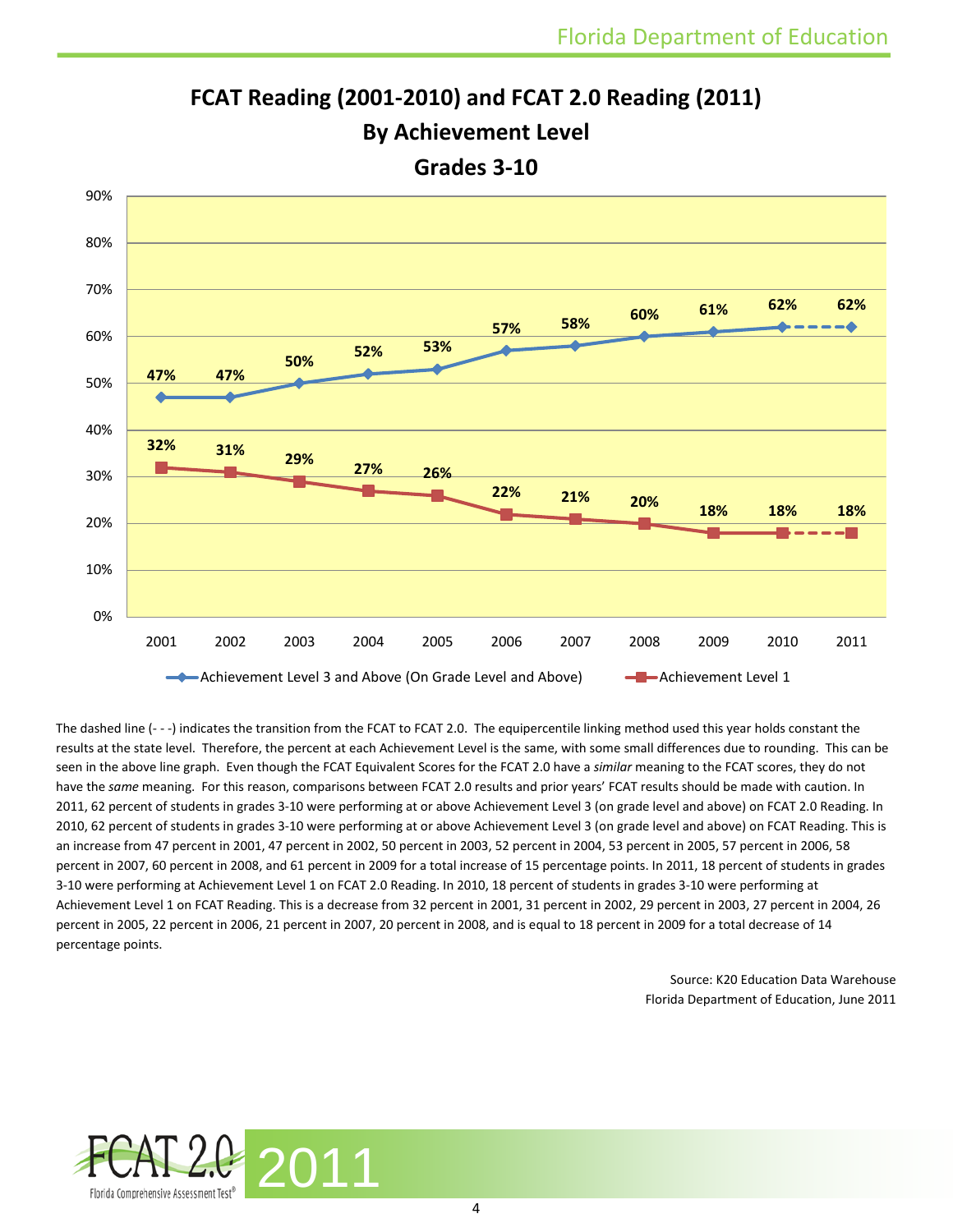



The dashed line (- - -) indicates the transition from the FCAT to FCAT 2.0. Even though the FCAT Equivalent Scores for the FCAT 2.0 have a *similar*  meaning to the FCAT scores, they do not have the *same* meaning. For this reason, comparisons between FCAT 2.0 results and prior years' FCAT results should be made with caution. In 2011, 72 percent of White students in grades 3-10 were performing at or above Achievement Level 3 (on grade level and above) on FCAT 2.0 Reading. In 2010, 72 percent of White students in grades 3-10 were performing at or above Achievement Level 3 (on grade level and above) on FCAT Reading. This is an increase from 59 percent in 2001, 60 percent in 2002, 62 percent in 2003, 63 percent in 2004, 64 percent in 2005, 67 percent in 2006, 68 percent in 2007, 71 percent in 2008, and is equal to 72 percent in 2009 for a total increase of 13 percentage points. In 2011, 58 percent of Hispanic students in grades 3-10 were performing at or above Achievement Level 3 on FCAT 2.0 Reading. In 2010, 58 percent of Hispanic students in grades 3-10 were performing at or above Achievement Level 3 on FCAT Reading. This is an increase from 35 percent in 2001, 38 percent in 2002, 40 percent in 2003, 42 percent in 2004, 45 percent in 2005, 50 percent in 2006, 51 percent in 2007, 53 percent in 2008, and 55 percent in 2009 for a total increase of 13 percentage points. In 2011, 43 percent of African-American students in grades 3- 10 were performing at or above Achievement Level 3 on FCAT 2.0 Reading. In 2010, 44 percent of African-American students in grades 3-10 were performing at or above Achievement Level 3 on FCAT Reading. This is an increase from 26 percent in 2001, 28 percent in 2002, 30 percent in 2003, 32 percent in 2004, 34 percent in 2005, 39 percent in 2006, 39 percent in 2007, 41 percent in 2008, and 43 percent in 2009 for a total increase of 18 percentage points.

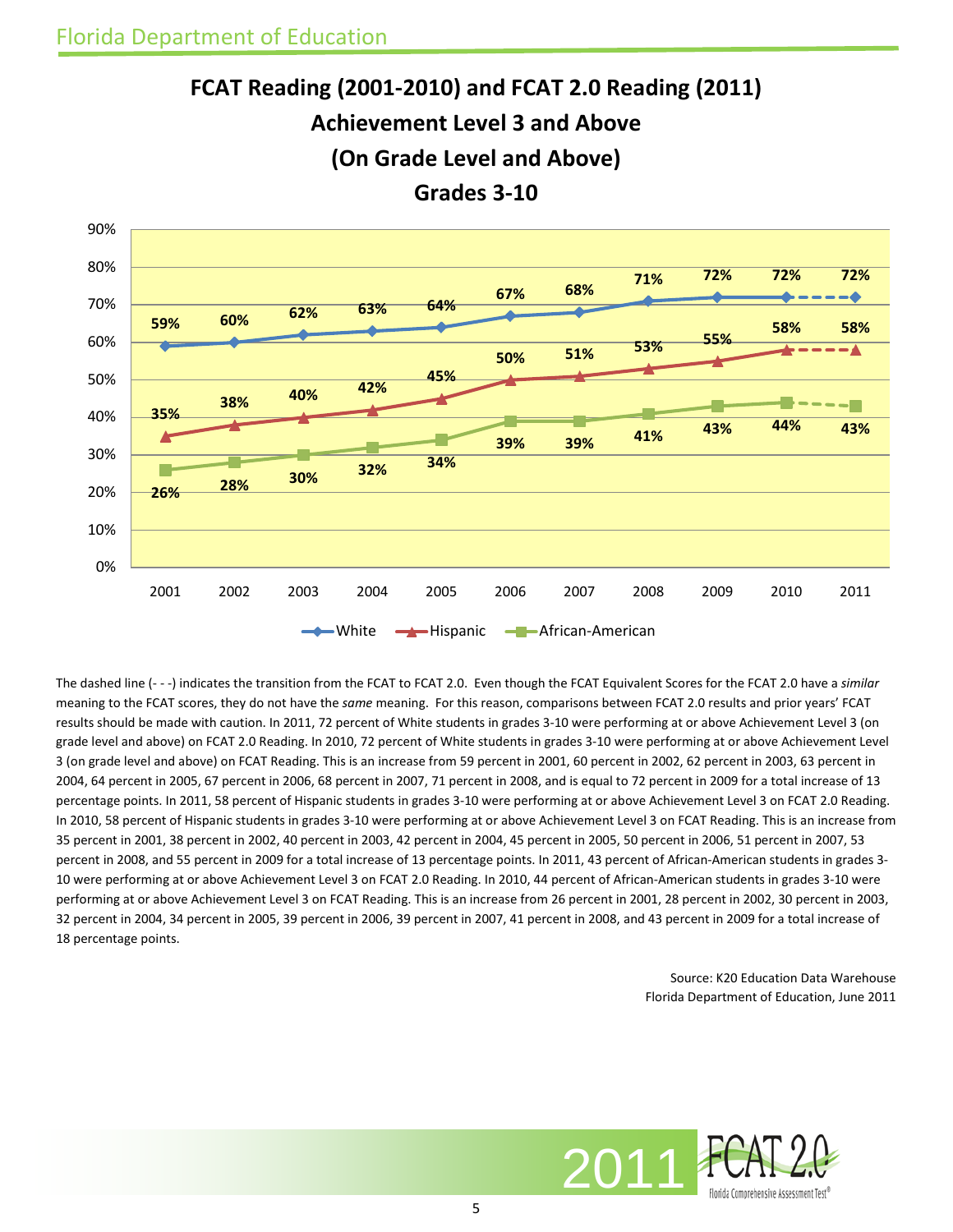

**FCAT Reading (2001-2010) and FCAT 2.0 Reading (2011)**

**Achievement Level 1**

**Grades 3-10**

The dashed line (- - -) indicates the transition from the FCAT to FCAT 2.0. Even though the FCAT Equivalent Scores for the FCAT 2.0 have a *similar*  meaning to the FCAT scores, they do not have the *same* meaning. For this reason, comparisons between FCAT 2.0 results and prior years' FCAT results should be made with caution. In 2011, 11 percent of White students in grades 3-10 were performing at Achievement Level 1 on FCAT 2.0 Reading. In 2010, 11 percent of White students in grades 3-10 were performing at Achievement Level 1 on FCAT Reading. This is a decrease from 20 percent in 2001, 20 percent in 2002, 18 percent in 2003, 17 percent in 2004, 16 percent in 2005, 14 percent in 2006, 13 percent in 2007, 12 percent in 2008, and is equal to 11 percent in 2009 for a total decrease of 9 percentage points. In 2011, 21 percent of Hispanic students in grades 3- 10 were performing at Achievement Level 1 on FCAT 2.0 Reading. In 2010, 21 percent of Hispanic students in grades 3-10 were performing at Achievement Level 1 on FCAT Reading. This is a decrease from 43 percent in 2001, 41 percent in 2002, 38 percent in 2003, 36 percent in 2004, 33 percent in 2005, 28 percent in 2006, 26 percent in 2007, 25 percent in 2008, and 23 percent in 2009 for a total decrease of 22 percentage points. In 2011, 31 percent of African-American students in grades 3-10 were performing at Achievement Level 1 on FCAT 2.0 Reading. In 2010, 31 percent of African-American students in grades 3-10 were performing at Achievement Level 1 on FCAT Reading. This is a decrease from 52 percent in 2001, 50 percent in 2002, 46 percent in 2003, 44 percent in 2004, 41 percent in 2005, 35 percent in 2006, 35 percent in 2007, 33 percent in 2008, and is equal to 31 percent in 2009 for a total decrease of 21 percentage points.

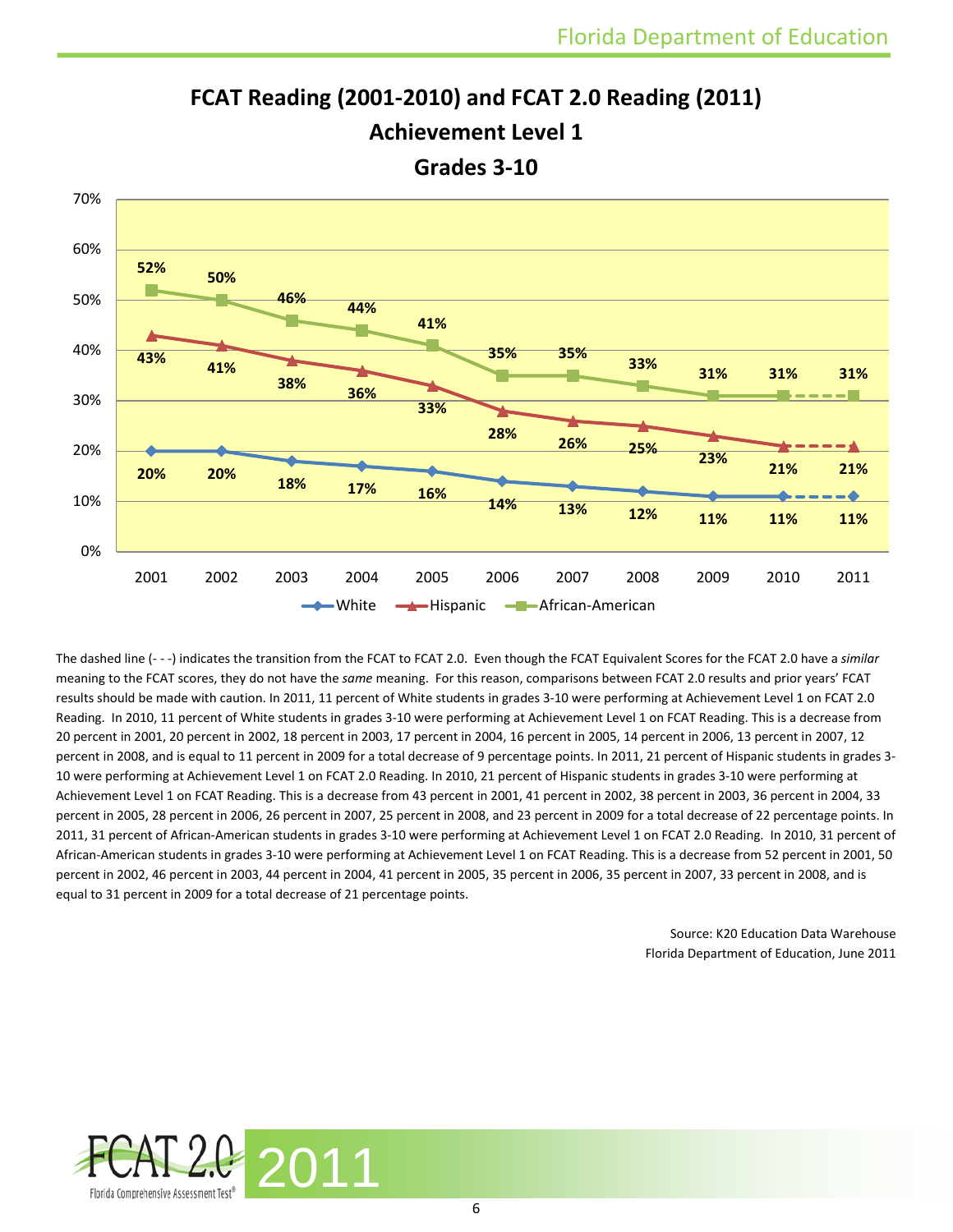



The dashed line (- - -) indicates the transition from the FCAT to FCAT 2.0. Even though the FCAT Equivalent Scores for the FCAT 2.0 have a *similar*  meaning to the FCAT scores, they do not have the *same* meaning. For this reason, comparisons between FCAT 2.0 results and prior years' FCAT results should be made with caution. In 2011, 32 percent of Students with Disabilities in grades 3-10 were performing at or above Achievement Level 3 (on grade level and above) on FCAT 2.0 Reading. In 2010, 33 percent of Students with Disabilities in grades 3-10 were performing at or above Achievement Level 3 (on grade level and above) on FCAT Reading. This is an increase from 19 percent in 2001, 19 percent in 2002, 21 percent in 2003, 23 percent in 2004, 25 percent in 2005, 28 percent in 2006, 29 percent in 2007, 31 percent in 2008, and is equal to 33 percent in 2009 for a total increase of 14 percentage points. In 2011, 46 percent of Students with Disabilities in grades 3-10 were performing at Achievement Level 1 on FCAT 2.0 Reading. In 2010, 45 percent of Students with Disabilities in grades 3-10 were performing at Achievement Level 1 on FCAT Reading. This is a decrease from 66 percent in 2001, 66 percent in 2002, 62 percent in 2003, 60 percent in 2004, 57 percent in 2005, 52 percent in 2006, 50 percent in 2007, 48 percent in 2008, and is equal to 45 percent in 2009 for a total decrease of 21 percentage points.

*\*Students with Disabilities (SWDs) include students determined eligible for special education and related services who are receiving services based on an Individual Educational Plan (IEP).*

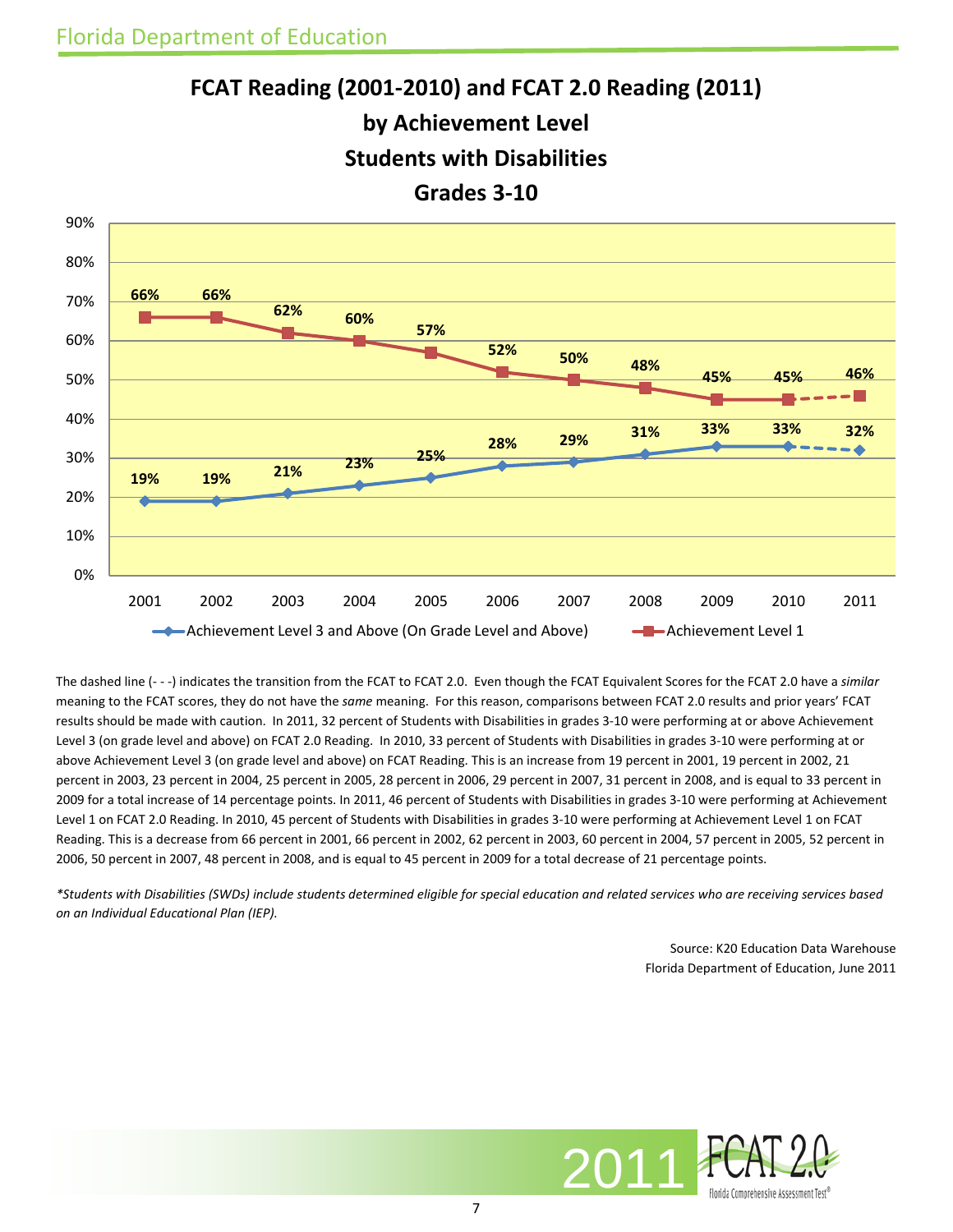# **FCAT Reading (2001-2010) and FCAT 2.0 Reading (2011) By Achievement Level English Language Learners Grades 3-10**



The dashed line (- - -) indicates the transition from the FCAT to FCAT 2.0. Even though the FCAT Equivalent Scores for the FCAT 2.0 have a *similar*  meaning to the FCAT scores, they do not have the *same* meaning. For this reason, comparisons between FCAT 2.0 results and prior years' FCAT results should be made with caution. In 2011, 25 percent of English Language Learners in grades 3-10 were performing at or above Achievement Level 3 (on grade level and above) on FCAT 2.0 Reading. In 2010, 28 percent of English Language Learners in grades 3-10 were performing at or above Achievement Level 3 (on grade level and above) on FCAT Reading. This is an increase from 11 percent in 2001, 13 percent in 2002, 14 percent in 2003, 17 percent in 2004, 21 percent in 2005, 24 percent in 2006, 27 percent in 2007, 27 percent in 2008, and is equal to 28 percent in 2009 for a total increase of 14 percentage points. In 2011, 52 percent of English Language Learners in grades 3-10 were performing at Achievement Level 1 on FCAT 2.0 Reading. In 2010, 51 percent of English Language Learners in grades 3-10 were performing at Achievement Level 1 on FCAT Reading. This is a decrease from 76 percent in 2001, 72 percent in 2002, 70 percent in 2003, 66 percent in 2004, 61 percent in 2005, 56 percent in 2006, 52 percent in 2007, 51 percent in 2008, and 51 percent in 2009 for a total decrease of 25 percentage points.

*\*English Language Learners (ELLs) include students enrolled in classes specifically designed to increase their academic and language proficiency*.

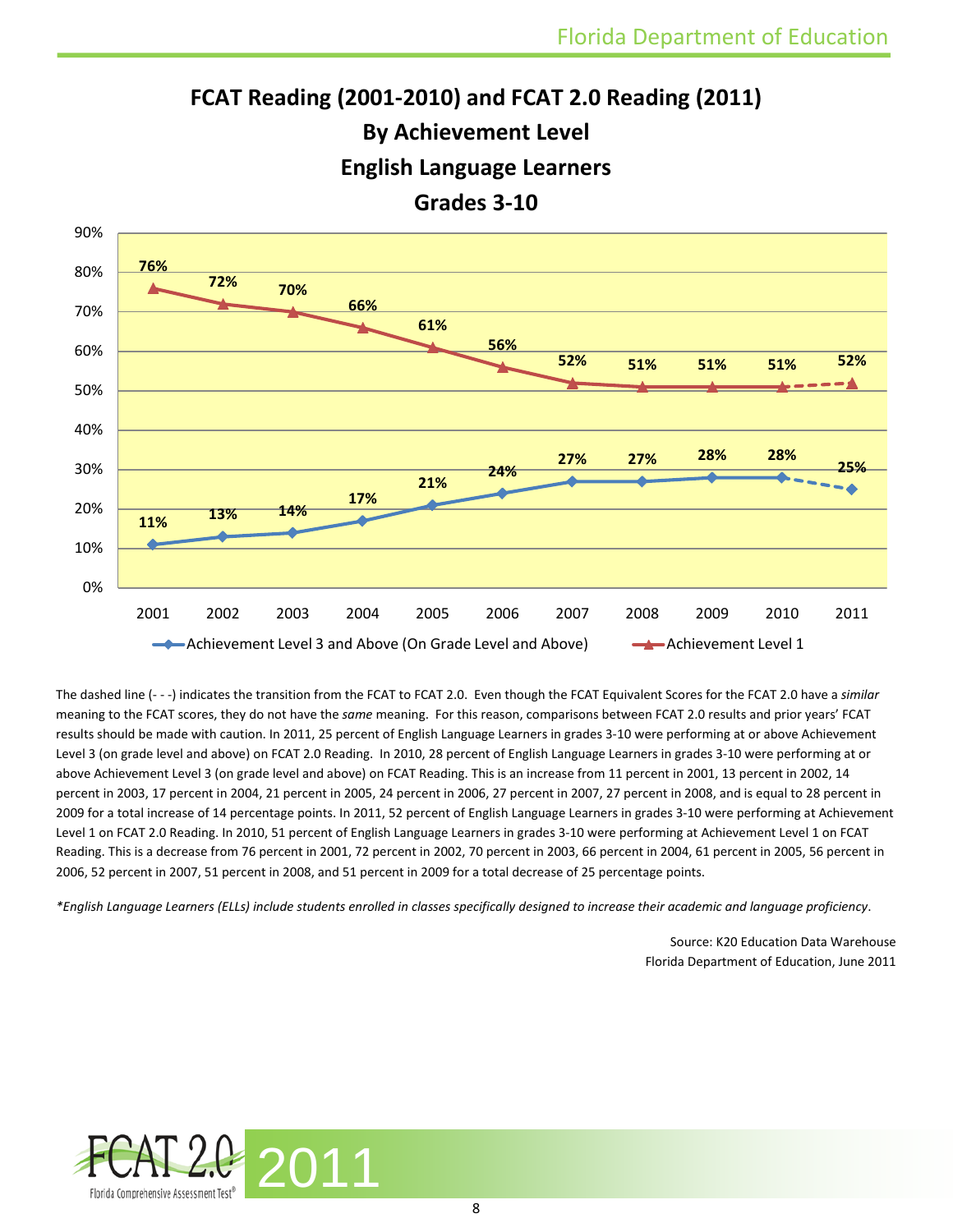

**FCAT Reading (2001-2010) and FCAT 2.0 Reading (2011) By Achievement Level**

The dashed line (- - -) indicates the transition from the FCAT to FCAT 2.0. The equipercentile linking method used this year holds constant the results at the state level. Therefore, the percent at each Achievement Level is the same, with some small differences due to rounding. This can be seen in the above line graph. Even though the FCAT Equivalent Scores for the FCAT 2.0 have a *similar* meaning to the FCAT scores, they do not have the *same* meaning. For this reason, comparisons between FCAT 2.0 results and prior years' FCAT results should be made with caution. In 2011, 71 percent of students in grades 3, 4, and 5 were performing at or above Achievement Level 3 (on grade level and above) on FCAT 2.0 Reading. In 2010, 71 percent of students in grades 3, 4, and 5 were performing at or above Achievement Level 3 (on grade level and above) on FCAT Reading. This is an increase from 54 percent in 2001, 56 percent in 2002, 60 percent in 2003, 65 percent in 2004, 68 percent in 2005, 69 percent in 2006, 70 percent in 2007, 70 percent in 2008, and a decrease from 72 percent in 2009 for a total increase of 17 percentage points. In 2011, 16 percent of students in grades 3, 4, and 5 were performing at Achievement Level 1 on FCAT 2.0 Reading. In 2010, 16 percent of students in grades 3, 4, and 5 were performing at Achievement Level 1 on FCAT Reading. This is a decrease from 30 percent in 2001, 28 percent in 2002, 24 percent in 2003, 20 percent in 2004, 18 percent in 2005, is equal to 16 percent in 2006, is equal to percent 16 percent in 2007, is equal to 16 percent in 2008, and is an increase from 15 percent in 2009 for a total decrease of 14 percentage points.

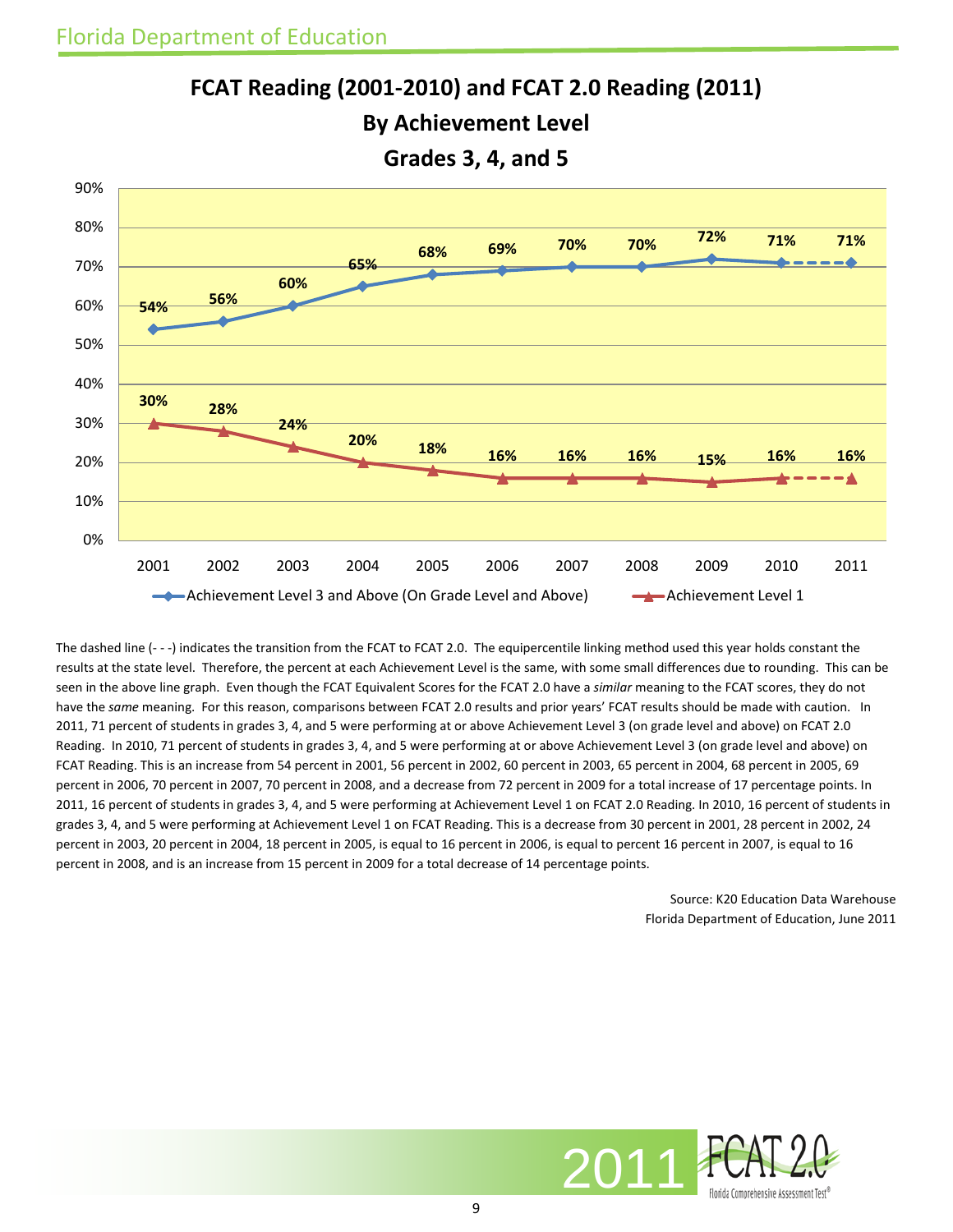**57% 55% 55%**



**51% 54% 53% 53%**



Source: K20 Education Data Warehouse Florida Department of Education, June 2011



**43%**

**33%**

0%

10%

20%

30%

40%

50%

**46%**

**36%**

**40%**

**47%**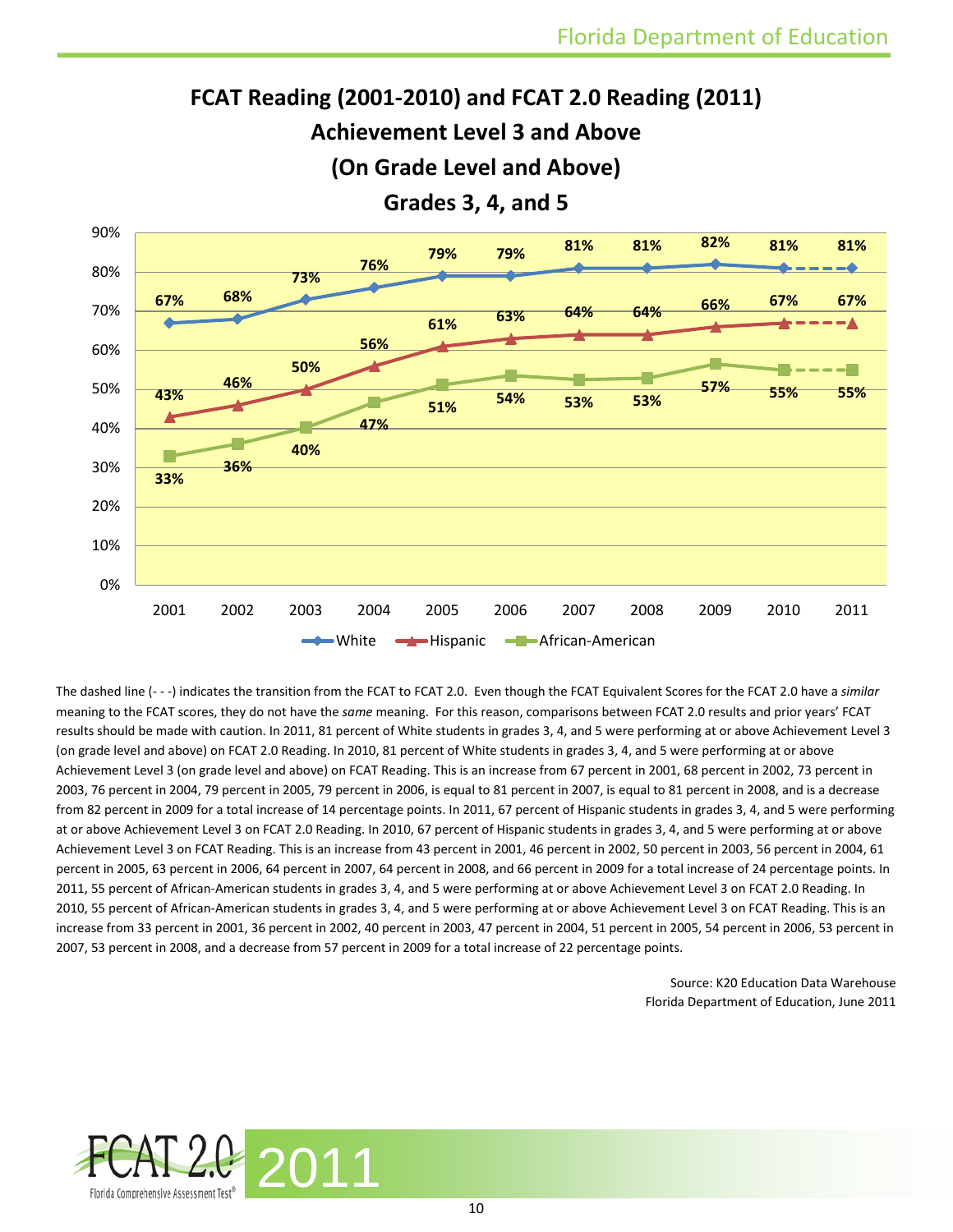

**FCAT Reading (2001-2010) and FCAT 2.0 Reading (2011) Achievement Level 1**

The dashed line (- - -) indicates the transition from the FCAT to FCAT 2.0. Even though the FCAT Equivalent Scores for the FCAT 2.0 have a *similar*  meaning to the FCAT scores, they do not have the *same* meaning. For this reason, comparisons between FCAT 2.0 results and prior years' FCAT results should be made with caution.In 2011, 9 percent of White students in grades 3, 4, and 5 were performing at Achievement Level 1 on FCAT 2.0 Reading. In 2010, 9 percent of White students in grades 3, 4, and 5 were performing at Achievement Level 1 on FCAT Reading. This is a decrease from 19 percent in 2001, 18 percent in 2002, 14 percent in 2003, 12 percent in 2004, 11 percent in 2005, 10 percent in 2006, is equal to 9 percent in 2007, is equal to 9 percent in 2008, and is an increase from 8 percent in 2009 for a total decrease of 10 percentage points. In 2011, 18 percent of Hispanic students in grades 3, 4, and 5 were performing at Achievement Level 1 on FCAT 2.0 Reading. In 2010, 18 percent of Hispanic students in grades 3, 4, and 5 were performing at Achievement Level 1 on FCAT Reading. This is a decrease from 40 percent in 2001, 37 percent in 2002, 33 percent in 2003, 27 percent in 2004, 23 percent in 2005, 21 percent in 2006, 20 percent in 2007, 21 percent in 2008, and 19 percent in 2009 for a total decrease of 22 percentage points. In 2011, 26 percent of African-American students in grades 3, 4, and 5 were performing at Achievement Level 1 on FCAT 2.0 Reading. In 2010, 26 percent of African-American students in grades 3, 4, and 5 were performing at Achievement Level 1 on FCAT Reading. This is a decrease from 48 percent in 2001, 44 percent in 2002, 39 percent in 2003, 33 percent in 2004, 29 percent in 2005, is equal to 26 percent in 2006, is a decrease from 27 percent in 2007, 27 percent in 2008, and is an increase from 24 percent in 2009 for a total decrease of 22 percentage points.

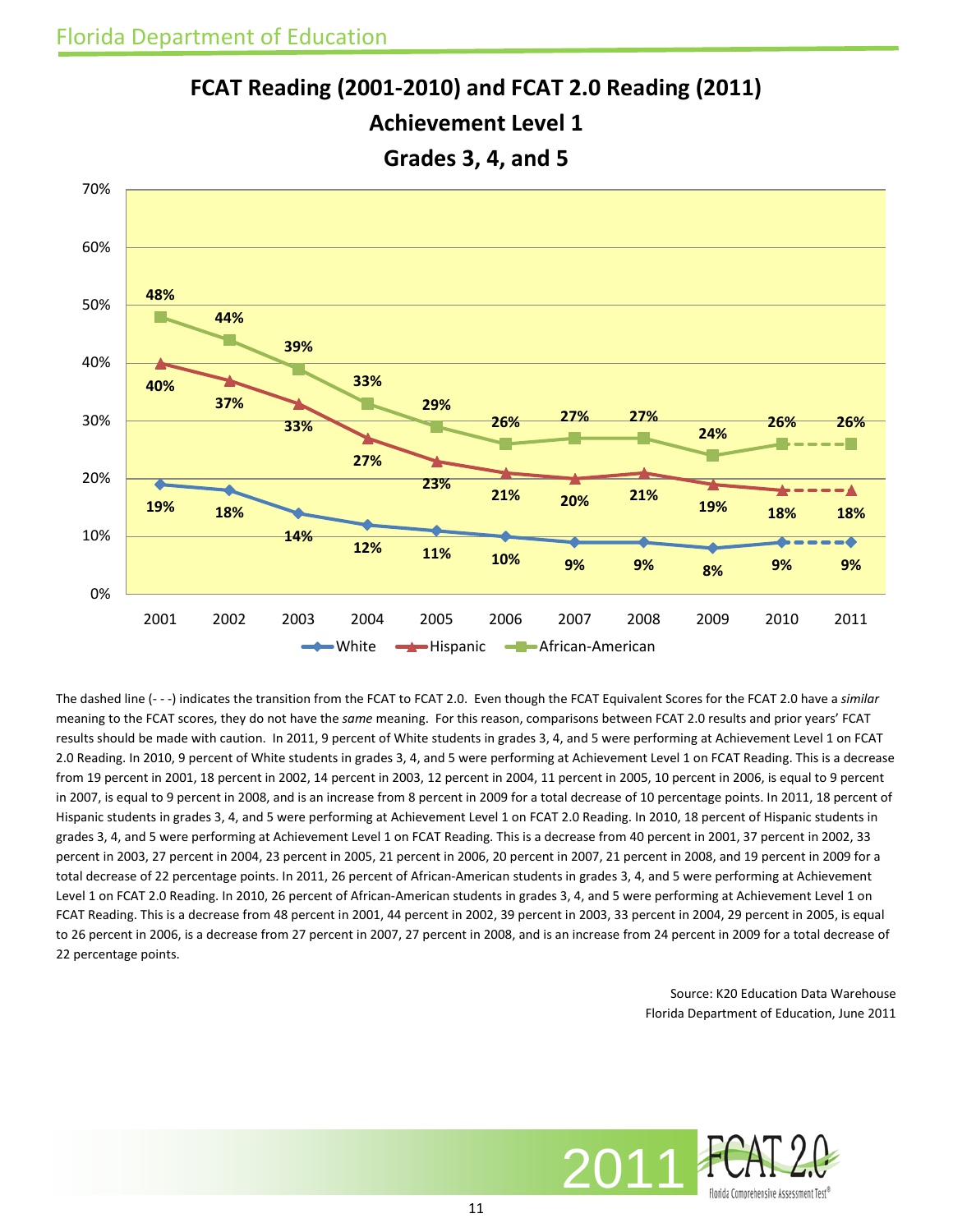

The dashed line (- - -) indicates the transition from the FCAT to FCAT 2.0. The equipercentile linking method used this year holds constant the results at the state level. Therefore, the percent at each Achievement Level is the same, with some small differences due to rounding. This can be seen in the above line graph. Even though the FCAT Equivalent Scores for the FCAT 2.0 have a *similar* meaning to the FCAT scores, they do not have the *same* meaning. For this reason, comparisons between FCAT 2.0 results and prior years' FCAT results should be made with caution. In 2011, 64 percent of students in grades 6, 7, and 8 were performing at or above Achievement Level 3 (on grade level and above) on FCAT 2.0 Reading. In 2010, 64 percent of students in grades 6, 7, and 8 were performing at or above Achievement Level 3 (on grade level and above) on FCAT Reading. This is an increase from 48 percent in 2001, 49 percent in 2002, 51 percent in 2003, 51 percent in 2004, 51 percent in 2005, 57 percent in 2006, 58 percent in 2007, 61 percent in 2008, and 62 percent in 2009 for a total increase of 16 percentage points. In 2011, 16 percent of students in grades 6, 7, and 8 were performing at Achievement Level 1 on FCAT 2.0 Reading. In 2010, 16 percent of students in grades 6, 7, and 8 were performing at Achievement Level 1 on FCAT Reading. This is a decrease from 30 percent in 2001, 29 percent in 2002, 27 percent in 2003, 27 percent in 2004, 26 percent in 2005, 20 percent in 2006, 19 percent in 2007, 17 percent in 2008, and is equal to 16 percent in 2009 for a total

**FCAT Reading (2001-2010) and FCAT 2.0 Reading (2011) By Achievement Level** 

Source: K20 Education Data Warehouse Florida Department of Education, June 2011



decrease of 14 percentage points.

.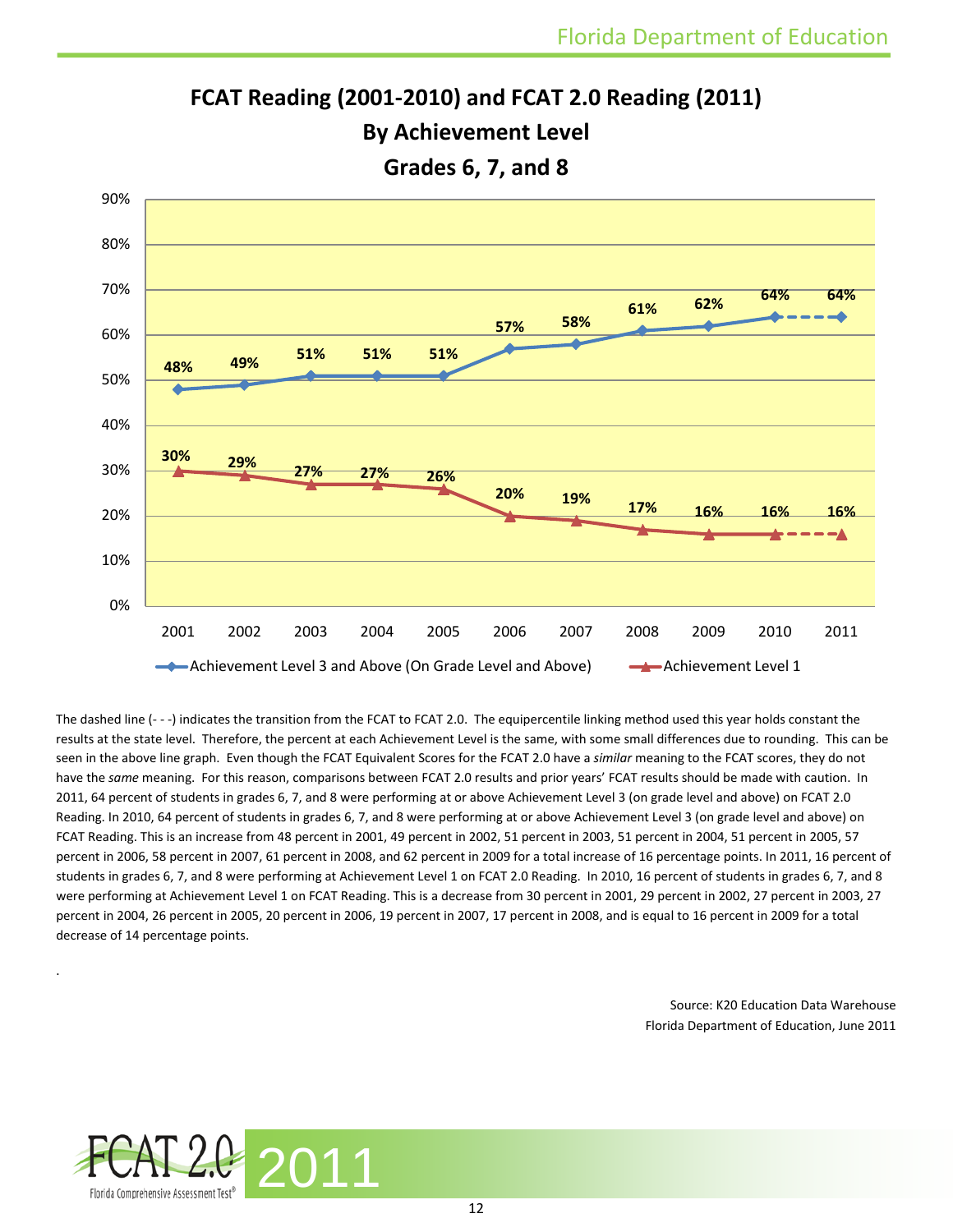90%





The dashed line (- - -) indicates the transition from the FCAT to FCAT 2.0. Even though the FCAT Equivalent Scores for the FCAT 2.0 have a *similar*  meaning to the FCAT scores, they do not have the *same* meaning. For this reason, comparisons between FCAT 2.0 results and prior years' FCAT results should be made with caution. In 2011, 75 percent of White students in grades 6, 7, and 8 were performing at or above Achievement Level 3 (on grade level and above) on FCAT 2.0 Reading. In 2010, 74 percent of White students in grades 6, 7, and 8 were performing at or above Achievement Level 3 (on grade level and above) on FCAT Reading. This is an increase from 62 percent in 2001, 62 percent in 2002, 64 percent in 2003, 64 percent in 2004, 63 percent in 2005, 68 percent in 2006, 69 percent in 2007, 71 percent in 2008, and is equal to 74 percent in 2009 for a total increase of 12 percentage points. In 2011, 60 percent of Hispanic students in grades 6, 7, and 8 were performing at or above Achievement Level 3 on FCAT 2.0 Reading. In 2010, 59 percent of Hispanic students in grades 6, 7, and 8 were performing at or above Achievement Level 3 on FCAT Reading. This is an increase from 35 percent in 2001, 39 percent in 2002, 41 percent in 2003, 40 percent in 2004, 41 percent in 2005, 50 percent in 2006, 51 percent in 2007, 54 percent in 2008, and 56 percent in 2009 for a total increase of 24 percentage points. In 2011, 45 percent of African-American students in grades 6, 7, and 8 were performing at or above Achievement Level 3 on FCAT 2.0 Reading. In 2010, 46 percent of African-American students in grades 6, 7, and 8 were performing at or above Achievement Level 3 on FCAT Reading. This is an increase from 25 percent in 2001, 28 percent in 2002, 30 percent in 2003, 30 percent in 2004, 31 percent in 2005, 39 percent in 2006, 39 percent in 2007, 43 percent in 2008, and 44 percent in 2009 for a total increase of 21 percentage points.

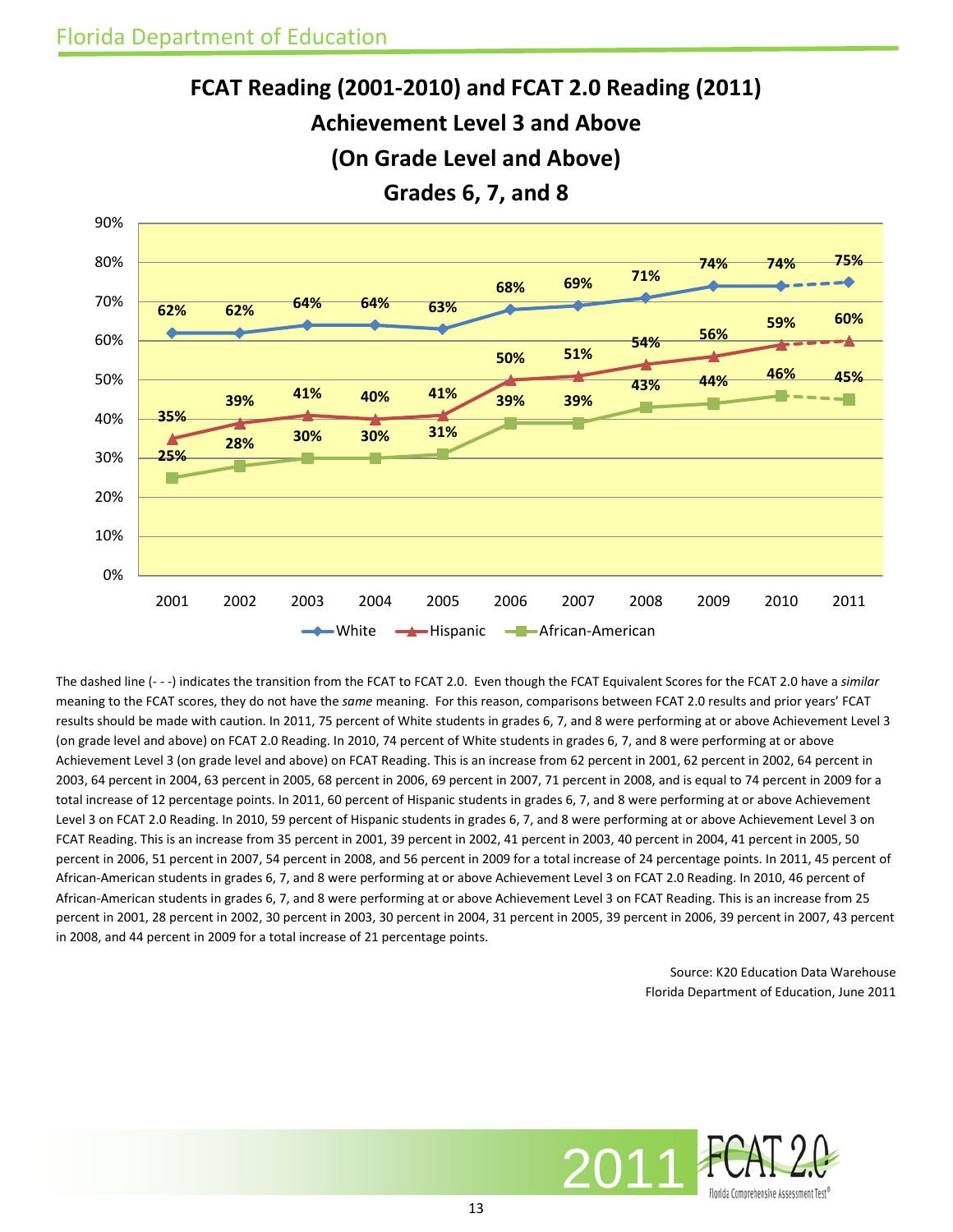

**FCAT Reading (2001-2010) and FCAT 2.0 Reading (2011) Achievement Level 1**

The dashed line (- - -) indicates the transition from the FCAT to FCAT 2.0. Even though the FCAT Equivalent Scores for the FCAT 2.0 have a *similar*  meaning to the FCAT scores, they do not have the *same* meaning. For this reason, comparisons between FCAT 2.0 results and prior years' FCAT results should be made with caution. In 2011, 9 percent of White students in grades 6, 7, and 8 were performing at Achievement Level 1 on FCAT 2.0 Reading. In 2010, 9 percent of White students in grades 6, 7, and 8 were performing at Achievement Level 1 on FCAT Reading. This is a decrease from 18 percent in 2001, 18 percent in 2002, 16 percent in 2003, 17 percent in 2004, 16 percent in 2005, 12 percent in 2006, 11 percent in 2007, 10 percent in 2008, and is equal to 9 percent in 2009 for a total decrease of 9 percentage points. In 2011, 19 percent of Hispanic students in grades 6, 7, and 8 were performing at Achievement Level 1 on FCAT 2.0 Reading. In 2010, 19 percent of Hispanic students in grades 6, 7, and 8 were performing at Achievement Level 1 on FCAT Reading. This is a decrease from 41 percent in 2001, 39 percent in 2002, 36 percent in 2003, 36 percent in 2004, 34 percent in 2005, 27 percent in 2006, 24 percent in 2007, 23 percent in 2008, and 21 percent in 2009 for a total decrease of 22 percentage points. In 2011, 27 percent of African-American students in grades 6, 7, and 8 were performing at Achievement Level 1 on FCAT 2.0 Reading. In 2010, 28 percent of African-American students in grades 6, 7, and 8 were performing at Achievement Level 1 on FCAT Reading. This is a decrease from 50 percent in 2001, 48 percent in 2002, 44 percent in 2003, 44 percent in 2004, 41 percent in 2005, 32 percent in 2006, 31 percent in 2007, 28 percent in 2008, and is an increase from 27 percent in 2009 for a total decrease of 22 percentage points.

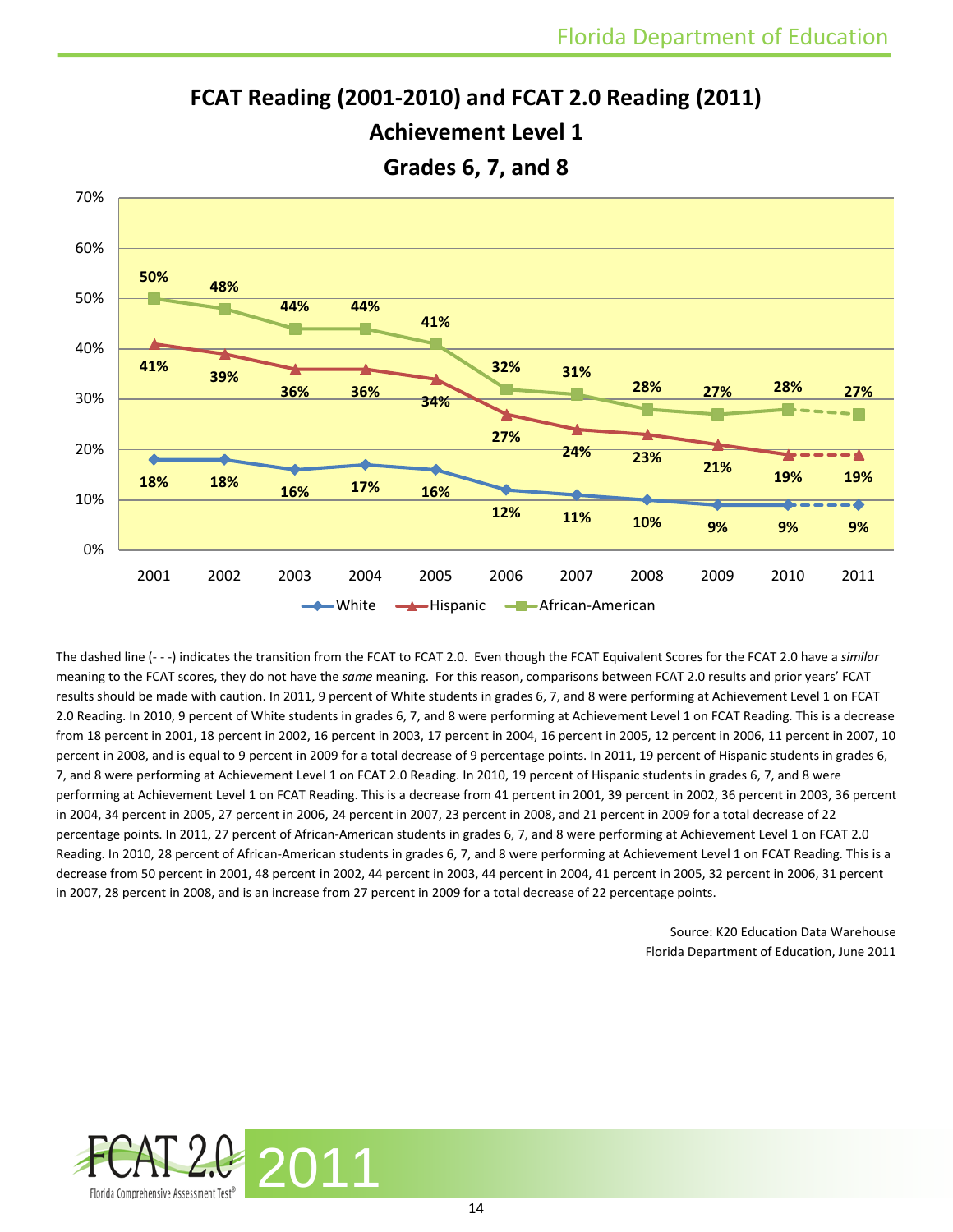

**FCAT Reading (2001-2010) and FCAT 2.0 Reading (2011) By Achievement Level Grades 9 and 10** 

The dashed line (- - -) indicates the transition from the FCAT to FCAT 2.0. The equipercentile linking method used this year holds constant the results at the state level. Therefore, the percent at each Achievement Level is the same, with some small differences due to rounding. This can be seen in the above line graph. Even though the FCAT Equivalent Scores for the FCAT 2.0 have a *similar* meaning to the FCAT scores, they do not have the *same* meaning. For this reason, comparisons between FCAT 2.0 results and prior years' FCAT results should be made with caution. In 2011, 44 percent of students in grades 9 and 10 were performing at or above Achievement Level 3 (on grade level and above) on FCAT 2.0 Reading. In 2010, 44 percent of students in grades 9 and 10 were performing at or above Achievement Level 3 (on grade level and above) on FCAT Reading. This is an increase from 32 percent in 2001, 32 percent in 2002, 33 percent in 2003, 33 percent in 2004, 34 percent in 2005, 37 percent in 2006, 38 percent in 2007, 42 percent in 2008, and 42 percent in 2009 for a total increase of 12 percentage points. In 2011, 26 percent of students in grades 9 and 10 were performing at Achievement Level 1 on FCAT 2.0 Reading. In 2010, 26 percent of students in grades 9 and 10 were performing at Achievement Level 1 on FCAT Reading. This is a decrease from 39 percent in 2001, 39 percent in 2002, 38 percent in 2003, 38 percent in 2004, 37 percent in 2005, 33 percent in 2006, 32 percent in 2007, 30 percent in 2008, and 28 percent in 2009 for a total decrease of 13 percentage points.

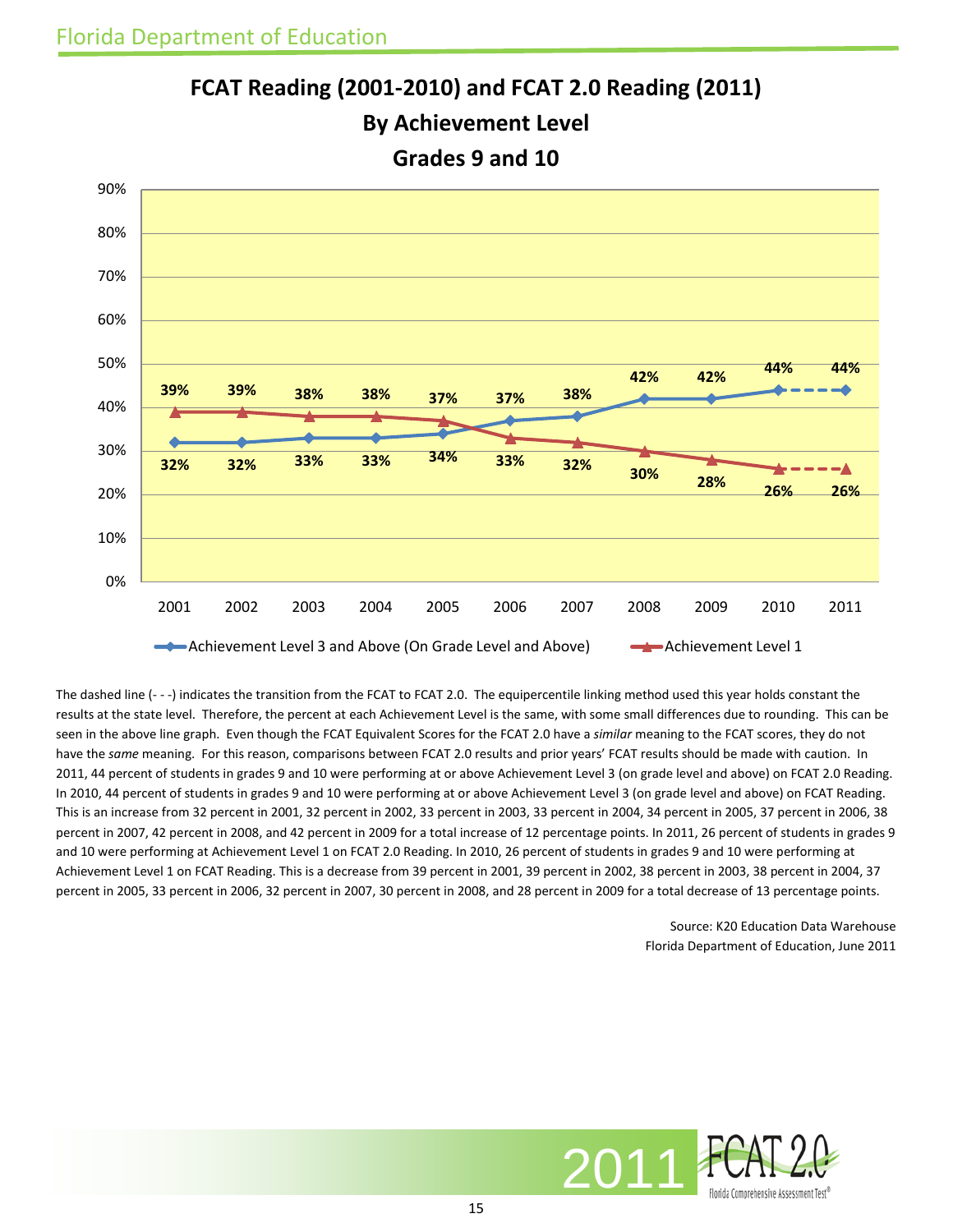



The dashed line (- - -) indicates the transition from the FCAT to FCAT 2.0. Even though the FCAT Equivalent Scores for the FCAT 2.0 have a *similar*  meaning to the FCAT scores, they do not have the *same* meaning. For this reason, comparisons between FCAT 2.0 results and prior years' FCAT results should be made with caution. In 2011, 56 percent of White students in grades 9 and 10 were performing at or above Achievement Level 3 (on grade level and above) on FCAT 2.0 Reading. In 2010, 56 percent of White students in grades 9 and 10 were performing at or above Achievement Level 3 (on grade level and above) on FCAT Reading. This is an increase from 44 percent in 2001, 43 percent in 2002, 45 percent in 2003, 44 percent in 2004, 46 percent in 2005, 48 percent in 2006, 50 percent in 2007, 55 percent in 2008, and 53 percent in 2009 for a total increase of 12 percentage points. In 2011, 38 percent of Hispanic students in grades 9 and 10 were performing at or above Achievement Level 3 on FCAT 2.0 Reading. In 2010, 39 percent of Hispanic students in grades 9 and 10 were performing at or above Achievement Level 3 on FCAT Reading. This is an increase from 21 percent in 2001, 21 percent in 2002, 23 percent in 2003, 23 percent in 2004, 25 percent in 2005, 29 percent in 2006, 31 percent in 2007, 34 percent in 2008, and 34 percent in 2009 for a total increase of 18 percentage points. In 2011, 23 percent of African-American students in grades 9 and 10 were performing at or above Achievement Level 3 on FCAT 2.0 Reading. In 2010, 22 percent of African-American students in grades 9 and 10 were performing at or above Achievement Level 3 on FCAT Reading. This is an increase from 13 percent in 2001, 13 percent in 2002, 14 percent in 2003, 14 percent in 2004, 15 percent in 2005, 17 percent in 2006, 18 percent in 2007, is equal to 22 percent in 2008, and is equal to 22 percent in 2009 for a total increase of 9 percentage points.

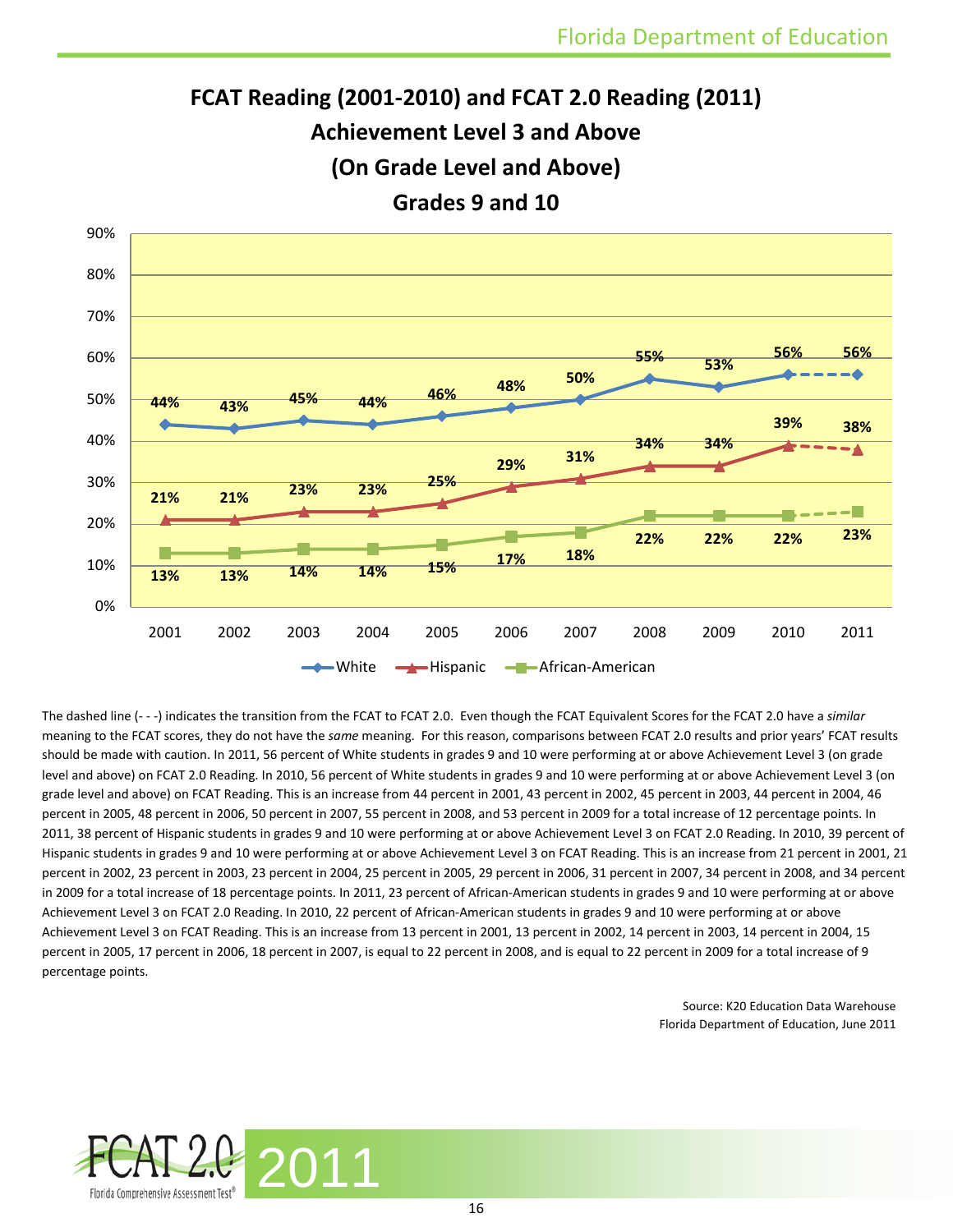

**FCAT Reading (2001-2010) and FCAT 2.0 (2011) Achievement Level 1**

The dashed line (- - -) indicates the transition from the FCAT to FCAT 2.0. Even though the FCAT Equivalent Scores for the FCAT 2.0 have a *similar*  meaning to the FCAT scores, they do not have the *same* meaning. For this reason, comparisons between FCAT 2.0 results and prior years' FCAT results should be made with caution. In 2011, 17 percent of White students in grades 9 and 10 were performing at Achievement Level 1 on FCAT 2.0 Reading. In 2010, 16 percent of White students in grades 9 and 10 were performing at Achievement Level 1 on FCAT Reading. This is a decrease from 25 percent in 2001, 26 percent in 2002, 25 percent in 2003, 25 percent in 2004, 24 percent in 2005, 22 percent in 2006, 21 percent in 2007, 18 percent in 2008, and 17 percent in 2009 for a total decrease of 9 percentage points. In 2011, 30 percent of Hispanic students in grades 9 and 10 were performing at Achievement Level 1 on FCAT 2.0 Reading. In 2010, 30 percent of Hispanic students in grades 9 and 10 were performing at Achievement Level 1 on FCAT Reading. This is a decrease from 52 percent in 2001, 51 percent in 2002, 49 percent in 2003, 48 percent in 2004, 46 percent in 2005, 42 percent in 2006, 40 percent in 2007, 37 percent in 2008, and 34 percent in 2009 for a total decrease of 22 percentage points. In 2011, 44 percent of African-American students in grades 9 and 10 were performing at Achievement Level 1 on FCAT 2.0 Reading. In 2010, 45 percent of African-American students in grades 9 and 10 were performing at Achievement Level 1 on FCAT Reading. This is a decrease from 63 percent in 2001, 62 percent in 2002, 60 percent in 2003, 59 percent in 2004, 59 percent in 2005, 53 percent in 2006, 52 percent in 2007, 49 percent in 2008, and 46 percent in 2009 for a total decrease of 18 percentage points.

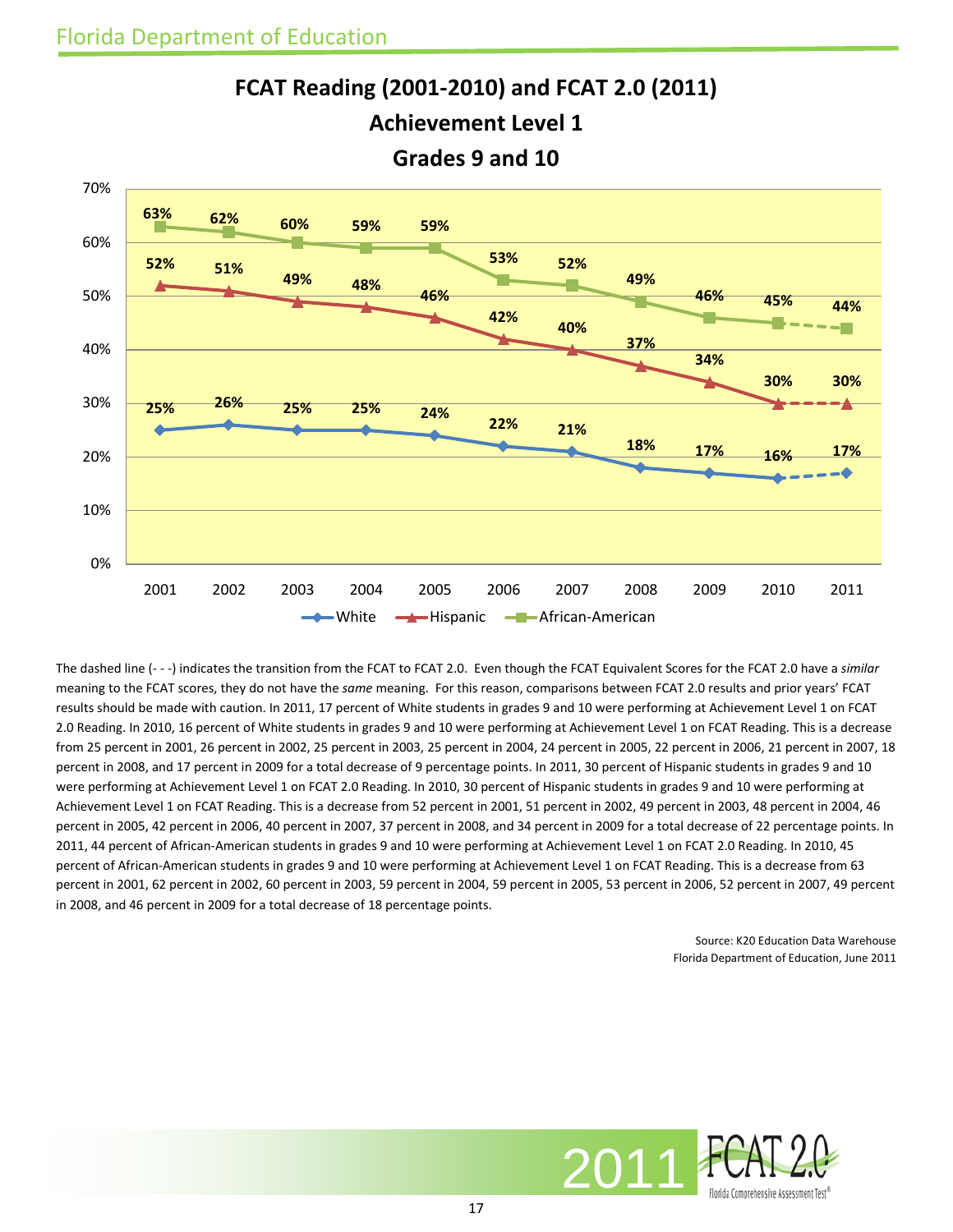| FCAT Reading - Sunshine State Standards Test <sup>2</sup> |      |                 |                                                                               |                                                           |                |                                |                |                |                |                    |
|-----------------------------------------------------------|------|-----------------|-------------------------------------------------------------------------------|-----------------------------------------------------------|----------------|--------------------------------|----------------|----------------|----------------|--------------------|
|                                                           |      | <b>Number</b>   |                                                                               |                                                           |                | Percent of Students by         |                |                |                | Achievement        |
|                                                           |      | of              | <b>Mean Developmental</b>                                                     | <b>Mean</b>                                               |                | Achievement Level <sup>3</sup> |                |                |                | Level Three &      |
| Grade                                                     | Year |                 | <b>Scale Score</b>                                                            | <b>Scale Score</b>                                        |                |                                |                |                |                | Above <sup>4</sup> |
|                                                           |      | <b>Students</b> |                                                                               |                                                           | $\mathbf{1}$   | $\overline{a}$                 | 3              | 4              | $\overline{5}$ |                    |
| 3                                                         | 2001 | 186,139         | 1233                                                                          | 289                                                       | 29             | 14                             | 32             | 21             | 4              | 57                 |
|                                                           | 2002 | 188,387         | 1258                                                                          | 293                                                       | 27             | 14                             | 32             | 23             | 5              | 60                 |
|                                                           | 2003 | 188,107         | 1290                                                                          | 298                                                       | 23             | 15                             | 33             | 25             | 5              | 63                 |
|                                                           | 2004 | 206,435         | 1315                                                                          | 303                                                       | 22             | 13                             | 33             | 26             | 6              | 66                 |
|                                                           | 2005 | 202,975         | 1333                                                                          | 305                                                       | 20             | 13                             | 33             | 28             | 6              | 67                 |
|                                                           | 2006 | 204,238         | 1382                                                                          | 313                                                       | 14             | 11                             | 37             | 33             | 5              | 75                 |
|                                                           | 2007 | 201,894         | 1356                                                                          | 309                                                       | 19             | 13                             | 33             | 28             | 8              | 69                 |
|                                                           | 2008 | 204,251         | 1378                                                                          | 313                                                       | 16             | 12                             | 34             | 31             | $\overline{7}$ | 72                 |
|                                                           | 2009 | 205,135         | 1381                                                                          | 313                                                       | 17             | 12                             | 33             | 31             | 8              | 71                 |
|                                                           | 2010 | 205,639         | 1386                                                                          | 314                                                       | 16             | 12                             | 33             | 31             | 8              | 72                 |
|                                                           |      |                 | FCAT 2.0 Reading - Next Generation Sunshine State Standards Test <sup>2</sup> |                                                           |                |                                |                |                |                |                    |
|                                                           |      | <b>Number</b>   | <b>FCAT Equivalent</b>                                                        | <b>FCAT Equivalent</b>                                    |                | Percent of Students by         |                |                |                | Achievement        |
| Grade                                                     | Year | of              | <b>Mean Developmental</b>                                                     | Mean                                                      |                | <b>Achievement Level</b>       |                |                |                | Level Three &      |
|                                                           |      | <b>Students</b> | <b>Scale Score</b>                                                            | <b>Scale Score</b>                                        | $\mathbf 1$    | $\overline{2}$                 | 3              | 4              | $\overline{5}$ | Above <sup>4</sup> |
| 3                                                         | 2011 | 202,686         | 1386                                                                          | 314                                                       | 16             | 12                             | 33             | 31             | 8              | 72                 |
|                                                           |      |                 |                                                                               | FCAT Reading - Sunshine State Standards Test <sup>2</sup> |                |                                |                |                |                |                    |
|                                                           |      | <b>Number</b>   |                                                                               |                                                           |                | Percent of Students by         |                |                |                | Achievement        |
|                                                           |      | of              | <b>Mean Developmental</b><br><b>Scale Score</b>                               | <b>Mean</b><br><b>Scale Score</b>                         |                | Achievement Level <sup>3</sup> |                |                |                | Level Three &      |
| Grade                                                     | Year | <b>Students</b> |                                                                               |                                                           | $\overline{1}$ | $\overline{2}$                 | $\overline{3}$ | $\overline{4}$ | 5              | Above <sup>4</sup> |
| 4                                                         | 2001 | 188,696         | 1455                                                                          | 298                                                       | 31             | 16                             | 28             | 18             | $\overline{7}$ | 53                 |
|                                                           | 2002 | 192,117         | 1463                                                                          | 299                                                       | 30             | 15                             | 28             | 21             | 6              | 55                 |
|                                                           | 2003 | 193,391         | 1497                                                                          | 305                                                       | 25             | 15                             | 31             | 23             | 6              | 60                 |
|                                                           | 2004 | 176,148         | 1571                                                                          | 318                                                       | 16             | 14                             | 35             | 27             | 7              | 70                 |
|                                                           | 2005 | 195,678         | 1575                                                                          | 319                                                       | 15             | 13                             | 35             | 29             | 8              | 71                 |
|                                                           | 2006 | 192,480         | 1547                                                                          | 314                                                       | 19             | 16                             | 34             | 26             | $\overline{7}$ | 66                 |
|                                                           | 2007 | 196,512         | 1558                                                                          | 316                                                       | 18             | 14                             | 33             | 27             | 8              | 68                 |
|                                                           | 2008 | 192,761         | 1577                                                                          | 319                                                       | 17             | 13                             | 32             | 29             | 9              | 70                 |
|                                                           | 2009 | 195,826         | 1606                                                                          | 324                                                       | 13             | 13                             | 35             | 30             | 9              | 74                 |
|                                                           | 2010 | 197,230         | 1601                                                                          | 323                                                       | 16             | 13                             | 32             | 29             | 11             | 72                 |
|                                                           |      |                 | FCAT 2.0 Reading - Next Generation Sunshine State Standards Test <sup>2</sup> |                                                           |                |                                |                |                |                |                    |
|                                                           |      | <b>Number</b>   | <b>FCAT Equivalent</b>                                                        | <b>FCAT Equivalent</b>                                    |                | Percent of Students by         |                |                |                | Achievement        |
|                                                           |      | of              | <b>Mean Developmental</b>                                                     | Mean                                                      |                | <b>Achievement Level</b>       |                |                |                | Level Three &      |
| Grade                                                     | Year | <b>Students</b> | <b>Scale Score</b>                                                            | <b>Scale Score</b>                                        | $\mathbf 1$    | $\overline{2}$                 | 3              | 4              | 5              | Above <sup>4</sup> |
| 4                                                         | 2011 | 198,877         | 1601                                                                          | 323                                                       | 15             | 13                             | 32             | 29             | 11             | 71                 |

#### **Statewide Comparison of Reading Scores – Grades 3 and 4 FCAT (2001-2010) and FCAT 2.0 (2011)[1](#page-17-0)**

<span id="page-17-3"></span><span id="page-17-2"></span><sup>4</sup> Adding the percentages in Levels 3-5 may not result in the percentage reported under "Level Three & Above" due to rounding.



<span id="page-17-0"></span> $1$  The equipercentile linking method used this year holds constant the results at the state level. Therefore, the percent at each Achievement Level is the same, with some small differences due to rounding. Even though the FCAT Equivalent Scores for the FCAT 2.0 have a similar meaning to the FCAT scores, they do not *same* meaning. For this reason, comparisons between FCAT 2.0 results and prior years' FCAT results should be made with caution. <sup>2</sup> Data are for all students tested in all curriculum groups.

<span id="page-17-1"></span>

<sup>&</sup>lt;sup>3</sup> Achievement Level information was not reported in May 2001 for grades 3, 5, 6, 7, and 9. The data shown here reflect retroactive application of the Achievement Level criteria.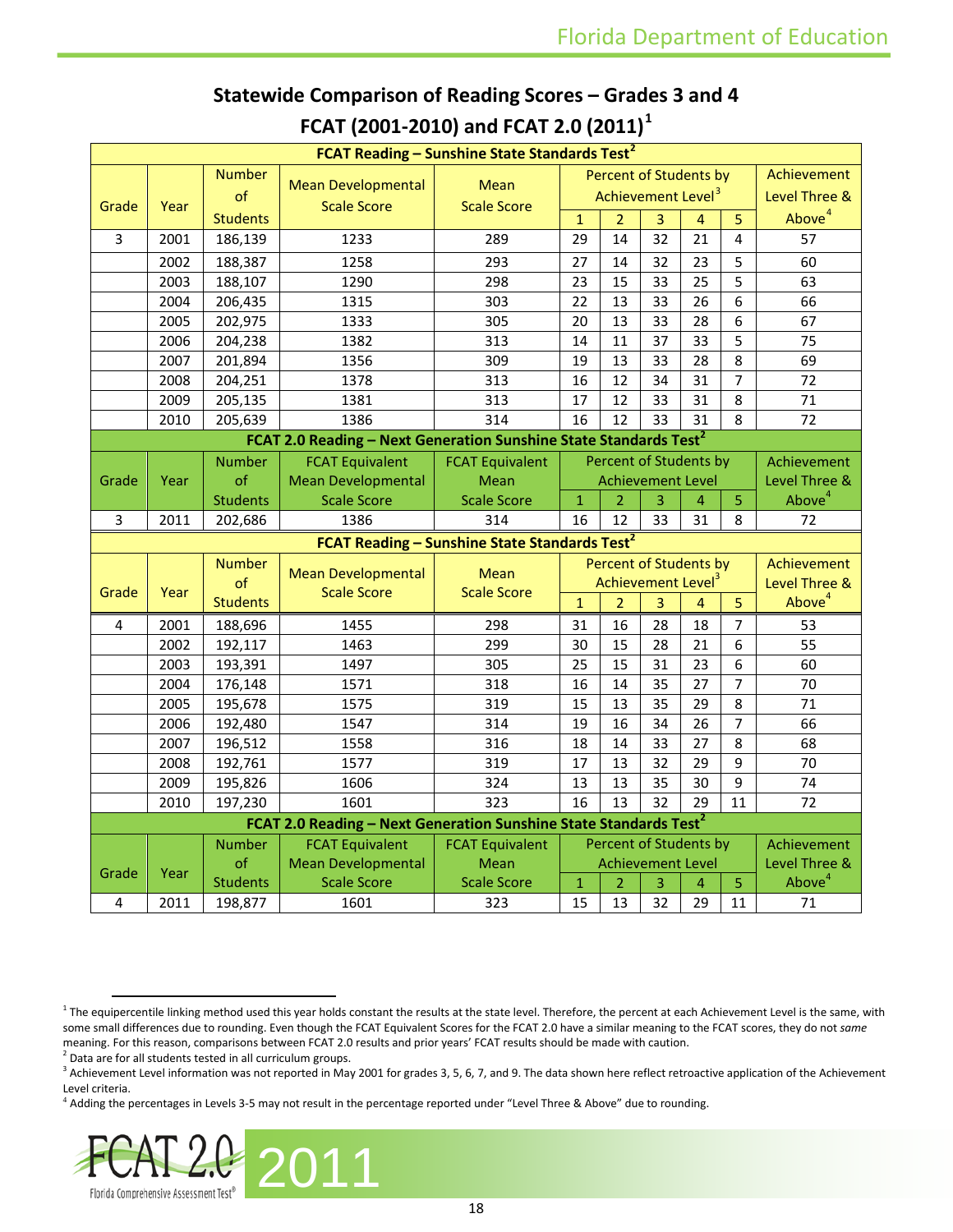| FCAT Reading - Sunshine State Standards Test <sup>2</sup> |              |                            |                                                                               |                        |                   |                |         |                                |                |                          |
|-----------------------------------------------------------|--------------|----------------------------|-------------------------------------------------------------------------------|------------------------|-------------------|----------------|---------|--------------------------------|----------------|--------------------------|
|                                                           |              | <b>Number</b>              | <b>Mean Developmental</b>                                                     | Mean                   |                   |                |         | Percent of Students by         |                | Achievement              |
| Grade                                                     | Year         | of                         | <b>Scale Score</b>                                                            | <b>Scale Score</b>     |                   |                |         | Achievement Level <sup>3</sup> |                | Level Three &            |
|                                                           |              | <b>Students</b>            |                                                                               |                        | $\mathbf{1}$      | $\overline{2}$ | 3       | $\overline{4}$                 | 5              | Above <sup>4</sup>       |
| 5                                                         | 2001         | 187,570                    | 1493                                                                          | 282                    | 31                | 17             | 29      | 18                             | 5              | 52                       |
|                                                           | 2002         | 192,662                    | 1507                                                                          | 285                    | 28                | 18             | 30      | 19                             | 4              | 53                       |
|                                                           | 2003         | 192,881                    | 1540                                                                          | 290                    | 25                | 18             | 33      | 21                             | 4              | 58                       |
|                                                           | 2004         | 196,343                    | 1562                                                                          | 294                    | 24                | 17             | 31      | 22                             | 6              | 59                       |
|                                                           | 2005         | 181,651                    | 1611                                                                          | 303                    | 18                | 16             | 34      | 25                             | $\overline{7}$ | 66                       |
|                                                           | 2006         | 197,054                    | 1619                                                                          | 304                    | 17                | 16             | 35      | 26                             | $\overline{7}$ | 67                       |
|                                                           | 2007         | 192,289                    | 1647                                                                          | 310                    | 14                | 15             | 36      | 29                             | 6              | 72                       |
|                                                           | 2008         | 195,400                    | 1624                                                                          | 305                    | 17                | 16             | 34      | 26                             | $\overline{7}$ | 67                       |
|                                                           | 2009         | 192,410                    | 1657                                                                          | 311                    | 14                | 14             | 34      | 29                             | 8              | 71                       |
|                                                           | 2010         | 196,559                    | 1649                                                                          | 310                    | 15                | 15             | 33      | 28                             | 9              | 69                       |
|                                                           |              |                            | FCAT 2.0 Reading - Next Generation Sunshine State Standards Test <sup>2</sup> |                        |                   |                |         |                                |                |                          |
|                                                           |              | <b>Number</b>              | <b>FCAT Equivalent Mean</b>                                                   | <b>FCAT Equivalent</b> |                   |                |         | Percent of Students by         |                | Achievement              |
| Grade                                                     | Year         | of                         | Developmental                                                                 | Mean                   |                   |                |         | <b>Achievement Level</b>       |                | Level Three &            |
|                                                           |              | <b>Students</b>            | <b>Scale Score</b>                                                            | <b>Scale Score</b>     | $\overline{1}$    | $\overline{2}$ | 3       | $\overline{4}$                 | $\overline{5}$ | Above <sup>4</sup>       |
| 5                                                         | 2011         | 198,401                    | 1649                                                                          | 310                    | 16                | 15             | 33      | 28                             | $\mathsf{q}$   | 69                       |
| FCAT Reading - Sunshine State Standards Test <sup>2</sup> |              |                            |                                                                               |                        |                   |                |         |                                |                |                          |
|                                                           |              |                            |                                                                               |                        |                   |                |         |                                |                |                          |
|                                                           |              | <b>Number</b>              |                                                                               |                        |                   |                |         | <b>Percent of Students by</b>  |                | Achievement              |
|                                                           |              | of                         | <b>Mean Developmental</b>                                                     | Mean                   |                   |                |         | Achievement Level <sup>3</sup> |                | Level Three &            |
| Grade                                                     | Year         | <b>Students</b>            | <b>Scale Score</b>                                                            | <b>Scale Score</b>     | $\overline{1}$    | $\overline{2}$ | 3       | $\overline{4}$                 | 5              | Above <sup>4</sup>       |
| $6\overline{6}$                                           | 2001         | 187,234                    | 1604                                                                          | 292                    | 30                | 18             | 29      | 18                             | 5              | 52                       |
|                                                           | 2002         | 194,140                    | 1601                                                                          | 291                    | 30                | 18             | 28      | 18                             | 5              | 51                       |
|                                                           | 2003         | 196,333                    | 1619                                                                          | 295                    | 28                | 18             | 30      | 18                             | 5              | 53                       |
|                                                           | 2004         | 199,083                    | 1634                                                                          | 297                    | 26                | 20             | 31      | 18                             | 6              | 54                       |
|                                                           | 2005         | 201,609                    | 1644                                                                          | 299                    | 25                | 20             | 31      | 19                             | 5              | 56                       |
|                                                           | 2006         | 186,948                    | 1709                                                                          | 311                    | 18                | 17             | 33      | 25                             | 6              | 64                       |
|                                                           | 2007         | 198,295                    | 1683                                                                          | 306                    | 19                | 19             | 35      | 21                             | 6              | 62                       |
|                                                           | 2008         | 193,844                    | 1705                                                                          | 310                    | 18                | 18             | 33      | 23                             | 8              | 63                       |
|                                                           | 2009         | 196,587                    | 1720                                                                          | 313                    | 16                | 17             | 34      | 25                             | 7              | 66                       |
|                                                           | 2010         | 194,407                    | 1731                                                                          | 315                    | 17                | 16             | 32      | 26                             | 9              | 67                       |
|                                                           |              |                            | FCAT 2.0 Reading – Next Generation Sunshine State Standards Test <sup>2</sup> |                        |                   |                |         |                                |                |                          |
|                                                           |              | <b>Number</b>              | <b>FCAT Equivalent Mean</b>                                                   | <b>FCAT Equivalent</b> |                   |                |         | Percent of Students by         |                | Achievement              |
|                                                           |              | of                         | Developmental                                                                 | Mean                   |                   |                |         | <b>Achievement Level</b>       |                | Level Three &            |
| Grade                                                     | Year<br>2011 | <b>Students</b><br>197,859 | <b>Scale Score</b><br>1734                                                    | <b>Scale Score</b>     | $\mathbf 1$<br>17 | $\overline{2}$ | 3<br>32 | 4<br>26                        | 5              | Above <sup>4</sup><br>67 |

### **Statewide Comparisons Reading Scores – Grades 5 and 6 FCAT Reading (2001-2010) and FCAT 2.0 Reading (2011)[1](#page-18-0)**

<span id="page-18-3"></span><sup>4</sup> Adding the percentages in Levels 3-5 may not result in the percentage reported under "Level Three & Above" due to rounding.



<span id="page-18-0"></span> $1$  The equipercentile linking method used this year holds constant the results at the state level. Therefore, the percent at each Achievement Level is the same, with some small differences due to rounding. Even though the FCAT Equivalent Scores for the FCAT 2.0 have a similar meaning to the FCAT scores, they do not *same* meaning. For this reason, comparisons between FCAT 2.0 results and prior years' FCAT results should be made with caution.

<span id="page-18-1"></span> $2$  Data are for all students tested in all curriculum groups.

<span id="page-18-2"></span> $3$  Achievement Level information was not reported in May 2001 for grades 3, 5, 6, 7, and 9. The data shown here reflect retroactive application of the Achievement Level criteria.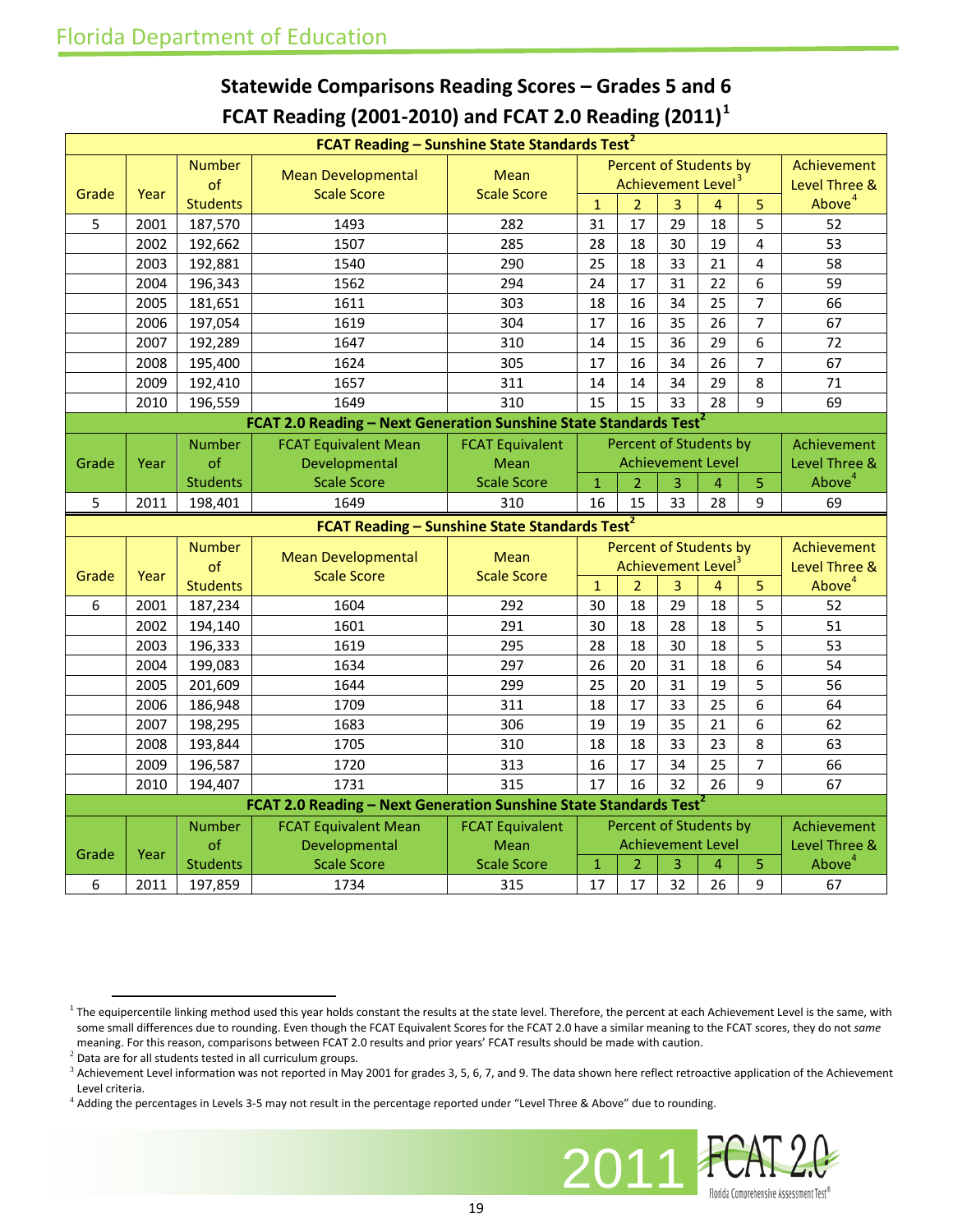| FCAT Requirig (2001-2010) and FCAT 2.0 Requiring (2011)   |      |                 |                                                                               |                            |                |                |    |                                |                |                    |
|-----------------------------------------------------------|------|-----------------|-------------------------------------------------------------------------------|----------------------------|----------------|----------------|----|--------------------------------|----------------|--------------------|
|                                                           |      |                 | FCAT Reading - Sunshine State Standards Test <sup>2</sup>                     |                            |                |                |    |                                |                |                    |
|                                                           |      | <b>Number</b>   | <b>Mean Developmental</b>                                                     | Mean                       |                |                |    | <b>Percent of Students by</b>  |                | Achievement        |
| Grade                                                     | Year | of              | <b>Scale Score</b>                                                            | <b>Scale Score</b>         |                |                |    | Achievement Level <sup>3</sup> |                | Level Three &      |
|                                                           |      | <b>Students</b> |                                                                               |                            | $\mathbf 1$    | $\overline{2}$ | 3  | 4                              | 5              | Above <sup>4</sup> |
| 7                                                         | 2001 | 183,272         | 1677                                                                          | 292                        | 32             | 21             | 28 | 14                             | 5              | 47                 |
|                                                           | 2002 | 191,933         | 1690                                                                          | 294                        | 29             | 21             | 29 | 16                             | 5              | 50                 |
|                                                           | 2003 | 197,417         | 1704                                                                          | 297                        | 28             | 21             | 29 | 17                             | 6              | 52                 |
|                                                           | 2004 | 201,346         | 1710                                                                          | 298                        | 27             | 20             | 30 | 17                             | 6              | 53                 |
|                                                           | 2005 | 202,520         | 1712                                                                          | 299                        | 27             | 21             | 30 | 17                             | 5              | 53                 |
|                                                           | 2006 | 202,438         | 1773                                                                          | 310                        | 19             | 21             | 34 | 21                             | 6              | 61                 |
|                                                           | 2007 | 188,700         | 1786                                                                          | 313                        | 17             | 21             | 35 | 20                             | $\overline{7}$ | 63                 |
|                                                           | 2008 | 197,001         | 1798                                                                          | 315                        | 17             | 19             | 35 | 22                             | $\overline{7}$ | 65                 |
|                                                           | 2009 | 193,336         | 1813                                                                          | 318                        | 15             | 18             | 36 | 24                             | 7              | 67                 |
|                                                           | 2010 | 197,178         | 1834                                                                          | 322                        | 14             | 17             | 34 | 24                             | 10             | 68                 |
|                                                           |      |                 | FCAT 2.0 Reading - Next Generation Sunshine State Standards Test <sup>2</sup> |                            |                |                |    |                                |                |                    |
|                                                           |      | <b>Number</b>   | <b>FCAT Equivalent Mean</b>                                                   | <b>FCAT Equivalent</b>     |                |                |    | Percent of Students by         |                | Achievement        |
| Grade                                                     | Year | of              | Developmental                                                                 | Mean                       |                |                |    | <b>Achievement Level</b>       |                | Level Three &      |
|                                                           |      | <b>Students</b> | <b>Scale Score</b>                                                            | <b>Scale Score</b>         | $\overline{1}$ | $\overline{2}$ | 3  | $\overline{a}$                 | $\overline{5}$ | Above <sup>4</sup> |
| 7                                                         | 2011 | 194,660         | 1835                                                                          | 322                        | 14             | 17             | 33 | 24                             | 11             | 68                 |
| FCAT Reading - Sunshine State Standards Test <sup>2</sup> |      |                 |                                                                               |                            |                |                |    |                                |                |                    |
|                                                           |      | <b>Number</b>   |                                                                               |                            |                |                |    | Percent of Students by         |                | Achievement        |
| Grade                                                     | Year | of              | <b>Mean Developmental</b><br><b>Scale Score</b>                               | Mean<br><b>Scale Score</b> |                |                |    | Achievement Level <sup>3</sup> |                | Level Three &      |
|                                                           |      | <b>Students</b> |                                                                               |                            | $\mathbf{1}$   | $\overline{2}$ | 3  | $\overline{4}$                 | 5              | Above <sup>4</sup> |
| 8                                                         | 2001 | 174,016         | 1814                                                                          | 295                        | 30             | 27             | 26 | 13                             | 4              | 43                 |
|                                                           | 2002 | 184,483         | 1813                                                                          | 295                        | 29             | 26             | 28 | 14                             | 3              | 45                 |
|                                                           | 2003 | 192,116         | 1842                                                                          | 301                        | 26             | 26             | 30 | 16                             | 3              | 49                 |
|                                                           | 2004 | 197,778         | 1815                                                                          | 295                        | 30             | 26             | 26 | 14                             | 4              | 45                 |
|                                                           | 2005 | 201,758         | 1824                                                                          | 297                        | 27             | 30             | 30 | 12                             | $\overline{2}$ | 44                 |
|                                                           | 2006 | 200,421         | 1834                                                                          | 299                        | 24             | 30             | 32 | 13                             | $\overline{2}$ | 46                 |
|                                                           | 2007 | 199,456         | 1850                                                                          | 303                        | 22             | 29             | 33 | 14                             | $\overline{2}$ | 49                 |
|                                                           | 2008 | 186,421         | 1886                                                                          | 310                        | 18             | 29             | 34 | 16                             | 3              | 53                 |
|                                                           | 2009 | 194,554         | 1895                                                                          | 312                        | 18             | 28             | 33 | 17                             | 4              | 54                 |
|                                                           | 2010 | 193,010         | 1897                                                                          | 312                        | 17             | 27             | 34 | 17                             | 4              | 55                 |
|                                                           |      |                 | FCAT 2.0 Reading – Next Generation Sunshine State Standards Test <sup>2</sup> |                            |                |                |    |                                |                |                    |
|                                                           |      | <b>Number</b>   | <b>FCAT Equivalent Mean</b>                                                   | <b>FCAT Equivalent</b>     |                |                |    | Percent of Students by         |                | Achievement        |
|                                                           | Year | of              | Developmental                                                                 | Mean                       |                |                |    | <b>Achievement Level</b>       |                | Level Three &      |
| Grade                                                     |      | <b>Students</b> | <b>Scale Score</b>                                                            | <b>Scale Score</b>         | $\,1\,$        | $\overline{2}$ | 3  | 4                              | 5              | Above <sup>4</sup> |
| 8                                                         | 2011 | 195,792         | 1900                                                                          | 313                        | 17             | 27             | 34 | 17                             | 4              | 55                 |

### **Statewide Comparisons Reading Scores – Grades 7 and 8 FCAT Reading (2001-2010) and FCAT 2.0 Reading (2011)[1](#page-19-0)**

<span id="page-19-3"></span><span id="page-19-2"></span><sup>&</sup>lt;sup>4</sup> Adding the percentages in Levels 3-5 may not result in the percentage reported under "Level Three & Above" due to rounding.



<span id="page-19-0"></span> $1$  The equipercentile linking method used this year holds constant the results at the state level. Therefore, the percent at each Achievement Level is the same, with some small differences due to rounding. Even though the FCAT Equivalent Scores for the FCAT 2.0 have a similar meaning to the FCAT scores, they do not *same* meaning. For this reason, comparisons between FCAT 2.0 results and prior years' FCAT results should be made with caution.

<span id="page-19-1"></span> $2$  Data are for all students tested in all curriculum groups.

 $3$  Achievement Level information was not reported in May 2001 for grades 3, 5, 6, 7, and 9. The data shown here reflect retroactive application of the Achievement Level criteria.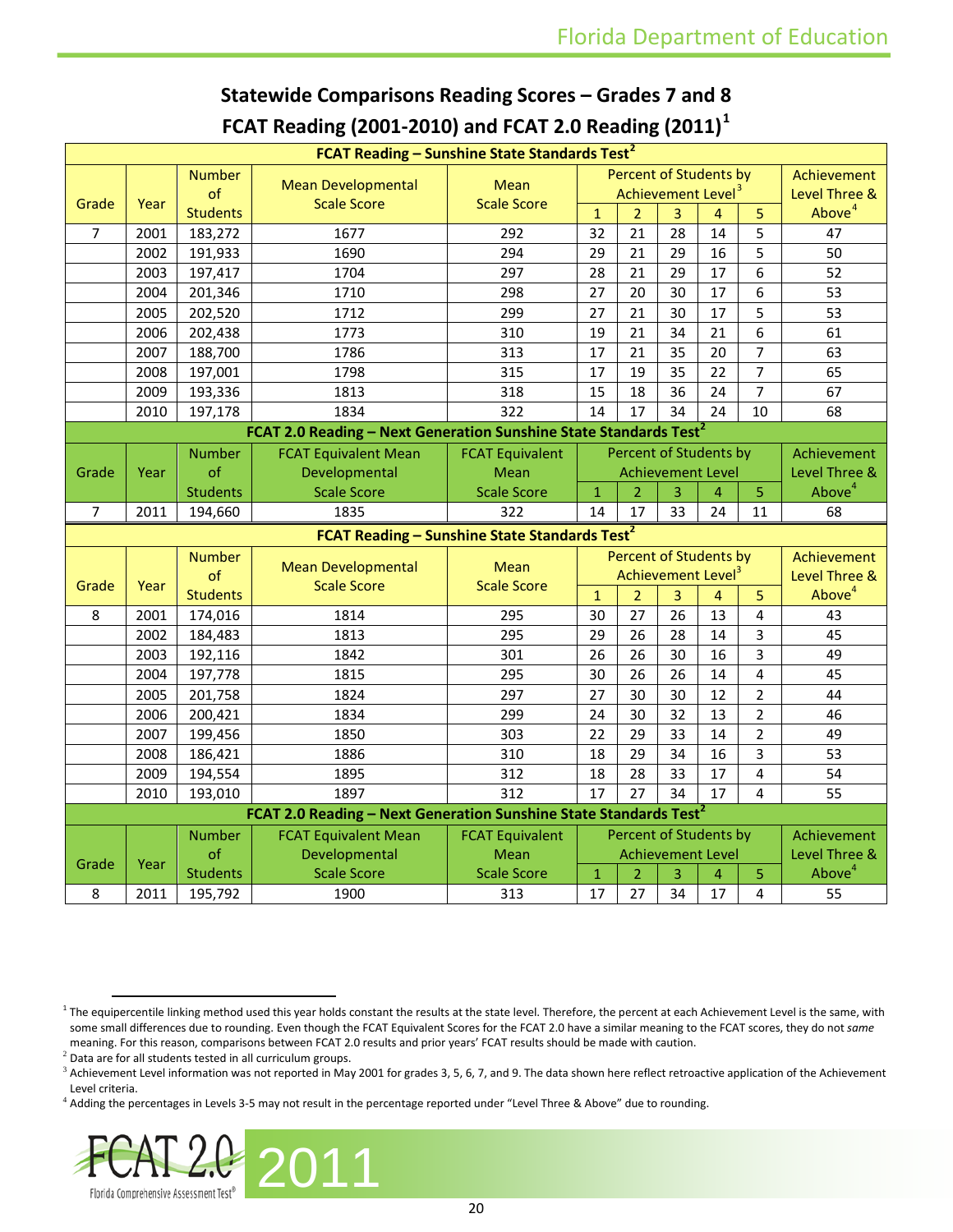|                                                                | FCAT Reading - Sunshine State Standards Test <sup>2</sup> |                            |                                                                               |                           |                    |                                |         |                |                         |                                  |
|----------------------------------------------------------------|-----------------------------------------------------------|----------------------------|-------------------------------------------------------------------------------|---------------------------|--------------------|--------------------------------|---------|----------------|-------------------------|----------------------------------|
|                                                                |                                                           |                            |                                                                               |                           |                    | Percent of Students by         |         |                |                         |                                  |
|                                                                |                                                           | <b>Number of</b>           | <b>Mean Developmental</b>                                                     | Mean                      |                    | Achievement Level <sup>3</sup> |         |                |                         | <b>Achievement Level</b>         |
| Grade                                                          | Year                                                      | <b>Students</b>            | <b>Scale Score</b>                                                            | <b>Scale Score</b>        | $\overline{1}$     | $\overline{2}$                 | 3       | 4              | 5                       | Three & Above <sup>4</sup>       |
| 9                                                              | 2001                                                      | 191,518                    | 1781                                                                          | 286                       | 46                 | 26                             | 16      | $\overline{7}$ | 5                       | 28                               |
|                                                                | 2002                                                      | 204,728                    | 1789                                                                          | 287                       | 44                 | 27                             | 17      | 8              | $\overline{\mathbf{4}}$ | 29                               |
|                                                                | 2003                                                      | 205,965                    | 1807                                                                          | 291                       | 43                 | 27                             | 18      | 8              | 5                       | 31                               |
|                                                                | 2004                                                      | 214,994                    | 1830                                                                          | 295                       | 39                 | 29                             | 19      | 8              | 5                       | 32                               |
|                                                                | 2005                                                      | 214,984                    | 1860                                                                          | 301                       | 35                 | 28                             | 21      | 10             | 6                       | 36                               |
|                                                                | 2006                                                      | 212,904                    | 1890                                                                          | 306                       | 30                 | 30                             | 24      | 11             | 5                       | 40                               |
|                                                                | 2007                                                      | 207,794                    | 1900                                                                          | 308                       | 28                 | 31                             | 25      | 11             | 5                       | 41                               |
|                                                                | 2008                                                      | 205,515                    | 1926                                                                          | 313                       | 25                 | 29                             | 26      | 13             | 6                       | 46                               |
|                                                                | 2009                                                      | 192,968                    | 1944                                                                          | 316                       | 22                 | 31                             | 27      | 13             | $\overline{7}$          | 47                               |
|                                                                | 2010                                                      | 200,395                    | 1948                                                                          | 317                       | 21                 | 30                             | 28      | 13             | $\overline{7}$          | 48                               |
|                                                                |                                                           |                            | FCAT 2.0 Reading - Next Generation Sunshine State Standards Test <sup>2</sup> |                           |                    |                                |         |                |                         |                                  |
|                                                                |                                                           | Number of                  | <b>FCAT Equivalent</b>                                                        | <b>FCAT Equivalent</b>    |                    | Percent of Students by         |         |                |                         | <b>Achievement Level</b>         |
| Grade                                                          | Year                                                      | <b>Students</b>            | <b>Mean Developmental</b>                                                     | Mean                      |                    | <b>Achievement Level</b>       |         |                |                         | Three & Above <sup>4</sup>       |
|                                                                |                                                           |                            | <b>Scale Score</b>                                                            | <b>Scale Score</b>        | $\mathbf{1}$       | $\overline{2}$                 | 3       | $\overline{4}$ | 5                       |                                  |
| 9                                                              | 2011                                                      | 195,884                    | 1947                                                                          | 317                       | 22                 | 30                             | 28      | 13             | $\overline{7}$          | 48                               |
| <b>FCAT Reading -Sunshine State Standards Test<sup>2</sup></b> |                                                           |                            |                                                                               |                           |                    |                                |         |                |                         |                                  |
|                                                                |                                                           |                            |                                                                               |                           |                    |                                |         |                |                         |                                  |
|                                                                |                                                           |                            |                                                                               |                           |                    | Percent of Students by         |         |                |                         |                                  |
|                                                                |                                                           | <b>Number of</b>           | <b>Mean Developmental</b>                                                     | Mean                      |                    | Achievement Level <sup>3</sup> |         |                |                         | <b>Achievement Level</b>         |
| Grade                                                          | Year                                                      | <b>Students</b>            | <b>Scale Score</b>                                                            | <b>Scale Score</b>        | $\mathbf{1}$       | $\overline{2}$                 | 3       | 4              | 5                       | Three & Above <sup>4</sup>       |
| 10                                                             | 2001                                                      | 144,471                    | 1964                                                                          | 307                       | 31                 | 31                             | 20      | 8              | 9                       | 37                               |
|                                                                | 2002                                                      | 150,178                    | 1942                                                                          | 303                       | 32                 | 33                             | 21      | 8              | $\overline{7}$          | 36                               |
|                                                                | 2003                                                      | 167,396                    | 1939                                                                          | 302                       | 33                 | 32                             | 20      | 8              | 8                       | 36                               |
|                                                                | 2004                                                      | 166,955                    | 1927                                                                          | 300                       | 37                 | 29                             | 17      | $\overline{7}$ | 10                      | 34                               |
|                                                                | 2005                                                      | 179,354                    | 1906                                                                          | 296                       | 39                 | 29                             | 17      | $\overline{7}$ | 8                       | 32                               |
|                                                                | 2006                                                      | 185,568                    | 1918                                                                          | 298                       | 38                 | 29                             | 17      | $\overline{7}$ | 9                       | 32                               |
|                                                                | 2007                                                      | 186,048                    | 1927                                                                          | 300                       | 39                 | 28                             | 16      | $\overline{7}$ | 11                      | 34                               |
|                                                                | 2008                                                      | 185,276                    | 1958                                                                          | 306                       | 35                 | 27                             | 17      | 8              | 13                      | 38                               |
|                                                                | 2009                                                      | 186,464                    | 1955                                                                          | 305                       | 34                 | 30                             | 18      | $\overline{7}$ | 11                      | 37                               |
|                                                                | 2010                                                      | 179,729                    | 1978                                                                          | 310                       | 32                 | 29                             | 18      | 8              | 14                      | 39                               |
|                                                                |                                                           |                            | FCAT 2.0 Reading - Next Generation Sunshine State Standards Test <sup>2</sup> |                           |                    |                                |         |                |                         |                                  |
|                                                                |                                                           |                            | <b>FCAT Equivalent</b>                                                        | <b>FCAT Equivalent</b>    |                    | Percent of Students by         |         |                |                         |                                  |
|                                                                |                                                           | Number of                  | <b>Mean Developmental</b>                                                     | Mean                      |                    | <b>Achievement Level</b>       |         |                |                         | <b>Achievement Level</b>         |
| Grade<br>10                                                    | Year<br>2011                                              | <b>Students</b><br>185,956 | <b>Scale Score</b><br>1976                                                    | <b>Scale Score</b><br>309 | $\mathbf{1}$<br>32 | $\overline{2}$<br>29           | 3<br>17 | 4<br>8         | 5<br>13                 | Three & Above <sup>4</sup><br>39 |

### **Statewide Comparisons Reading Scores – Grades 9 and 10 FCAT Reading (2001-2010) and FCAT 2.0 Reading (2011) [1](#page-20-0)**

<span id="page-20-3"></span><sup>4</sup> Adding the percentages in Levels 3-5 may not result in the percentage reported under "Level Three & Above" due to rounding.



<span id="page-20-0"></span> $1$  The equipercentile linking method used this year holds constant the results at the state level. Therefore, the percent at each Achievement Level is the same, with some small differences due to rounding. Even though the FCAT Equivalent Scores for the FCAT 2.0 have a similar meaning to the FCAT scores, they do not *same* meaning. For this reason, comparisons between FCAT 2.0 results and prior years' FCAT results should be made with caution.

<span id="page-20-1"></span> $2$  Data are for all students tested in all curriculum groups.

<span id="page-20-2"></span> $3$  Achievement Level information was not reported in May 2001 for grades 3, 5, 6, 7, and 9. The data shown here reflect retroactive application of the Achievement Level criteria.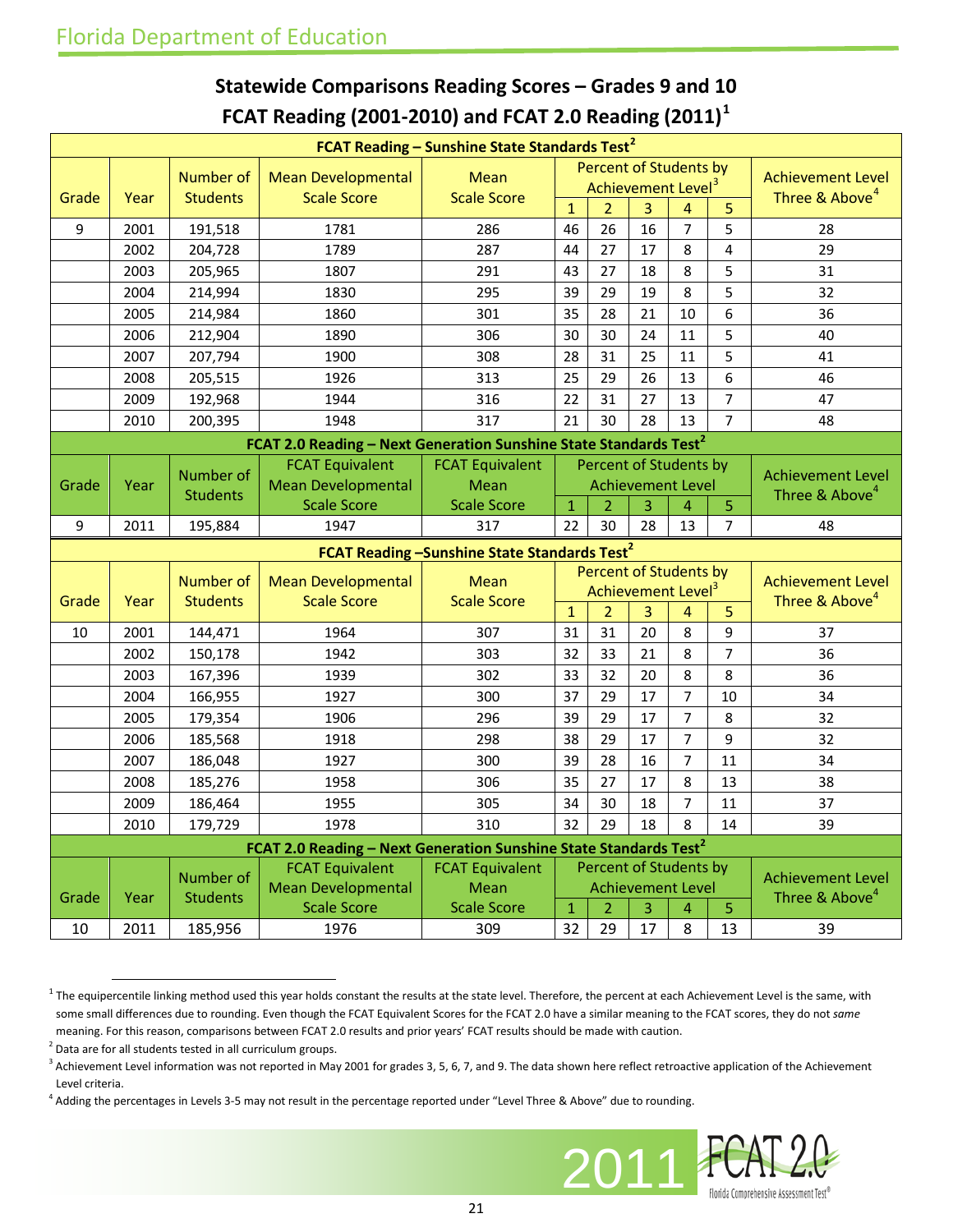# **2011 FCAT 2.0 Reading Results – Grades 3-10 Percent Comparison by District**

Achievement Level 3 and Above (On Grade Level and Above)

|                     | <b>Percent of Students at</b>        | <b>Percent of Students at</b> |
|---------------------|--------------------------------------|-------------------------------|
| <b>District</b>     | <b>Achievement Level 3 and Above</b> | <b>Achievement Level 1</b>    |
| <b>STATE</b>        | 62%                                  | 18%                           |
| <b>ALACHUA</b>      | 62%                                  | 20%                           |
| <b>BAKER</b>        | 65%                                  | 16%                           |
| <b>BAY</b>          | 66%                                  | 15%                           |
| <b>BRADFORD</b>     | 52%                                  | 24%                           |
| <b>BREVARD</b>      | 71%                                  | 12%                           |
| <b>BROWARD</b>      | 62%                                  | 18%                           |
| <b>CALHOUN</b>      | 67%                                  | 15%                           |
| <b>CHARLOTTE</b>    | 66%                                  | 14%                           |
| <b>CITRUS</b>       | 67%                                  | 14%                           |
| <b>CLAY</b>         | 69%                                  | 12%                           |
| <b>COLLIER</b>      | 61%                                  | 20%                           |
| <b>COLUMBIA</b>     | 62%                                  | 17%                           |
| <b>DADE</b>         | 58%                                  | 21%                           |
| <b>DESOTO</b>       | 51%                                  | 25%                           |
| <b>DIXIE</b>        | 63%                                  | 16%                           |
| <b>DUVAL</b>        | 58%                                  | 21%                           |
| <b>ESCAMBIA</b>     | 59%                                  | 20%                           |
| <b>FLAGLER</b>      | 64%                                  | 15%                           |
| <b>FRANKLIN</b>     | 56%                                  | 23%                           |
| <b>GADSDEN</b>      | 44%                                  | 29%                           |
| <b>GILCHRIST</b>    | 71%                                  | 12%                           |
| <b>GLADES</b>       | 63%                                  | 17%                           |
| <b>GULF</b>         | 65%                                  | 15%                           |
| <b>HAMILTON</b>     | 46%                                  | 30%                           |
| <b>HARDEE</b>       | 53%                                  | 23%                           |
| <b>HENDRY</b>       | 49%                                  | 28%                           |
| <b>HERNANDO</b>     | 63%                                  | 17%                           |
| <b>HIGHLANDS</b>    | 56%                                  | 22%                           |
| <b>HILLSBOROUGH</b> | 60%                                  | 20%                           |
| <b>HOLMES</b>       | 61%                                  | 20%                           |
| <b>INDIAN RIVER</b> | 64%                                  | 17%                           |
| <b>JACKSON</b>      | 63%                                  | 16%                           |
| <b>JEFFERSON</b>    | 44%                                  | 31%                           |
| <b>LAFAYETTE</b>    | 62%                                  | 16%                           |
| <b>LAKE</b>         | 60%                                  | 19%                           |
| <b>LEE</b>          | 63%                                  | 17%                           |
| <b>LEON</b>         | 66%                                  | 16%                           |
| <b>LEVY</b>         | 56%                                  | 22%                           |
| <b>LIBERTY</b>      | 65%                                  | 14%                           |
| <b>MADISON</b>      | 44%                                  | 32%                           |

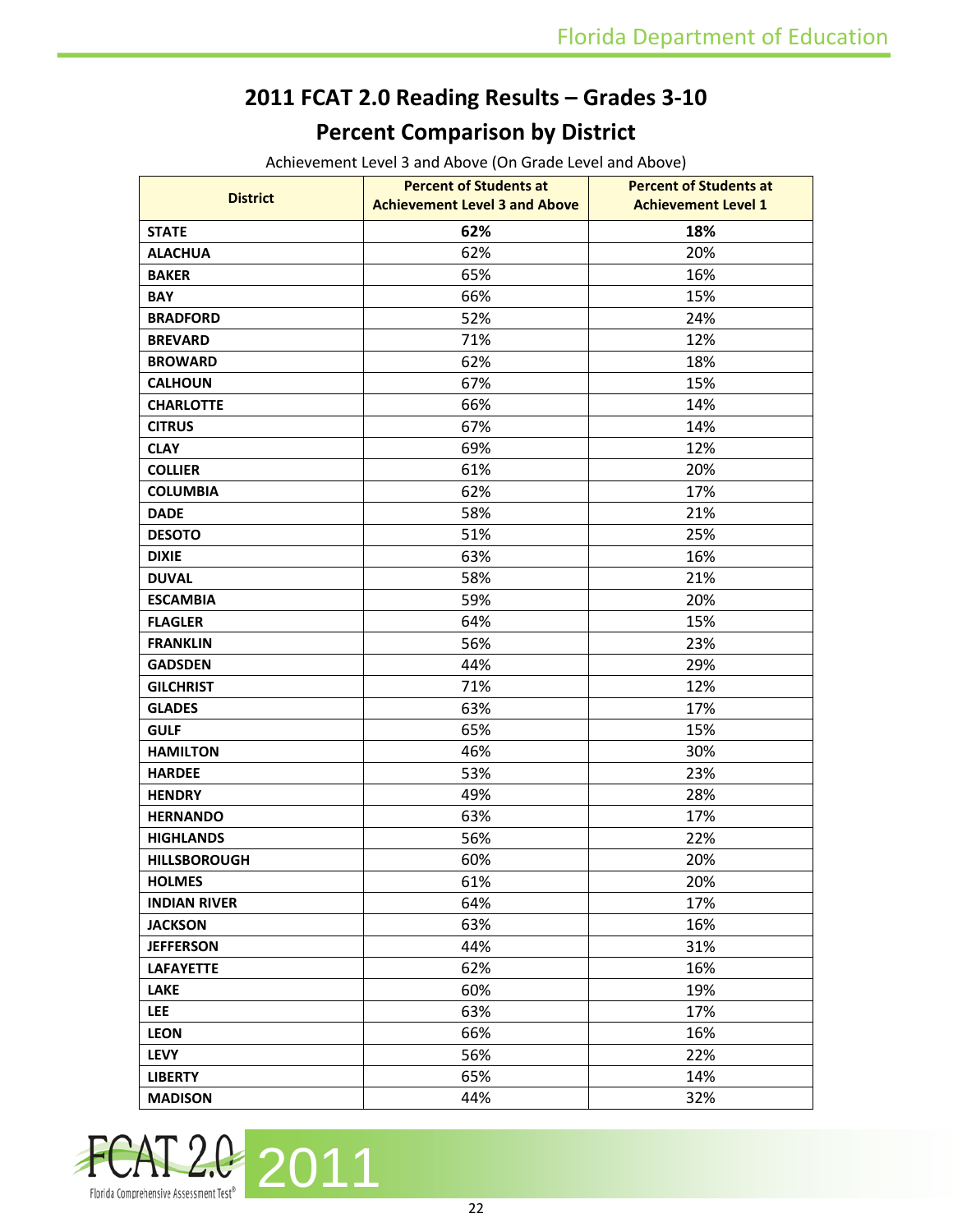# Florida Department of Education

|                   | <b>Percent of Students at</b>        | <b>Percent of Students at</b> |
|-------------------|--------------------------------------|-------------------------------|
| <b>District</b>   | <b>Achievement Level 3 and Above</b> | <b>Achievement Level 1</b>    |
| <b>STATE</b>      | 62%                                  | 18%                           |
| <b>MANATEE</b>    | 58%                                  | 21%                           |
| <b>MARION</b>     | 58%                                  | 20%                           |
| <b>MARTIN</b>     | 70%                                  | 13%                           |
| <b>MONROE</b>     | 68%                                  | 14%                           |
| <b>NASSAU</b>     | 70%                                  | 11%                           |
| <b>OKALOOSA</b>   | 75%                                  | 9%                            |
| <b>OKEECHOBEE</b> | 53%                                  | 24%                           |
| <b>ORANGE</b>     | 60%                                  | 19%                           |
| <b>OSCEOLA</b>    | 57%                                  | 22%                           |
| <b>PALM BEACH</b> | 62%                                  | 18%                           |
| <b>PASCO</b>      | 62%                                  | 17%                           |
| <b>PINELLAS</b>   | 61%                                  | 18%                           |
| <b>POLK</b>       | 54%                                  | 23%                           |
| <b>PUTNAM</b>     | 53%                                  | 24%                           |
| <b>SANTA ROSA</b> | 75%                                  | 9%                            |
| <b>SARASOTA</b>   | 71%                                  | 12%                           |
| <b>SEMINOLE</b>   | 72%                                  | 12%                           |
| <b>ST. JOHNS</b>  | 76%                                  | 9%                            |
| <b>ST. LUCIE</b>  | 56%                                  | 21%                           |
| <b>SUMTER</b>     | 68%                                  | 13%                           |
| <b>SUWANNEE</b>   | 56%                                  | 22%                           |
| <b>TAYLOR</b>     | 59%                                  | 18%                           |
| <b>UNION</b>      | 63%                                  | 16%                           |
| <b>VOLUSIA</b>    | 61%                                  | 18%                           |
| <b>WAKULLA</b>    | 71%                                  | 11%                           |
| <b>WALTON</b>     | 68%                                  | 14%                           |
| <b>WASHINGTON</b> | 61%                                  | 20%                           |

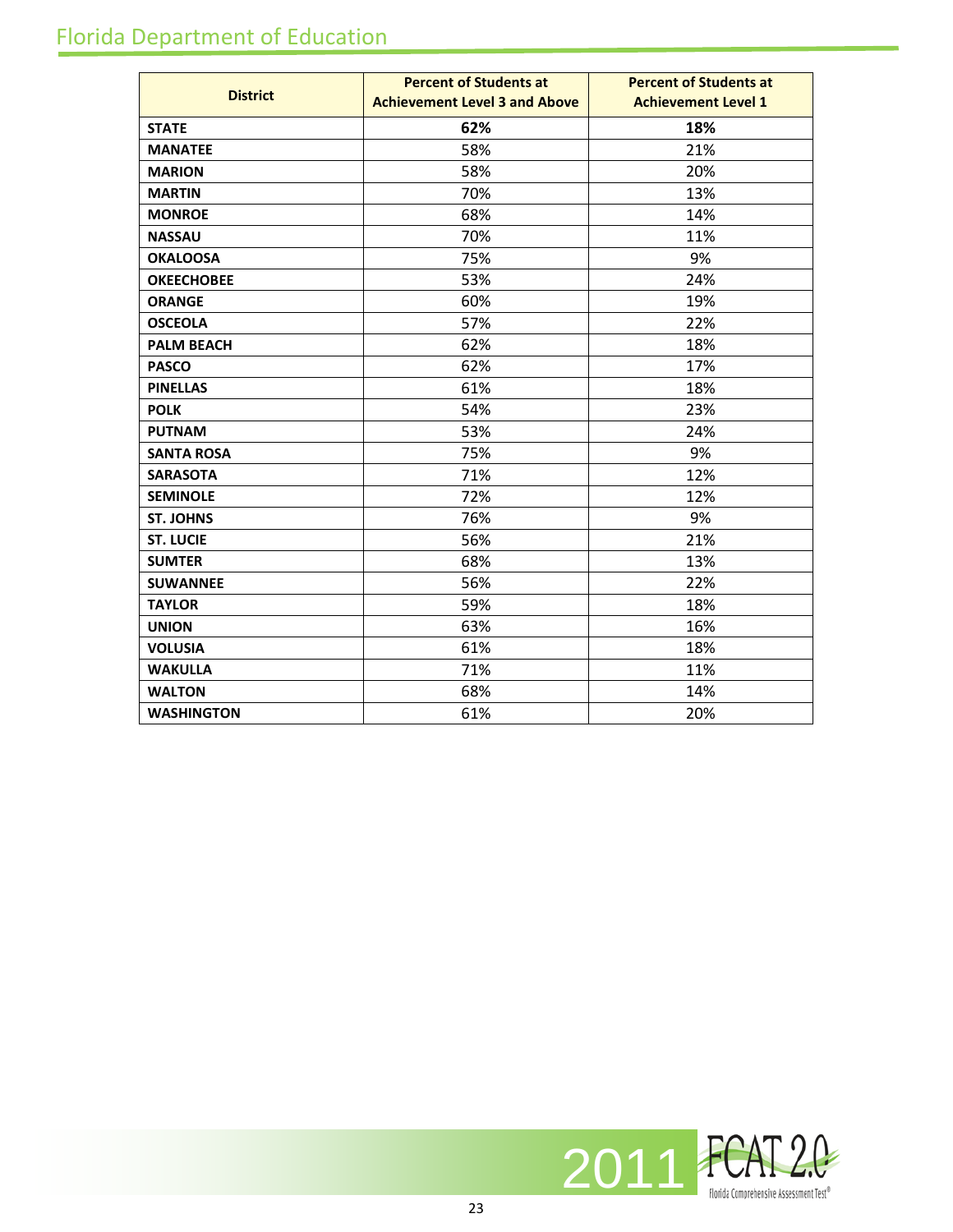# **FCAT and FCAT 2.0 Mathematics Grades 3-8**

The percentages in the mathematics section of this document reflect differences from percentages published in last year's media packet. This is because FCAT 2.0 Mathematics is only taken by students in grades 3-8, so prior years' FCAT results have been adjusted to reflect the same grade levels. The Grade 9 FCAT Mathematics assessment has been discontinued. Students now take the Algebra 1 End-of-Course (EOC) Assessment once they have completed the necessary high-school-level coursework. Results for the 2011 FCAT Mathematics (grade 10) and FCAT Science (grades 5, 8, and 11) assessments are published in a separate media packet. The 2011 FCAT Mathematics (grade 10) and FCAT Science media packet and the *Algebra 1 EOC Assessment State Report of Districts* may be accessed at [http://fcat.fldoe.org/mediapacket/2011/default.asp.](http://fcat.fldoe.org/mediapacket/2011/default.asp)

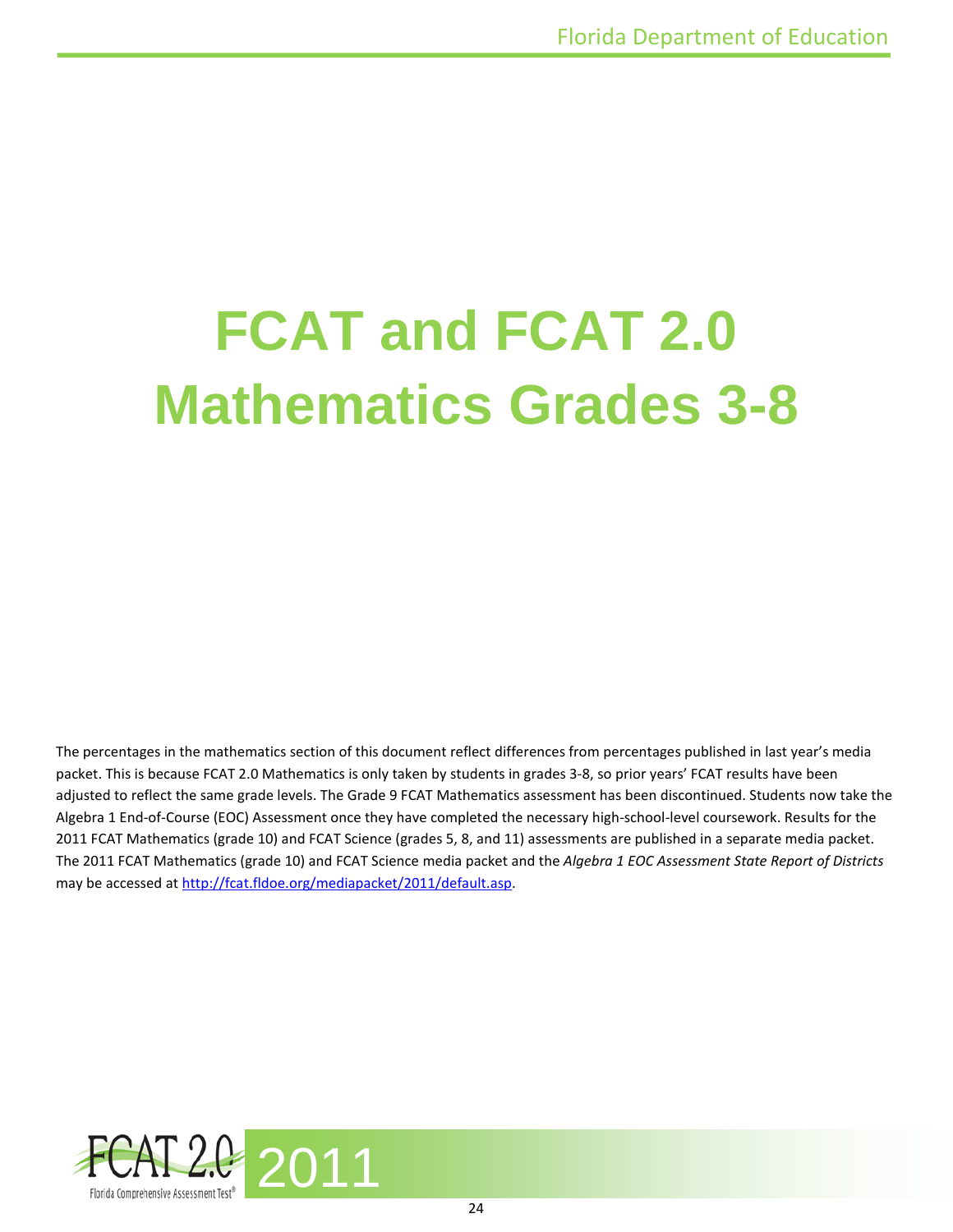

### **FCAT Mathematics (2001-2010) and FCAT 2.0 Mathematics (2011) By Achievement Level Grades 3-8**

The dashed line (- - -) indicates the transition from the FCAT to FCAT 2.0. The equipercentile linking method used this year holds constant the results at the state level. Therefore, the percent at each Achievement Level is the same, with some small differences due to rounding. This can be seen in the above line graph. Even though the FCAT Equivalent Scores for the FCAT 2.0 have a *similar* meaning to the FCAT scores, they do not have the *same* meaning. For this reason, comparisons between FCAT 2.0 results and prior years' FCAT results should be made with caution. In 2011, 67 percent of students in grades 3-8 were performing at or above Achievement Level 3 (on grade level and above) on FCAT 2.0 Mathematics. In 2010, 67 percent of students in grades 3-8 were performing at or above Achievement Level 3 (on grade level and above). This is an increase from 49 percent in 2001, 50 percent in 2002, 53 percent in 2003, 55 percent in 2004, 58 percent in 2005, 61 percent in 2006, 63 percent in 2007, 65 percent in 2008, and 66 percent in 2009 for a total increase of 18 percentage points. In 2011, 14 percent of students in grades 3-8 were performing at Achievement Level 1 on FCAT 2.0 Mathematics. In 2010, 14 percent of students in grades 3-8 were performing at Achievement Level 1 on FCAT Mathematics. This represents a decrease from 30 percent in 2001, 27 percent in 2002, 25 percent in 2003, 23 percent in 2004, 21 percent in 2005, 18 percent in 2006, 17 percent in 2007, 16 percent in 2008, and 15 percent in 2009 for a total decrease of 16 percentage points.

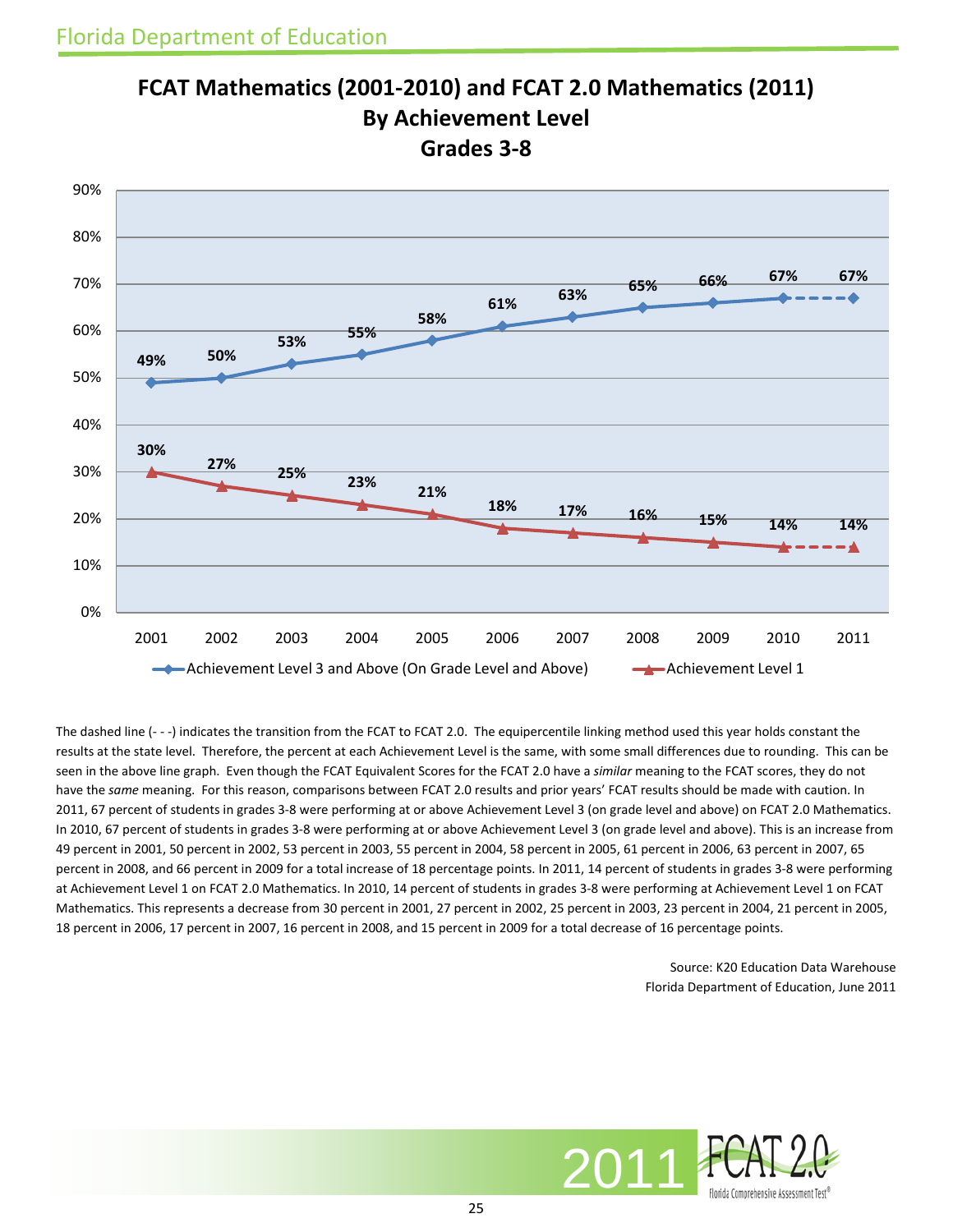## **FCAT Mathematics (2001-2010) and FCAT 2.0 Mathematics (2011) Achievement Level 3 and Above (On Grade Level and Above) Grades 3-8**



The dashed line (- - -) indicates the transition from the FCAT to FCAT 2.0. Even though the FCAT Equivalent Scores for the FCAT 2.0 have a *similar*  meaning to the FCAT scores, they do not have the *same* meaning. For this reason, comparisons between FCAT 2.0 results and prior years' FCAT results should be made with caution. In 2011, 77 percent of White of students in grades 3-8 were performing at or above Achievement Level 3 (on grade level and above) on FCAT 2.0 Mathematics. In 2010, 77 percent of White of students in grades 3-8 were performing at or above Achievement Level 3 (on grade level and above) on FCAT Mathematics. This is an increase from 62 percent in 2001, 62 percent in 2002, 65 percent in 2003, 67 percent in 2004, 69 percent in 2005, 71 percent in 2006, 73 percent in 2007, 75 percent in 2008, and 76 percent in 2009 for a total increase of 15 percentage points. In 2011, 65 percent of Hispanic students in grades 3-8 were performing at or above Achievement Level 3 (on grade level and above) on FCAT 2.0 Mathematics. In 2010, 64 percent of Hispanic students in grades 3-8 were performing at or above Achievement Level 3 (on grade level and above) on FCAT Mathematics. This is an increase from 41 percent in 2001, 43 percent in 2002, 46 percent in 2003, 49 percent in 2004, 53 percent in 2005, 56 percent in 2006, 58 percent in 2007, 60 percent in 2008, and 62 percent in 2009 for a total increase of 23 percentage points. In 2011, 50 percent of African-American students in grades 3-8 were performing at or above Achievement Level 3 on FCAT 2.0 Mathematics. In 2010, 49 percent of African-American students in grades 3-8 were performing at or above Achievement Level 3 on FCAT Mathematics. This is an increase from 26 percent in 2001, 28 percent in 2002, 31 percent in 2003, 34 percent in 2004, 37 percent in 2005, 41 percent in 2006, 46 percent in 2007, 46 percent in 2008, and 48 percent in 2009 for a total increase of 23 percentage points.

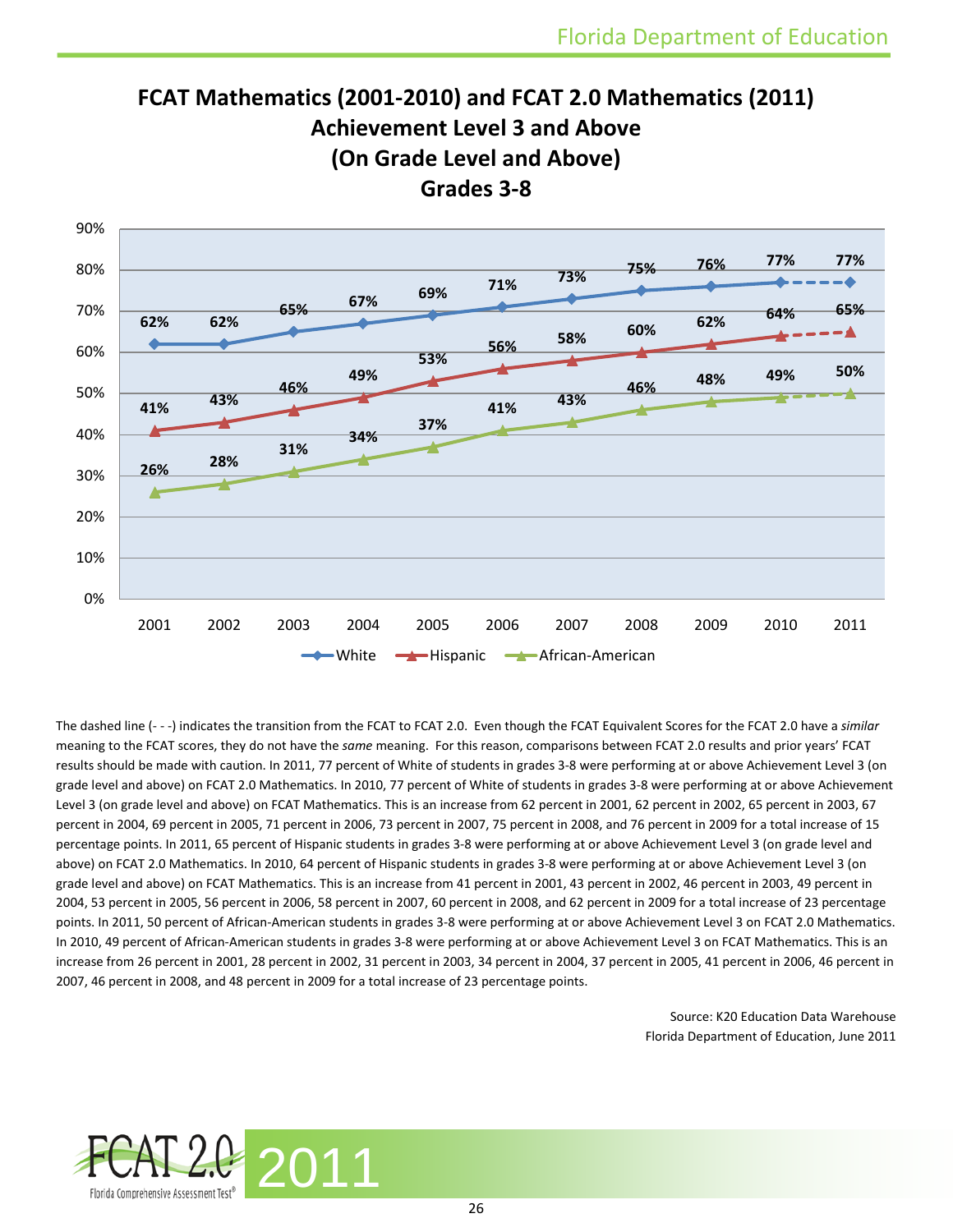

#### **FCAT Mathematics (2001-2010) and FCAT 2.0 Mathematics (2011) Achievement Level 1 Grades 3-8**

The dashed line (- - -) indicates the transition from the FCAT to FCAT 2.0. Even though the FCAT Equivalent Scores for the FCAT 2.0 have a *similar*  meaning to the FCAT scores, they do not have the *same* meaning. For this reason, comparisons between FCAT 2.0 results and prior years' FCAT results should be made with caution. In 2011, 9 percent of White of students in grades 3-8 were performing at Achievement Level 1 on FCAT 2.0 Mathematics. In 2010, 9 percent of White of students in grades 3-8 were performing at Achievement Level 1 on FCAT Mathematics. This is a decrease from 18 percent in 2001, 17 percent in 2002, 15 percent in 2003, 14 percent in 2004, 13 percent in 2005, 11 percent in 2006, 10 percent in 2007, is equal to 9 percent in 2008, and is equal to 9 percent in 2009 for a total decrease of 9 percentage points. In 2011, 16 percent of Hispanic students in grades 3-8 were performing at Achievement Level 1 on FCAT 2.0 Mathematics. In 2010, 16 percent of Hispanic students in grades 3-8 were performing at Achievement Level 1 on FCAT Mathematics. This is a decrease from 36 percent in 2001, 33 percent in 2002, 30 percent in 2003, 28 percent in 2004, 25 percent in 2005, 22 percent in 2006, 20 percent in 2007, 19 percent in 2008, and 18 percent in 2009 for a total decrease of 20 percentage points. In 2011, 24 percent of African-American students in grades 3-8 were performing at Achievement Level 1 on FCAT 2.0 Mathematics. In 2010, 25 percent of African-American students in grades 3-8 were performing at Achievement Level 1 on FCAT Mathematics. This is a decrease from 51 percent in 2001, 47 percent in 2002, 43 percent in 2003, 39 percent in 2004, 36 percent in 2005, 32 percent in 2006, 30 percent in 2007, 28 percent in 2008, and 26 percent in 2009 for a total decrease of 26 percentage points.

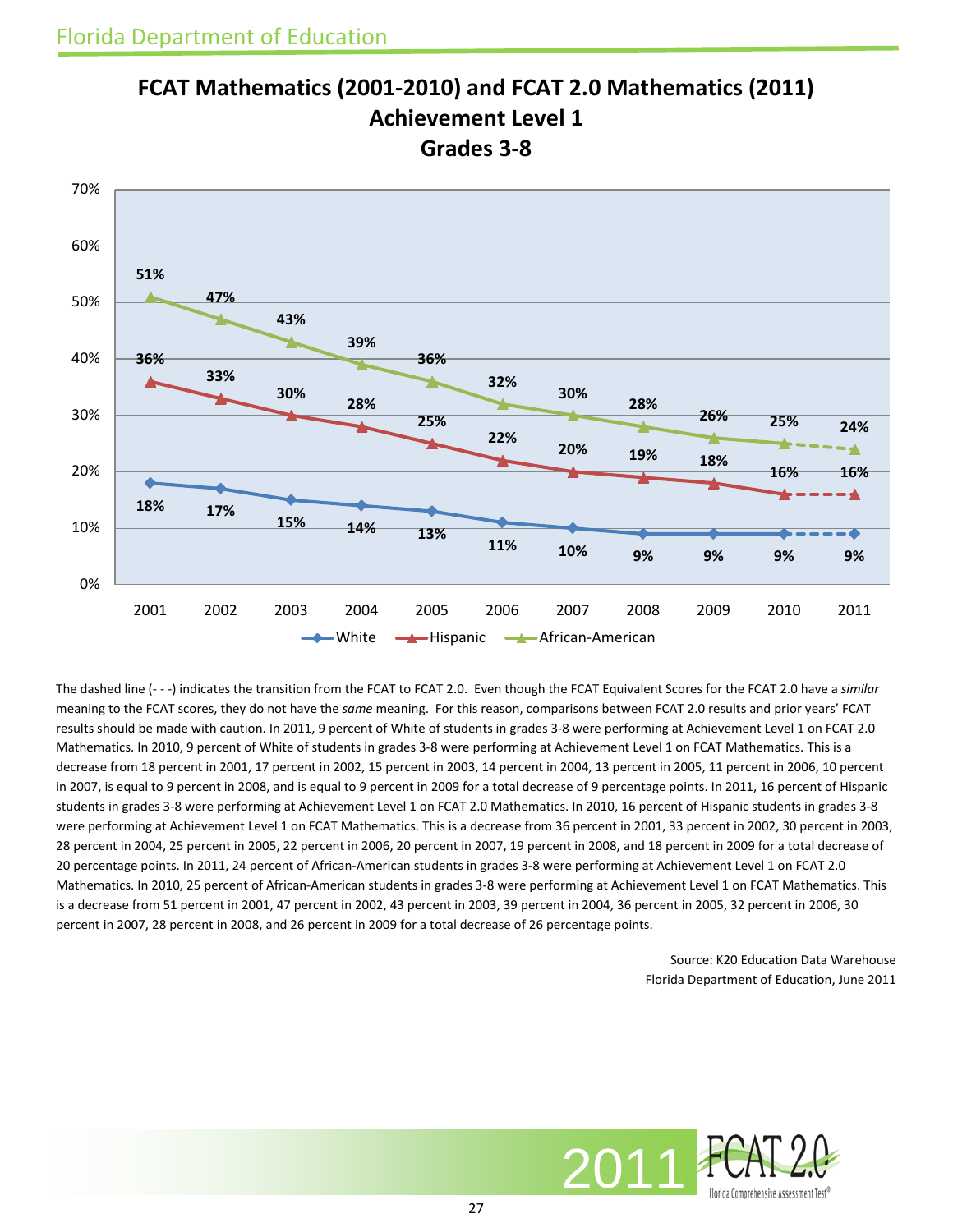## **FCAT Mathematics (2001-2010) and FCAT 2.0 Mathematics (2011) by Achievement Level Students with Disabilities Grades 3-8**



The dashed line (- - -) indicates the transition from the FCAT to FCAT 2.0. Even though the FCAT Equivalent Scores for the FCAT 2.0 have a *similar*  meaning to the FCAT scores, they do not have the *same* meaning. For this reason, comparisons between FCAT 2.0 results and prior years' FCAT results should be made with caution. In 2011, 39 percent of Students with Disabilities in grades 3-8 were performing at or above Achievement Level 3 (on grade level or above) on FCAT 2.0 Mathematics. In 2010, 40 percent of Students with Disabilities in grades 3-8 were performing at or above Achievement Level 3 (on grade level or above) on FCAT Mathematics. This is an increase from 20 percent in 2001, 21 percent in 2002, 23 percent in 2003, 26 percent in 2004, 29 percent in 2005, 32 percent in 2006, 35 percent in 2007, 37 percent in 2008, and 39 percent in 2009 for a total increase of 20 percentage points. In 2011, 38 percent of Students with Disabilities in grades 3-8 were performing at Achievement Level 1 on FCAT 2.0 Mathematics. In 2010, 37 percent of Students with Disabilities in grades 3-8 were performing at Achievement Level 1 on FCAT Mathematics. This is a decrease from 62 percent in 2001, 60 percent in 2002, 56 percent in 2003, 54 percent in 2004, 49 percent in 2005, 45 percent in 2006, 42 percent in 2007, 40 percent in 2008, and 38 percent 2009 for a total decrease of 25 percentage points.

*\*Students with Disabilities (SWDs) include students determined eligible for special education and related services who are receiving services based on an Individual Educational Plan (IEP).*

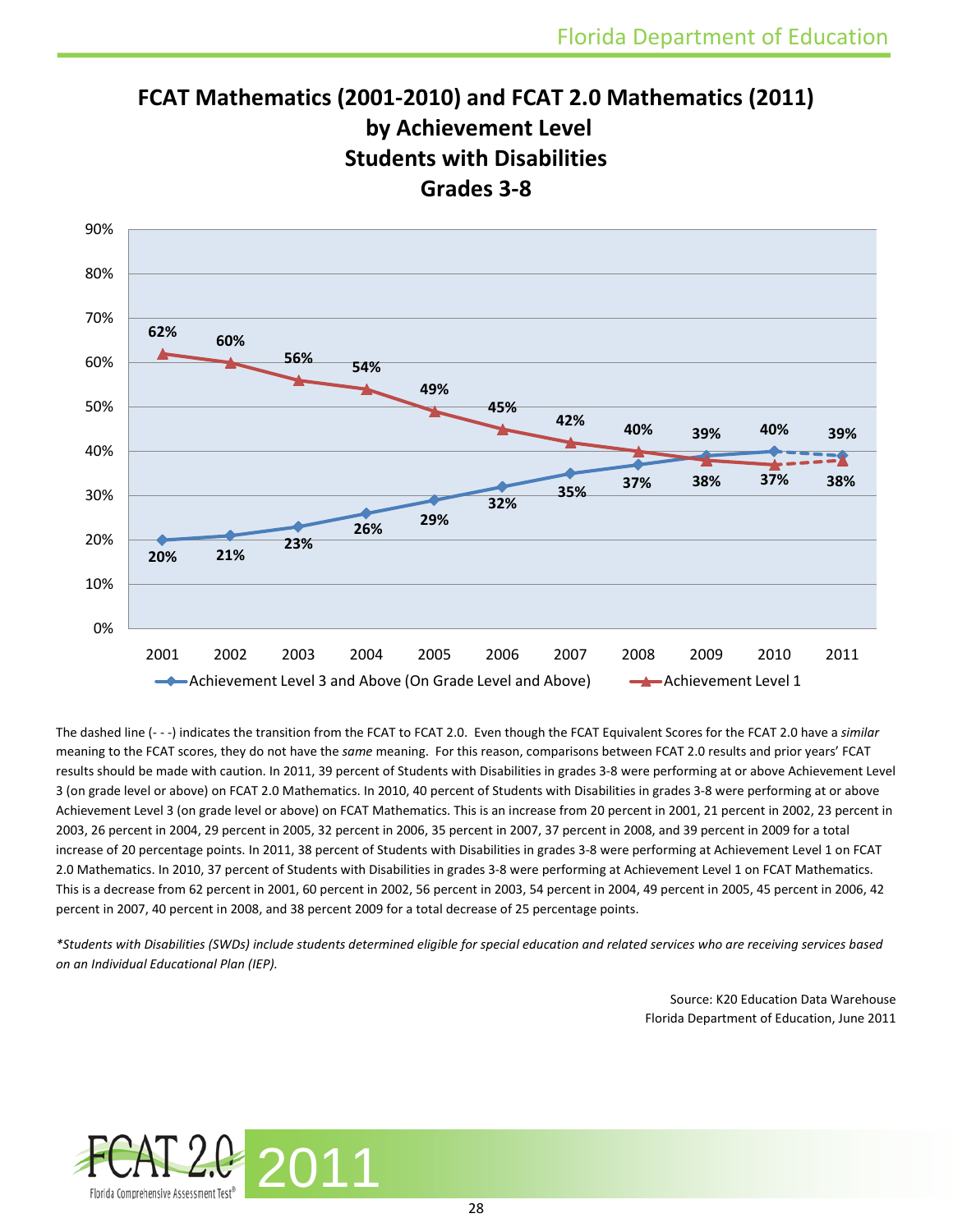

**FCAT Mathematics (2001-2010) and FCAT 2.0 Mathematics (2011) by Achievement Level English Language Learners Grades 3-8**

The dashed line (- - -) indicates the transition from the FCAT to FCAT 2.0. Even though the FCAT Equivalent Scores for the FCAT 2.0 have a *similar*  meaning to the FCAT scores, they do not have the *same* meaning. In 2011, 41 percent of English Language Learners in grades 3-8 were performing at or above Achievement Level 3 (on grade level and above) on FCAT 2.0 Mathematics. In 2010, 40 percent of English Language Learners in grades 3-8 were performing at or above Achievement Level 3 (on grade level and above) on FCAT Mathematics. This is an increase from 21 percent in 2001, 23 percent in 2002, 25 percent in 2003, 28 percent in 2004, 31 percent in 2005, 34 percent in 2006, 37 percent in 2007, 39 percent in 2008, and 40 percent in 2009 for a total increase of 19 percentage points. In 2011, 33 percent of English Language Learners in grades 3-8 were performing at Achievement Level 1 on FCAT 2.0 Mathematics. In 2010, 34 percent of English Language Learners in grades 3-8 were performing at Achievement Level 1 on FCAT Mathematics. This is a decrease from 59 percent in 2001, 54 percent in 2002, 52 percent in 2003, 48 percent in 2004, 45 percent in 2005, 41 percent in 2006, 37 percent in 2007, 35 percent in 2008, and 36 percent in 2009 for a total decrease of 25 percentage points.

*\*English Language Learners (ELLs) include students enrolled in classes specifically designed to increase their academic and language proficiency.*

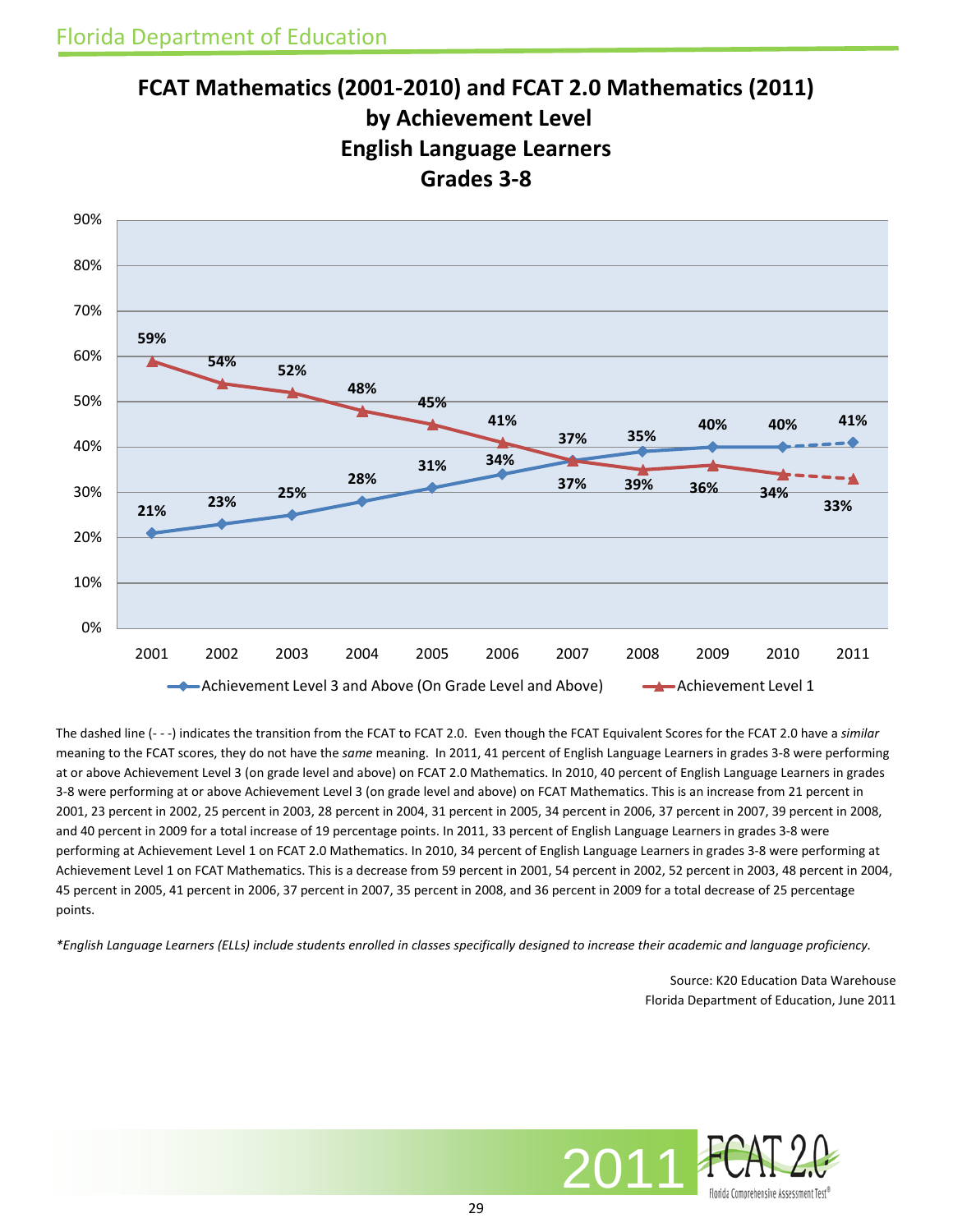

**FCAT Mathematics (2001-2010) and FCAT 2.0 Mathematics (2011) by Achievement Level Grades 3, 4, and 5**

The dashed line (- - -) indicates the transition from the FCAT to FCAT 2.0. The equipercentile linking method used this year holds constant the results at the state level. Therefore, the percent at each Achievement Level is the same, with some small differences due to rounding. This can be seen in the above line graph. Even though the FCAT Equivalent Scores for the FCAT 2.0 have a *similar* meaning to the FCAT scores, they do not have the *same* meaning. For this reason, comparisons between FCAT 2.0 results and prior years' FCAT results should be made with caution. In 2011, 72 percent of students in grades 3, 4, and 5 were performing at or above Achievement Level 3 (on grade level and above) on FCAT 2.0 Mathematics. In 2010, 72 percent of students in grades 3, 4, and 5 were performing at or above Achievement Level 3 (on grade level and above) on FCAT Mathematics. This is an increase from 52 percent in 2001, 53 percent in 2002, 56 percent in 2003, 60 percent in 2004, 63 percent in 2005, 66 percent in 2006, 68 percent in 2007, 70 percent in 2008, and 72 percent in 2009 for a total increase of 20 percentage points. In 2011, 11 percent of students in grades 3, 4, and 5 were performing at Achievement Level 1 on FCAT 2.0 Mathematics. In 2010, 11 percent of students in grades 3, 4, and 5 were performing at Achievement Level 1 on FCAT Mathematics. This is a decrease from 27 percent in 2001, 24 percent in 2002, 21 percent in 2003, 18 percent in 2004, 16 percent in 2005, 14 percent in 2006, 13 percent in 2007, 12 percent in 2008, and 11 percent in 2009 for a total decrease of 16 percentage points.

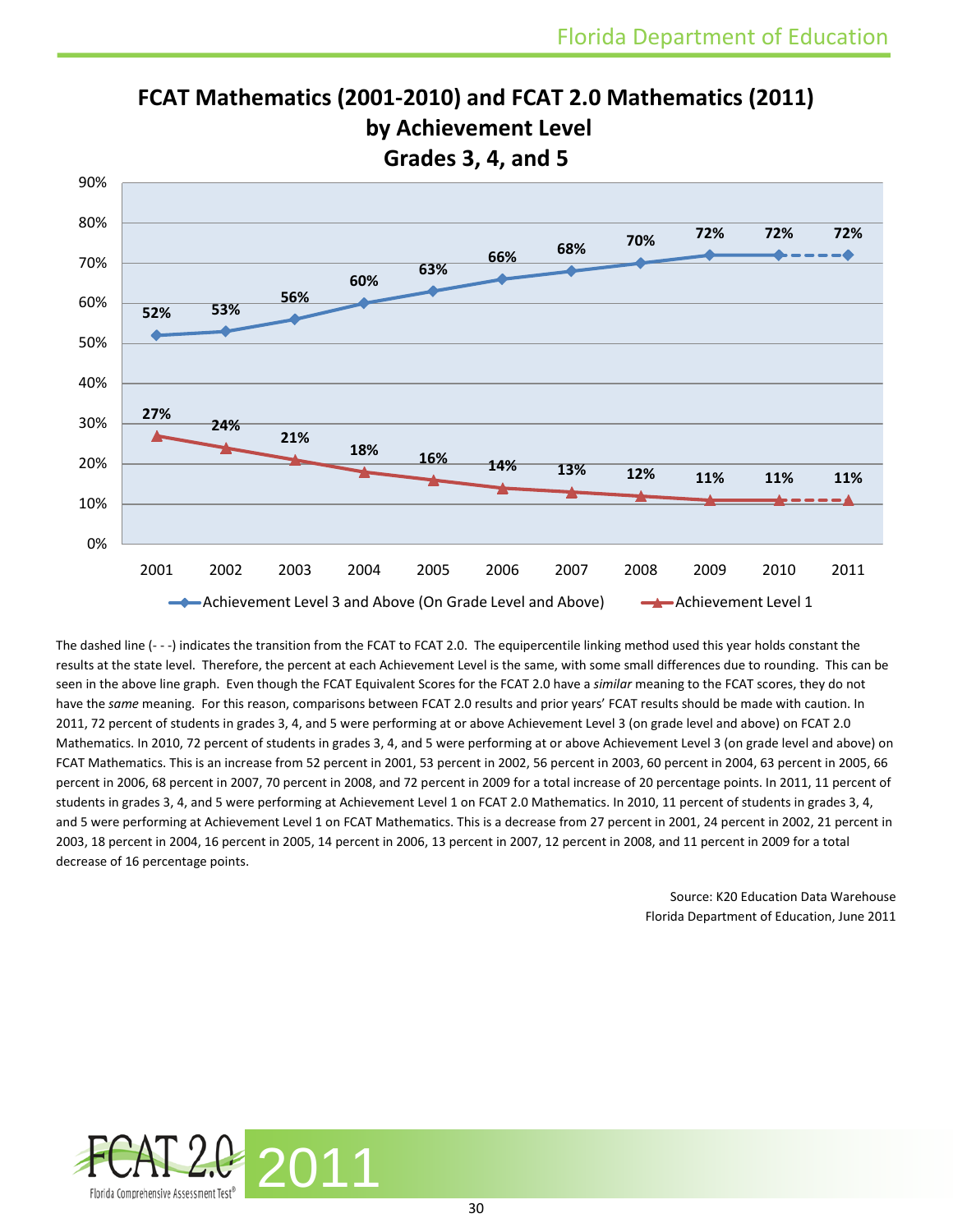

The dashed line (- - -) indicates the transition from the FCAT to FCAT 2.0. Even though the FCAT Equivalent Scores for the FCAT 2.0 have a *similar*  meaning to the FCAT scores, they do not have the *same* meaning. For this reason, comparisons between FCAT 2.0 results and prior years' FCAT results should be made with caution. In 2011, 80 percent of White students in grades 3, 4, and 5 were performing at or above Achievement Level 3 (on grade level and above) on FCAT 2.0 Mathematics. In 2010, 81 percent of White students in grades 3, 4, and 5 were performing at or above Achievement Level 3 (on grade level and above) on FCAT Mathematics. This is an increase from 64 percent in 2001, 65 percent in 2002, 68 percent in 2003, 71 percent in 2004, 74 percent in 2005, 76 percent in 2006, 77 percent in 2007, 79 percent in 2008, and 81 percent in 2009 for a total increase of 17 percentage points. In 2011, 70 percent of Hispanic students in grades 3, 4, and 5 were performing at or above Achievement Level 3 on FCAT 2.0 Mathematics. In 2010, 69 percent of Hispanic students in grades 3, 4, and 5 were performing at or above Achievement Level 3 on FCAT Mathematics. This is an increase from 44 percent in 2001, 46 percent in 2002, 49 percent in 2003, 54 percent in 2004, 59 percent in 2005, 61 percent in 2006, 64 percent in 2007, 66 percent in 2008, and 68 percent in 2009 for a total increase of 25 percentage points. In 2011, 57 percent of African-American students in grades 3, 4, and 5 were performing at or above Achievement Level 3 on FCAT 2.0 Mathematics. In 2010, 56 percent of African-American students in grades 3, 4, and 5 were performing at or above Achievement Level 3 on FCAT Mathematics. This is an increase from 29 percent in 2001, 31 percent in 2002, 34 percent in 2003, 39 percent in 2004, 44 percent in 2005, 47 percent in 2006, 49 percent in 2007, 52 percent in 2008, and is equal to 56 percent in 2009 for a total increase of 27 percentage points.

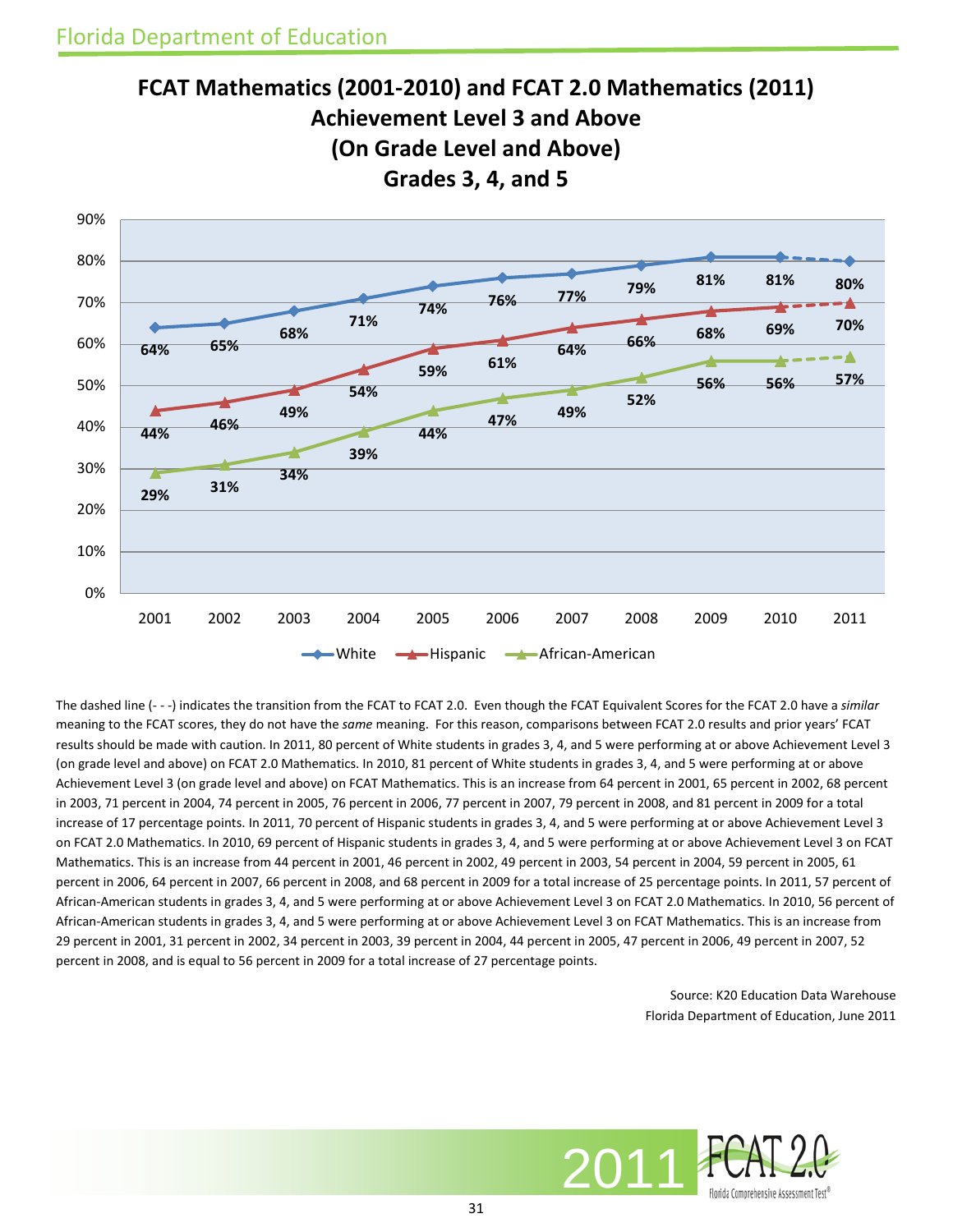

**FCAT Mathematics (2001-2010) and FCAT 2.0 Mathematics (2011) Achievement Level 1 Grades 3, 4, and 5**

The dashed line (- - -) indicates the transition from the FCAT to FCAT 2.0. Even though the FCAT Equivalent Scores for the FCAT 2.0 have a *similar*  meaning to the FCAT scores, they do not have the *same* meaning. For this reason, comparisons between FCAT 2.0 results and prior years' FCAT results should be made with caution. In 2011, 6 percent of White students in grades 3, 4, and 5 were performing at Achievement Level 1 on the FCAT 2.0 Mathematics. In 2010, 6 percent of White students in grades 3, 4, and 5 were performing at Achievement Level 1 on the FCAT Mathematics. This represents a decrease from 16 percent in 2001, 14 percent in 2002, 12 percent in 2003, 10 percent in 2004, 9 percent in 2005, 8 percent in 2006, 7 percent in 2007, 7 percent in 2008, and is equal to 6 percent in 2009 for a total decrease of 10 percentage points. In 2011, 12 percent of Hispanic students in grades 3, 4, and 5 were performing at Achievement Level 1 on the FCAT 2.0 Mathematics. In 2010, 12 percent of Hispanic students in grades 3, 4, and 5 were performing at Achievement Level 1 on the FCAT Mathematics. This represents a decrease from 33 percent in 2001, 29 percent in 2002, 26 percent in 2003, 22 percent in 2004, 18 percent in 2005, 17 percent in 2006, 15 percent in 2007, 14 percent in 2008, and 13 percent in 2003 for a total decrease of 21 percentage points. In 2011, 19 percent of African-American students in grades 3, 4, and 5 were performing at Achievement Level 1 on the FCAT 2.0 Mathematics. In 2010, 19 percent of African-American students in grades 3, 4, and 5 were performing at Achievement Level 1 on the FCAT Mathematics. This represents a decrease from 47 percent in 2001, 41 percent in 2002, 37 in percent in 2003, 31 percent in 2004, 28 percent in 2005, 25 percent in 2006, 23 percent in 2007, 22 percent in 2008, and 20 percent in 2009 for a total decrease of 28 percentage points.

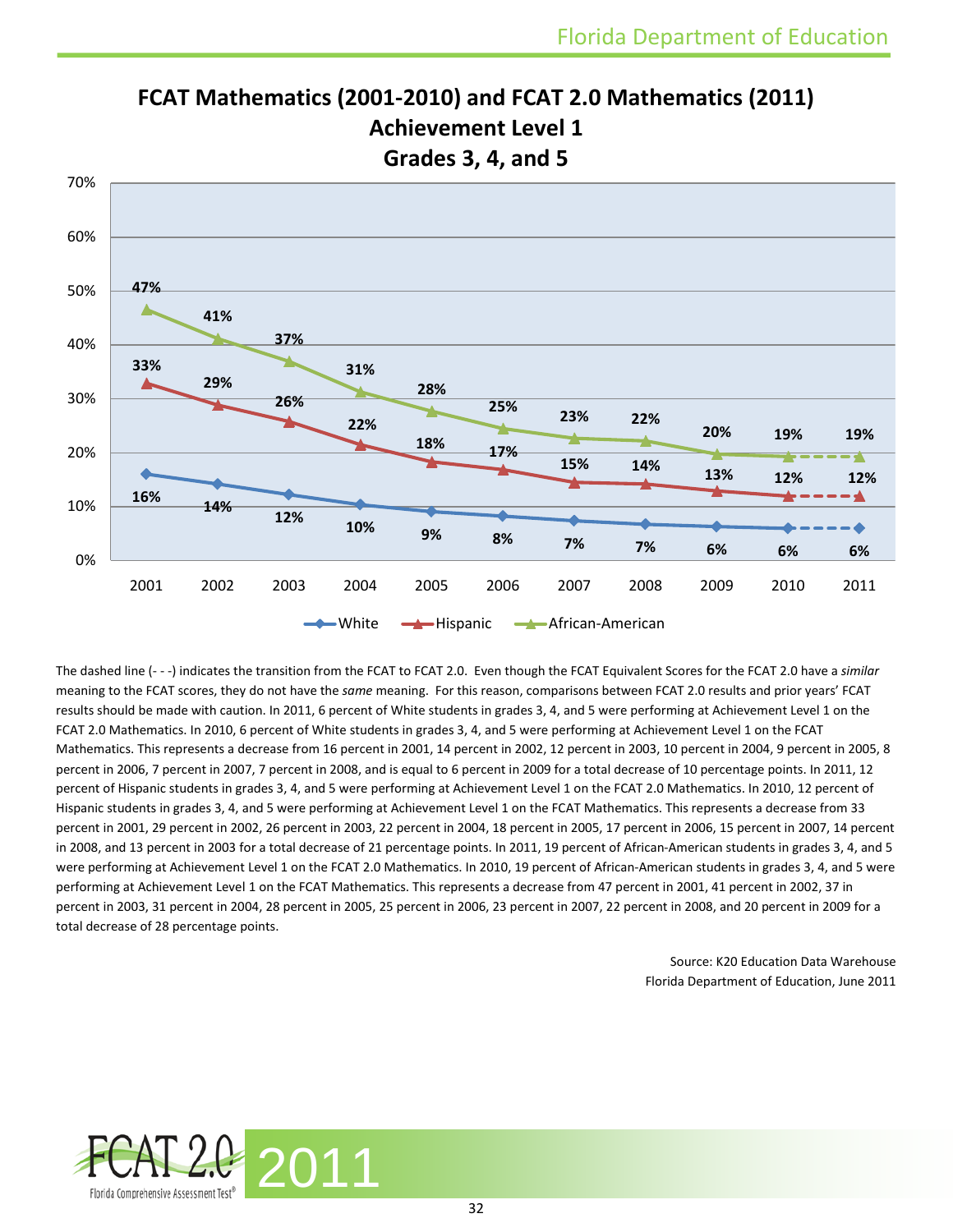

**FCAT Mathematics (2001-2010) and FCAT 2.0 Mathematics (2011) by Achievement Level Grades 6, 7, and 8**

The dashed line (- - -) indicates the transition from the FCAT to FCAT 2.0. Even though the FCAT Equivalent Scores for the FCAT 2.0 have a *similar*  meaning to the FCAT scores, they do not have the *same* meaning. For this reason, comparisons between FCAT 2.0 results and prior years' FCAT results should be made with caution. In 2011, 63 percent of students in grades 6, 7, and 8 were performing at or above Achievement Level 3 (on grade level or above) on the FCAT 2.0 Mathematics. In 2010, 62 percent of students in grades 6, 7, and 8 were performing at or above Achievement Level 3 (on grade level or above) on the FCAT Mathematics. This represents an increase from 47 percent in 2001, 47 percent in 2002, 50 percent in 2003, 51 percent in 2004, 53 percent in 2005, 56 percent in 2006, 58 percent in 2007, 60 percent in 2008, and 61 percent in 2009 for a total increase of 16 percentage points. In 2011, 18 percent of students in grades 6, 7, and 8 were performing at Achievement Level 1 on the FCAT 2.0 Mathematics. In 2010, 18 percent of students in grades 6, 7, and 8 were performing at Achievement Level 1 on the FCAT Mathematics. This represents a decrease from 32 percent in 2001, 31 percent in 2002, 28 percent in 2004, 26 percent in 2005, 23 percent in 2006, 21 percent in 2007, 20 percent in 2008, and 19 percent in 2009 for a total decrease of 14 percentage points.

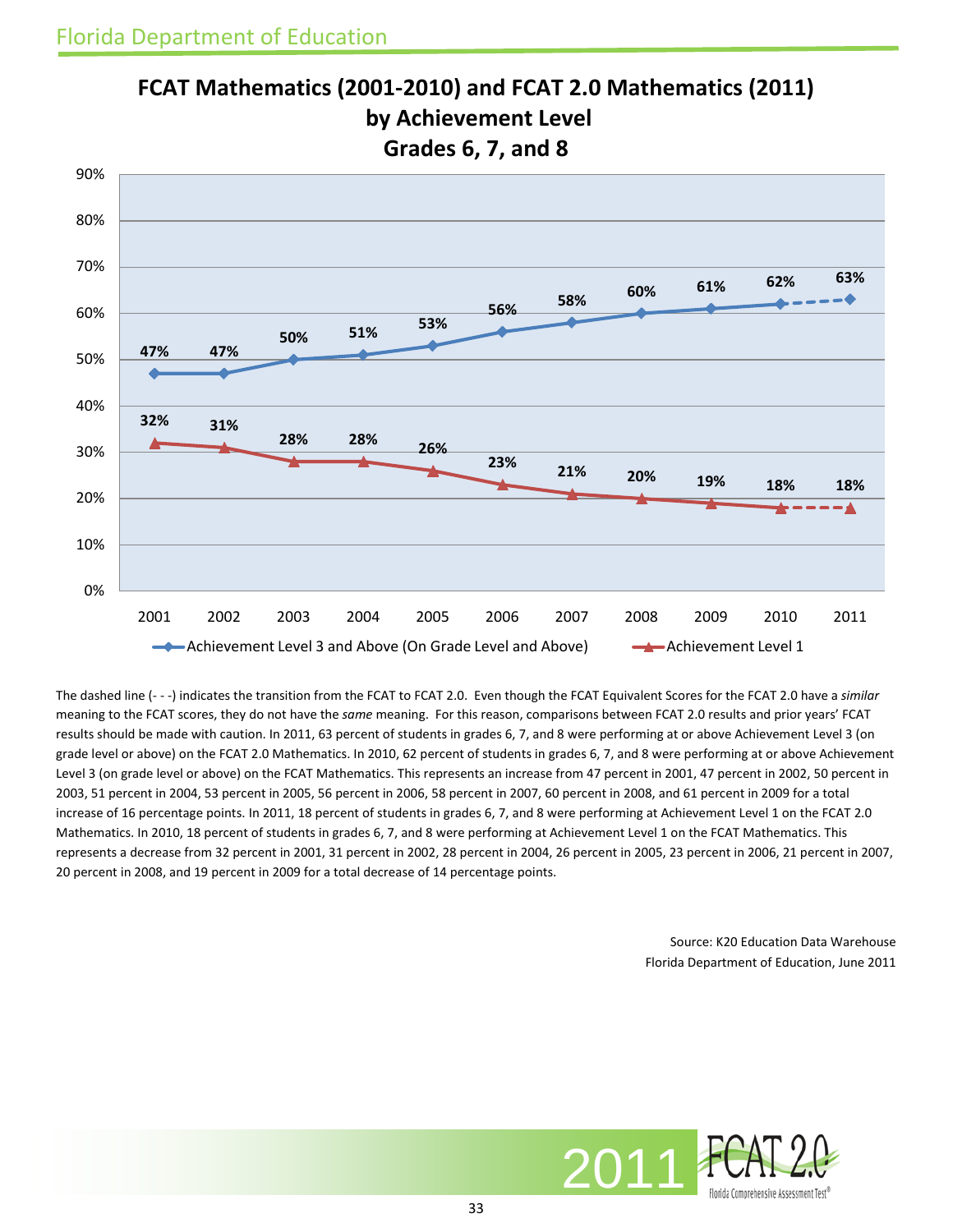# **FCAT Mathematics (2001-2010) and FCAT 2.0 Mathematics (2011) Achievement Level 3 and Above (On Grade Level and Above) Grades 6, 7, and 8**



The dashed line (- - -) indicates the transition from the FCAT to FCAT 2.0. Even though the FCAT Equivalent Scores for the FCAT 2.0 have a *similar*  meaning to the FCAT scores, they do not have the *same* meaning. For this reason, comparisons between FCAT 2.0 results and prior years' FCAT results should be made with caution. In 2011, 73 percent of White students in grades 6, 7, and 8 were performing at or above Achievement Level 3 (on grade level and above) on FCAT 2.0 Mathematics. In 2010, 73 percent of White students in grades 6, 7, and 8 were performing at or above Achievement Level 3 (on grade level and above) on FCAT Mathematics. This is an increase from 59 percent in 2001, 60 percent in 2002, 63 percent in 2003, 63 percent in 2004, 65 percent in 2005, 68 percent in 2006, 69 percent in 2007, 71 percent in 2008, and 71 percent in 2009 for a total increase of 14 percentage points. In 2011, 59 percent of Hispanic students in grades 6, 7, and 8 were performing at or above Achievement Level 3 on FCAT 2.0 Mathematics. In 2010, 59 percent of Hispanic students in grades 6, 7, and 8 were performing at or above Achievement Level 3 on FCAT Mathematics. This is an increase from 37 percent in 2001, 39 percent in 2002, 42 percent in 2003, 44 percent in 2004, 46 percent in 2005, 50 percent in 2006, 52 percent in 2007, 54 percent in 2008, and 56 percent in 2009 for a total increase of 22 percentage points. In 2011, 44 percent of African-American students in grades 6, 7, and 8 were performing at or above Achievement Level 3 on FCAT 2.0 Mathematics. In 2010, 43 percent of African-American students in grades 6, 7, and 8 were performing at or above Achievement Level 3 on FCAT Mathematics. This is an increase from 23 percent in 2001, 25 percent in 2002, 27 percent in 2003, 29 percent in 2004, 31 percent in 2005, 35 percent in 2006, 37 percent in 2007, 40 percent in 2008, and 41 percent in 2009 for a total increase of 20 percentage points.

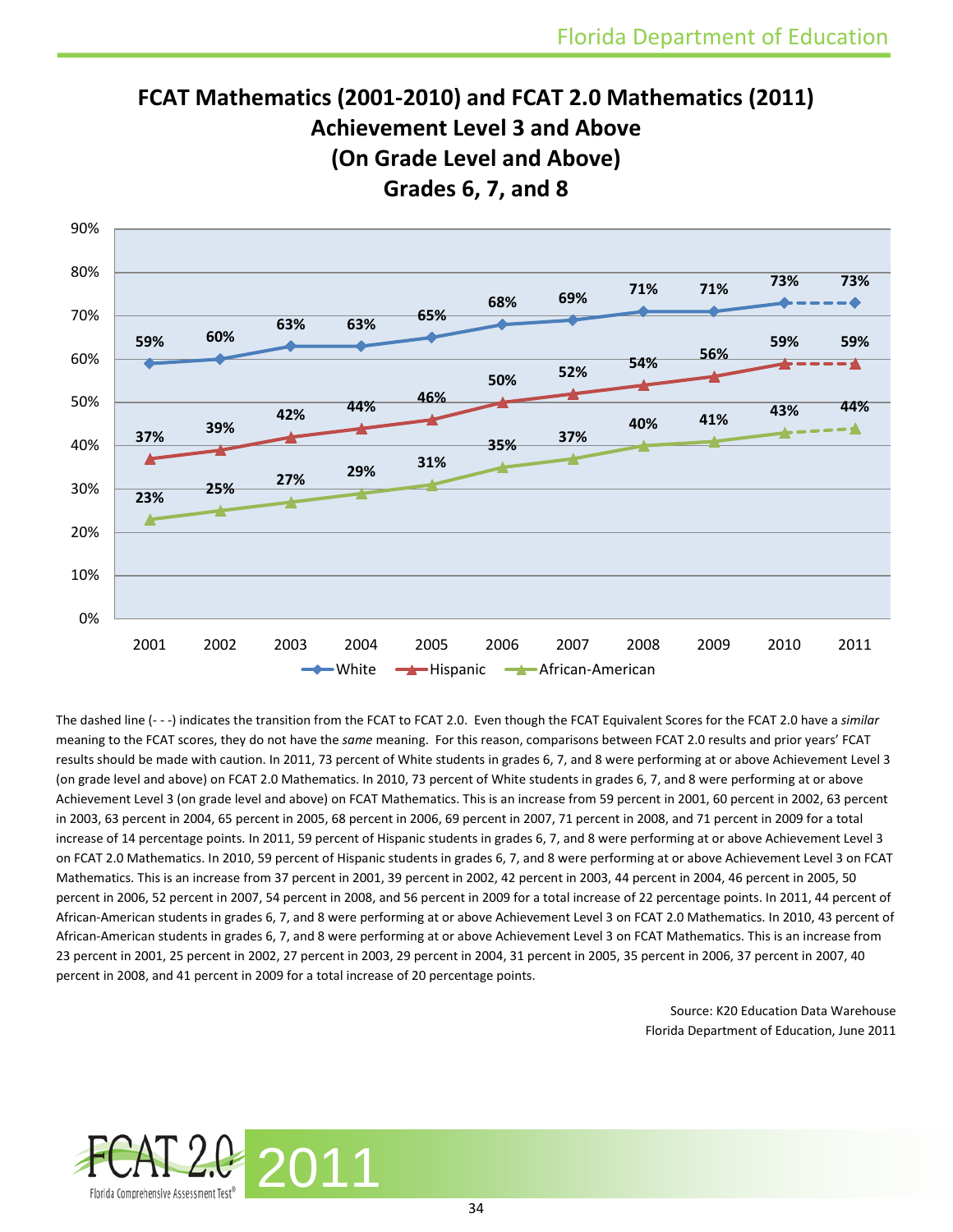

**FCAT Mathematics (2001-2010) and FCAT 2.0 Mathematics (2011) Achievement Level 1 Grades 6, 7, and 8**

The dashed line (- - -) indicates the transition from the FCAT to FCAT 2.0. Even though the FCAT Equivalent Scores for the FCAT 2.0 have a *similar*  meaning to the FCAT scores, they do not have the *same* meaning. For this reason, comparisons between FCAT 2.0 results and prior years' FCAT results should be made with caution. In 2011, 11 percent of White students in grades 6, 7, and 8 were performing at Achievement Level 1 on the FCAT 2.0 Mathematics. In 2010, 11 percent of White students in grades 6, 7, and 8 were performing at Achievement Level 1 on the FCAT Mathematics. This represents a decrease from 21 percent in 2001, 20 percent in 2002, 18 percent in 2003, 18 percent in 2004, 16 percent in 2005, 14 percent in 2006, 13 percent in 2007, 12 percent in 2008, and 12 percent in 2009 for a total decrease of 10 percentage points. In 2011, 20 percent of Hispanic students in grades 6, 7, and 8 were performing at Achievement Level 1 on the FCAT 2.0 Mathematics. In 2010, 20 percent of Hispanic students in grades 6, 7, and 8 were performing at Achievement Level 1 on the FCAT Mathematics. This represents a decrease from 40 percent in 2001, 38 percent in 2002, 34 percent in 2003, 33 percent in 2004, 31 percent in 2005, 27 percent in 2006, 25 percent in 2007, 23 percent in 2008, and 22 percent in 2009 for a total decrease of 20 percentage points. In 2011, 30 percent of African-American students in grades 6, 7, and 8 were performing at Achievement Level 1 on the FCAT 2.0 Mathematics. In 2010, 31 percent of African-American students in grades 6, 7, and 8 were performing at Achievement Level 1 on the FCAT Mathematics. This represents a decrease from 55 percent in 2001, 52 percent in 2002, 48 in percent in 2003, 47 percent in 2004, 44 percent in 2005, 39 percent in 2006, 37 percent in 2007, 34 percent in 2008, and 33 percent in 2009 for a total decrease of 24 percentage points.

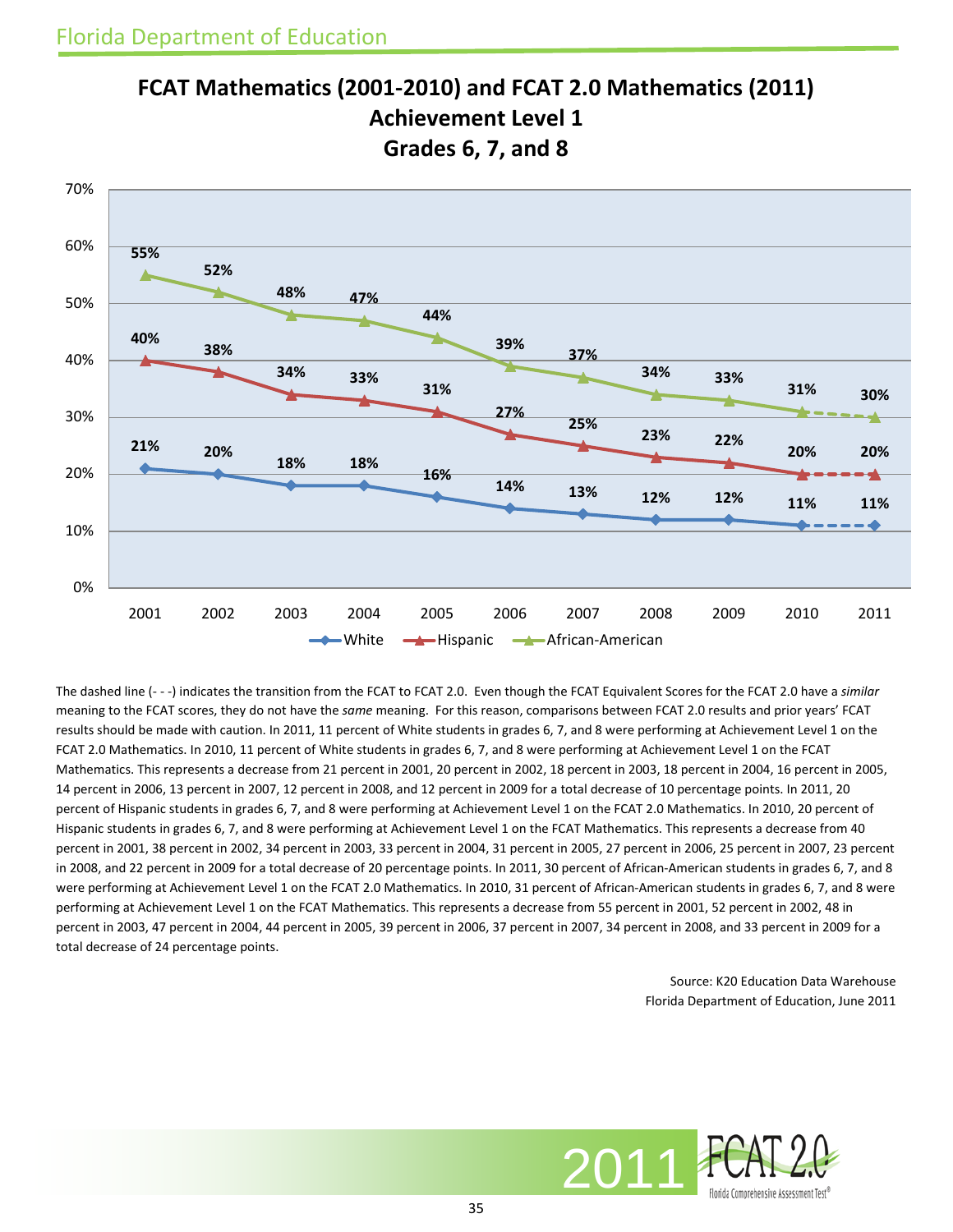### **Statewide Comparison of Mathematics Scores – Grade 3 and 4 FCAT Mathematics (2001-2010) and FCAT 2.0 Mathematics (2011)[1](#page-35-0)**

| Percent of Students by<br><b>Number</b><br>Mean Developmental<br>Mean<br><b>Achievement Level</b><br>Achievement Level <sup>3</sup><br>of<br>Three & Above <sup>4</sup><br><b>Scale Score</b><br>Grade<br>Year<br><b>Scale Score</b><br><b>Students</b><br>$\overline{3}$<br>$\mathbf{1}$<br>$\overline{2}$<br>$\overline{4}$<br>5<br>24<br>33<br>3<br>2001<br>1258<br>24<br>16<br>52<br>3<br>186,336<br>291<br>5<br>302<br>59<br>2002<br>188,606<br>1308<br>21<br>20<br>34<br>20<br>$\overline{7}$<br>$\overline{22}$<br>2003<br>19<br>19<br>34<br>63<br>188,487<br>1335<br>308<br>$\overline{7}$<br>2004<br>310<br>17<br>19<br>34<br>23<br>64<br>206,534<br>1346<br>9<br>17<br>25<br>2005<br>1380<br>317<br>15<br>34<br>68<br>203,037<br>16<br>27<br>10<br>2006<br>204,402<br>1409<br>324<br>12<br>34<br>72 |  |
|---------------------------------------------------------------------------------------------------------------------------------------------------------------------------------------------------------------------------------------------------------------------------------------------------------------------------------------------------------------------------------------------------------------------------------------------------------------------------------------------------------------------------------------------------------------------------------------------------------------------------------------------------------------------------------------------------------------------------------------------------------------------------------------------------------------|--|
|                                                                                                                                                                                                                                                                                                                                                                                                                                                                                                                                                                                                                                                                                                                                                                                                               |  |
|                                                                                                                                                                                                                                                                                                                                                                                                                                                                                                                                                                                                                                                                                                                                                                                                               |  |
|                                                                                                                                                                                                                                                                                                                                                                                                                                                                                                                                                                                                                                                                                                                                                                                                               |  |
|                                                                                                                                                                                                                                                                                                                                                                                                                                                                                                                                                                                                                                                                                                                                                                                                               |  |
|                                                                                                                                                                                                                                                                                                                                                                                                                                                                                                                                                                                                                                                                                                                                                                                                               |  |
|                                                                                                                                                                                                                                                                                                                                                                                                                                                                                                                                                                                                                                                                                                                                                                                                               |  |
|                                                                                                                                                                                                                                                                                                                                                                                                                                                                                                                                                                                                                                                                                                                                                                                                               |  |
|                                                                                                                                                                                                                                                                                                                                                                                                                                                                                                                                                                                                                                                                                                                                                                                                               |  |
| 328<br>12<br>14<br>33<br>28<br>13<br>74<br>2007<br>201,862<br>1428                                                                                                                                                                                                                                                                                                                                                                                                                                                                                                                                                                                                                                                                                                                                            |  |
| 29<br>14<br>76<br>2008<br>204,180<br>1454<br>333<br>10<br>13<br>33                                                                                                                                                                                                                                                                                                                                                                                                                                                                                                                                                                                                                                                                                                                                            |  |
| 2009<br>30<br>16<br>205,135<br>1473<br>337<br>10<br>13<br>32<br>78                                                                                                                                                                                                                                                                                                                                                                                                                                                                                                                                                                                                                                                                                                                                            |  |
| 9<br>337<br>13<br>32<br>30<br>2010<br>1471<br>15<br>78<br>205,720                                                                                                                                                                                                                                                                                                                                                                                                                                                                                                                                                                                                                                                                                                                                             |  |
| FCAT 2.0 Mathematics - Next Generation Sunshine State Standards Test <sup>2</sup>                                                                                                                                                                                                                                                                                                                                                                                                                                                                                                                                                                                                                                                                                                                             |  |
| Percent of Students by<br><b>Number</b><br><b>FCAT Equivalent</b><br><b>FCAT Equivalent Mean</b>                                                                                                                                                                                                                                                                                                                                                                                                                                                                                                                                                                                                                                                                                                              |  |
| <b>Achievement Level</b><br><b>Achievement Level</b><br>of<br>Developmental<br>Grade<br>Year<br>Mean                                                                                                                                                                                                                                                                                                                                                                                                                                                                                                                                                                                                                                                                                                          |  |
| Three & Above <sup>4</sup><br><b>Scale Score</b><br><b>Scale Score</b><br><b>Students</b><br>$\overline{2}$<br>3<br>$\mathbf{1}$<br>$\overline{4}$<br>5                                                                                                                                                                                                                                                                                                                                                                                                                                                                                                                                                                                                                                                       |  |
| 202,719<br>1470<br>9<br>13<br>32<br>30<br>15<br>78<br>3<br>2011<br>337                                                                                                                                                                                                                                                                                                                                                                                                                                                                                                                                                                                                                                                                                                                                        |  |
| FCAT Mathematics - Sunshine State Standards Test <sup>2</sup>                                                                                                                                                                                                                                                                                                                                                                                                                                                                                                                                                                                                                                                                                                                                                 |  |
| Percent of Students by<br>Number                                                                                                                                                                                                                                                                                                                                                                                                                                                                                                                                                                                                                                                                                                                                                                              |  |
| <b>Mean Developmental</b><br>Mean<br><b>Achievement Level</b><br>Achievement Level <sup>3</sup><br>of                                                                                                                                                                                                                                                                                                                                                                                                                                                                                                                                                                                                                                                                                                         |  |
| Three & Above <sup>4</sup><br><b>Scale Score</b><br><b>Scale Score</b><br>Grade<br>Year<br><b>Students</b><br>$\overline{2}$<br>3<br>$\mathbf{1}$<br>$\overline{4}$<br>5                                                                                                                                                                                                                                                                                                                                                                                                                                                                                                                                                                                                                                      |  |
| $\overline{29}$<br>31<br>24<br>13<br>3<br>2001<br>1394<br>286<br>45<br>4<br>188,633                                                                                                                                                                                                                                                                                                                                                                                                                                                                                                                                                                                                                                                                                                                           |  |
| 15<br>1428<br>26<br>24<br>32<br>$\overline{4}$<br>51<br>2002<br>192,394<br>294                                                                                                                                                                                                                                                                                                                                                                                                                                                                                                                                                                                                                                                                                                                                |  |
| $\overline{\mathbf{4}}$<br>2003<br>298<br>22<br>23<br>34<br>16<br>54<br>193,503<br>1446                                                                                                                                                                                                                                                                                                                                                                                                                                                                                                                                                                                                                                                                                                                       |  |
| 6<br>2004<br>176,316<br>1508<br>312<br>15<br>21<br>37<br>20<br>64                                                                                                                                                                                                                                                                                                                                                                                                                                                                                                                                                                                                                                                                                                                                             |  |
| 6<br>312<br>15<br>21<br>38<br>21<br>64<br>2005<br>195,866<br>1509                                                                                                                                                                                                                                                                                                                                                                                                                                                                                                                                                                                                                                                                                                                                             |  |
| 8<br>19<br>36<br>23<br>2006<br>1534<br>318<br>14<br>67<br>192,610                                                                                                                                                                                                                                                                                                                                                                                                                                                                                                                                                                                                                                                                                                                                             |  |
| $\overline{8}$<br>1540<br>319<br>13<br>18<br>37<br>23<br>69<br>2007<br>196,632                                                                                                                                                                                                                                                                                                                                                                                                                                                                                                                                                                                                                                                                                                                                |  |
| 10<br>1562<br>12<br>18<br>36<br>24<br>71<br>2008<br>192,792<br>324                                                                                                                                                                                                                                                                                                                                                                                                                                                                                                                                                                                                                                                                                                                                            |  |
| 12<br>2009<br>195,844<br>1585<br>330<br>10<br>15<br>36<br>27<br>75                                                                                                                                                                                                                                                                                                                                                                                                                                                                                                                                                                                                                                                                                                                                            |  |
| 1587<br>330<br>10<br>16<br>36<br>27<br>74<br>2010<br>197,256<br>12                                                                                                                                                                                                                                                                                                                                                                                                                                                                                                                                                                                                                                                                                                                                            |  |
| FCAT 2.0 Mathematics - Next Generation Sunshine State Standards Test <sup>2</sup>                                                                                                                                                                                                                                                                                                                                                                                                                                                                                                                                                                                                                                                                                                                             |  |
| Percent of Students by<br><b>Number</b><br><b>FCAT Equivalent</b><br><b>FCAT Equivalent Mean</b>                                                                                                                                                                                                                                                                                                                                                                                                                                                                                                                                                                                                                                                                                                              |  |
| <b>Achievement Level</b><br><b>Achievement Level</b><br>of<br>Developmental<br>Mean                                                                                                                                                                                                                                                                                                                                                                                                                                                                                                                                                                                                                                                                                                                           |  |
| Three & Above <sup>4</sup><br>Grade<br>Year<br><b>Students</b><br><b>Scale Score</b><br><b>Scale Score</b><br>$\overline{2}$<br>3<br>$\overline{5}$<br>$\mathbf{1}$<br>$\overline{a}$                                                                                                                                                                                                                                                                                                                                                                                                                                                                                                                                                                                                                         |  |
| 10<br>16<br>36<br>198,969<br>1590<br>26<br>11<br>74<br>4<br>2011<br>331                                                                                                                                                                                                                                                                                                                                                                                                                                                                                                                                                                                                                                                                                                                                       |  |

<span id="page-35-0"></span><sup>&</sup>lt;sup>1</sup> The equipercentile linking method used this year holds constant the results at the state level. Therefore, the percent at each Achievement Level is the same, with some small differences due to rounding. Even though the FCAT Equivalent Scores for the FCAT 2.0 have a similar meaning to the FCAT scores, they do not *same* meaning. For this reason, comparisons between FCAT 2.0 results and prior years' FCAT results should be made with caution.

ı

<span id="page-35-3"></span><sup>4</sup> Adding the percentages in Levels 3-5 may not result in the percentage reported under "Level Three & Above" due to rounding.



<span id="page-35-1"></span> $2$  Data are for all students tested in all curriculum groups.

<span id="page-35-2"></span> $3$  Achievement Level information was not reported in May 2001 for grades 3, 4, 6, 7, and 9. The data shown here reflect retroactive application of the Achievement Level criteria.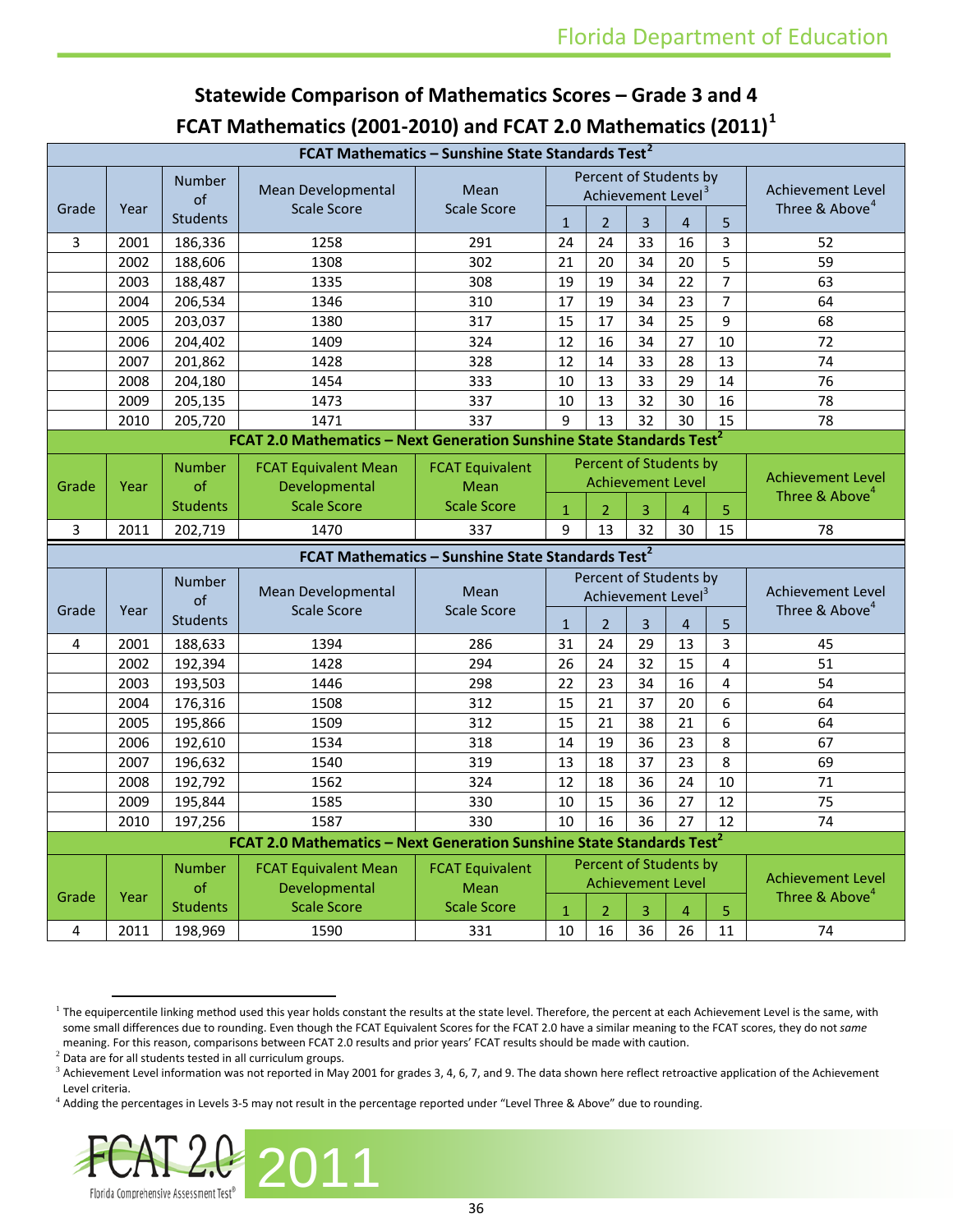### **Statewide Comparison of Mathematics Scores – Grade 5 and 6 FCAT Mathematics (2001**-**2010) and FCAT 2.0 Mathematics (2011)[1](#page-36-0)**

| FCAT Mathematics - Sunshine State Standards Test <sup>2</sup> |              |                                        |                                                                                   |                                                               |              |                                                                            |                          |                |                |                                                        |
|---------------------------------------------------------------|--------------|----------------------------------------|-----------------------------------------------------------------------------------|---------------------------------------------------------------|--------------|----------------------------------------------------------------------------|--------------------------|----------------|----------------|--------------------------------------------------------|
| Grade                                                         | Year         | Number<br>of<br><b>Students</b>        | Mean<br>Developmental<br><b>Scale Score</b>                                       | Mean<br><b>Scale Score</b>                                    | $\mathbf{1}$ | Percent of Students by<br>Achievement Level <sup>3</sup><br>$\overline{2}$ | 3                        | 4              | 5              | <b>Achievement Level</b><br>Three & Above <sup>4</sup> |
| 5                                                             | 2001         | 187,623                                | 1579                                                                              | 314                                                           | 27           | 25                                                                         | 22                       | 20             | 6              | 48                                                     |
|                                                               | 2002         | 192,775                                | 1598                                                                              | 318                                                           | 25           | 27                                                                         | 23                       | 19             | 6              | 48                                                     |
|                                                               | 2003         | 192,692                                | 1607                                                                              | 320                                                           | 23           | 26                                                                         | 24                       | 21             | $\overline{7}$ | 52                                                     |
|                                                               | 2004         | 196,233                                | 1616                                                                              | 322                                                           | 21           | 27                                                                         | 24                       | 21             | 7              | 52                                                     |
|                                                               | 2005         | 181,434                                | 1648                                                                              | 329                                                           | 16           | 27                                                                         | 27                       | 24             | 6              | 57                                                     |
|                                                               | 2006         | 197,076                                | 1649                                                                              | 329                                                           | 17           | 27                                                                         | 26                       | 24             | $\overline{7}$ | 57                                                     |
|                                                               | 2007         | 192,369                                | 1662                                                                              | 332                                                           | 15           | 26                                                                         | 26                       | 25             | 8              | 59                                                     |
|                                                               | 2008         | 195,418                                | 1671                                                                              | 333                                                           | 15           | 24                                                                         | 27                       | 26             | 9              | 61                                                     |
|                                                               | 2009         | 192,333                                | 1679                                                                              | 335                                                           | 14           | 24                                                                         | 26                       | 27             | 9              | 62                                                     |
|                                                               | 2010         | 196,648                                | 1682                                                                              | 336                                                           | 14           | 23                                                                         | 27                       | 27             | 9              | 63                                                     |
|                                                               |              |                                        | FCAT 2.0 Mathematics - Next Generation Sunshine State Standards Test <sup>2</sup> |                                                               |              |                                                                            |                          |                |                |                                                        |
| Grade                                                         | Year         | <b>Number</b><br>of                    | <b>FCAT Equivalent</b><br><b>Mean Developmental</b>                               | <b>FCAT Equivalent</b><br>Mean                                |              | Percent of Students by                                                     | <b>Achievement Level</b> |                |                | <b>Achievement Level</b><br>Three & Above <sup>4</sup> |
|                                                               |              | <b>Students</b>                        | <b>Scale Score</b>                                                                | <b>Scale Score</b>                                            | $\mathbf{1}$ | $\overline{2}$                                                             | 3                        | 4              | 5              |                                                        |
| 5                                                             | 2011         | 198,520                                | 1681                                                                              | 336                                                           | 14           | 23                                                                         | 27                       | 27             | 9              | 63                                                     |
|                                                               |              |                                        |                                                                                   |                                                               |              |                                                                            |                          |                |                |                                                        |
|                                                               |              |                                        |                                                                                   | FCAT Mathematics - Sunshine State Standards Test <sup>2</sup> |              |                                                                            |                          |                |                |                                                        |
| Grade                                                         | Year         | Number<br>of                           | Mean Developmental<br><b>Scale Score</b>                                          | Mean<br><b>Scale Score</b>                                    |              | Percent of Students by<br>Achievement Level <sup>3</sup>                   | 3                        | $\overline{4}$ |                | <b>Achievement Level</b><br>Three & Above <sup>4</sup> |
|                                                               |              | <b>Students</b>                        |                                                                                   |                                                               | $\mathbf{1}$ | $\overline{2}$                                                             | 24                       |                | 5<br>4         | 40                                                     |
| 6                                                             | 2001<br>2002 | 187,054                                | 1592<br>1622                                                                      | 291<br>298                                                    | 39<br>35     | 21<br>22                                                                   | 25                       | 12<br>13       | 5              | 43                                                     |
|                                                               | 2003         | 193,963<br>196,134                     | 1642                                                                              | 302                                                           | 31           | 22                                                                         | 27                       | 14             | 6              | 47                                                     |
|                                                               | 2004         | 198,905                                | 1637                                                                              | 301                                                           | 33           | 22                                                                         | 26                       | 14             | 5              | 46                                                     |
|                                                               | 2005         | 201,550                                | 1653                                                                              | 305                                                           | 31           | 22                                                                         | 26                       | 15             | 6              | 47                                                     |
|                                                               | 2006         | 186,792                                | 1681                                                                              | 312                                                           | 26           | 21                                                                         | 28                       | 17             | 8              | 53                                                     |
|                                                               | 2007         | 198,195                                | 1663                                                                              | 307                                                           | 28           | 22                                                                         | 28                       | 16             | 7              | 50                                                     |
|                                                               | 2008         | 193,758                                | 1687                                                                              | 313                                                           | 26           | 21                                                                         | 28                       | 17             | 8              | 53                                                     |
|                                                               | 2009         | 196,408                                | 1699                                                                              | 316                                                           | 24           | 21                                                                         | 29                       | 18             | 8              | 55                                                     |
|                                                               | 2010         | 194,399                                | 1711                                                                              | 319                                                           | 23           | 19                                                                         | 29                       | 19             | 9              | 57                                                     |
|                                                               |              |                                        | FCAT 2.0 Mathematics - Next Generation Sunshine State Standards Test <sup>2</sup> |                                                               |              |                                                                            |                          |                |                |                                                        |
| Grade                                                         | Year         | <b>Number</b><br>of<br><b>Students</b> | <b>FCAT Equivalent</b><br><b>Mean Developmental</b><br><b>Scale Score</b>         | <b>FCAT Equivalent</b><br>Mean<br><b>Scale Score</b>          | $\mathbf{1}$ | Percent of Students by<br><b>Achievement Level</b><br>$\overline{2}$       | 3                        | 4              | 5              | <b>Achievement Level</b><br>Three & Above <sup>4</sup> |
| 6                                                             | 2011         | 197,668                                | 1712                                                                              | 319                                                           | 23           | 20                                                                         | 29                       | 19             | 9              | 57                                                     |

<span id="page-36-0"></span> $1$  The equipercentile linking method used this year holds constant the results at the state level. Therefore, the percent at each Achievement Level is the same, with some small differences due to rounding. Even though the FCAT Equivalent Scores for the FCAT 2.0 have a similar meaning to the FCAT scores, they do not *same* meaning. For this reason, comparisons between FCAT 2.0 results and prior years' FCAT results should be made with caution.

<span id="page-36-3"></span> $^4$  Adding the percentages in Levels 3-5 may not result in the percentage reported under "Level Three & Above" due to rounding.



<span id="page-36-1"></span> $2$  Data are for all students tested in all curriculum groups.

<span id="page-36-2"></span> $3$  Achievement Level information was not reported in May 2001 for grades 3, 4, 6, 7, and 9. The data shown here reflect retroactive application of the Achievement Level criteria.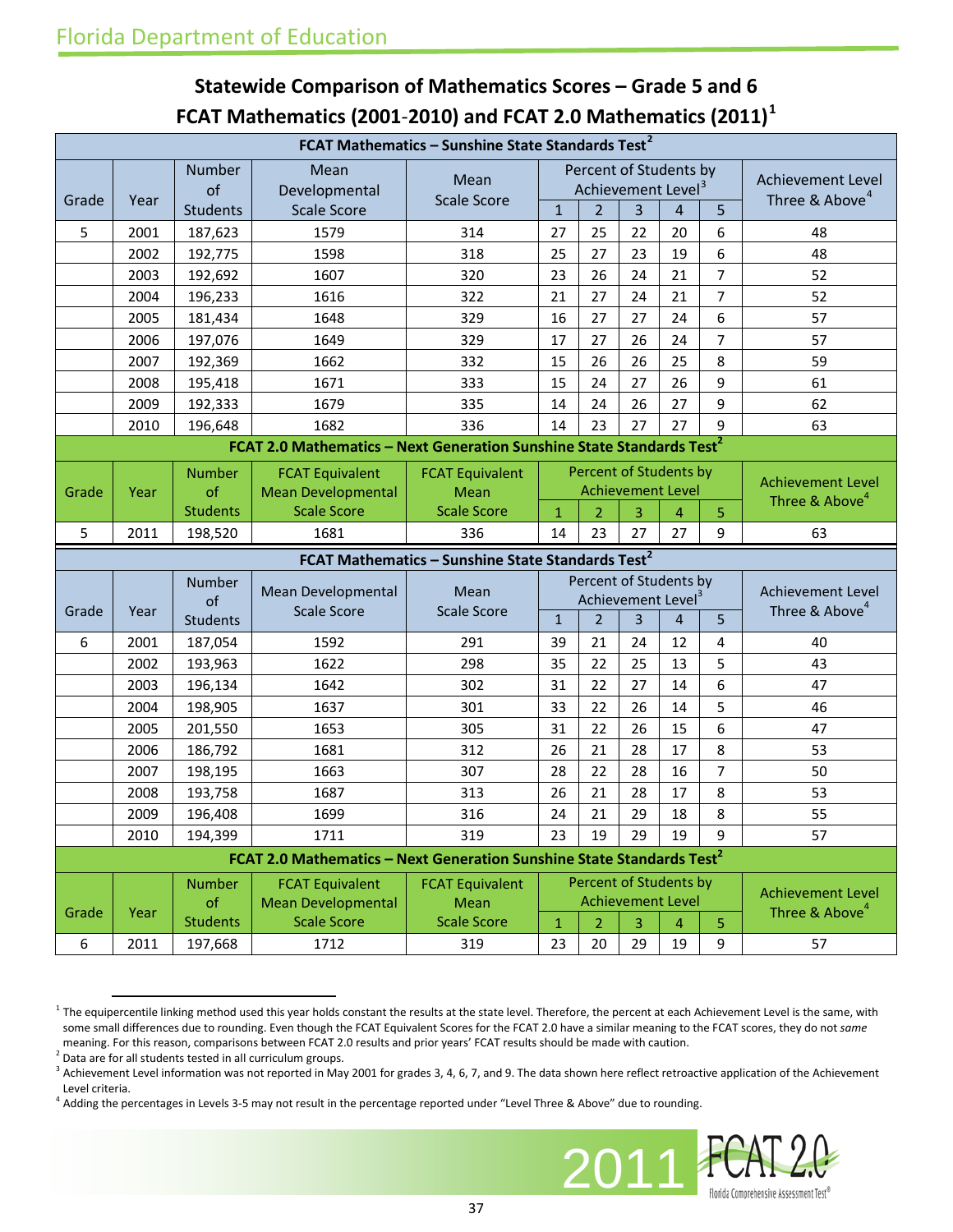| FCAT Mathematics (2001-2010) and FCAT 2.0 Mathematics (2011) |      |                     |                                                                                         |                                                               |                        |                |                |                                                          |                |                                                 |
|--------------------------------------------------------------|------|---------------------|-----------------------------------------------------------------------------------------|---------------------------------------------------------------|------------------------|----------------|----------------|----------------------------------------------------------|----------------|-------------------------------------------------|
|                                                              |      |                     |                                                                                         | FCAT Mathematics - Sunshine State Standards Test <sup>2</sup> |                        |                |                |                                                          |                |                                                 |
| Grade                                                        | Year | <b>Number</b><br>of | Mean Developmental<br><b>Scale Score</b>                                                | Mean<br><b>Scale Score</b>                                    |                        |                |                | Percent of Students by<br>Achievement Level <sup>3</sup> |                | Achievement Level<br>Three & Above <sup>4</sup> |
|                                                              |      | <b>Students</b>     |                                                                                         |                                                               | $\mathbf{1}$           | $\overline{2}$ | $\overline{3}$ | $\overline{4}$                                           | 5              |                                                 |
| 7                                                            | 2001 | 183,131             | 1724                                                                                    | 290                                                           | 35                     | 20             | 24             | 15                                                       | 6              | 45                                              |
|                                                              | 2002 | 191,788             | 1734                                                                                    | 292                                                           | 33                     | 21             | 26             | 14                                                       | $\overline{7}$ | 47                                              |
|                                                              | 2003 | 197,161             | 1747                                                                                    | 296                                                           | 31                     | 21             | 26             | 15                                                       | 6              | 47                                              |
|                                                              | 2004 | 201,188             | 1760                                                                                    | 299                                                           | 30                     | 21             | 27             | 16                                                       | $\overline{7}$ | 50                                              |
|                                                              | 2005 | 202,361             | 1778                                                                                    | 303                                                           | 26                     | 22             | 28             | 17                                                       | 8              | 53                                              |
|                                                              | 2006 | 202,303             | 1791                                                                                    | 307                                                           | 23                     | 22             | 30             | 18                                                       | $\overline{7}$ | 55                                              |
|                                                              | 2007 | 188,619             | 1811                                                                                    | 312                                                           | 20                     | 21             | 32             | 19                                                       | 8              | 59                                              |
|                                                              | 2008 | 196,797             | 1824                                                                                    | 315                                                           | 18                     | 21             | 33             | 19                                                       | 8              | 61                                              |
|                                                              | 2009 | 193,239             | 1820                                                                                    | 314                                                           | 20                     | 20             | 31             | 20                                                       | 9              | 60                                              |
|                                                              | 2010 | 197,130             | 1821                                                                                    | 314                                                           | 19                     | 20             | 32             | 21                                                       | $\mathsf{q}$   | 61                                              |
|                                                              |      |                     | <b>FCAT 2.0 Mathematics - Next Generation Sunshine State Standards Test<sup>2</sup></b> |                                                               |                        |                |                |                                                          |                |                                                 |
|                                                              |      | <b>Number</b>       | <b>FCAT Equivalent</b>                                                                  | <b>FCAT Equivalent</b>                                        | Percent of Students by |                |                | <b>Achievement Level</b>                                 |                |                                                 |
|                                                              |      | of                  | <b>Mean Developmental</b>                                                               | <b>Mean</b>                                                   |                        |                |                | <b>Achievement Level</b>                                 |                | Three & Above <sup>4</sup>                      |
| Grade                                                        | Year | <b>Students</b>     | <b>Scale Score</b>                                                                      | <b>Scale Score</b>                                            | $\mathbf{1}$           | $\overline{2}$ | 3              | $\overline{4}$                                           | 5              |                                                 |
| 7                                                            | 2011 | 194,484             | 1822                                                                                    | 314                                                           | 19                     | 19             | 32             | 21                                                       | 9              | 62                                              |
|                                                              |      |                     |                                                                                         | FCAT Mathematics - Sunshine State Standards Test <sup>2</sup> |                        |                |                |                                                          |                |                                                 |
|                                                              |      |                     |                                                                                         |                                                               | Percent of Students by |                |                |                                                          |                |                                                 |
|                                                              |      | Number              |                                                                                         |                                                               |                        |                |                |                                                          |                |                                                 |
|                                                              |      | of                  | Mean Developmental                                                                      | Mean                                                          |                        |                |                | Achievement Level <sup>3</sup>                           |                | Achievement Level                               |
| Grade                                                        | Year | <b>Students</b>     | <b>Scale Score</b>                                                                      | <b>Scale Score</b>                                            | $\mathbf{1}$           | $\overline{2}$ | $\overline{3}$ | $\overline{4}$                                           | 5              | Three & Above <sup>4</sup>                      |
| 8                                                            | 2001 | 174,067             | 1847                                                                                    | 308                                                           | 24                     | 21             | 31             | 14                                                       | 10             | 55                                              |
|                                                              | 2002 | 184,379             | 1837                                                                                    | 305                                                           | 25                     | 22             | 31             | 14                                                       | 8              | 53                                              |
|                                                              | 2003 | 191,656             | 1856                                                                                    | 310                                                           | 22                     | 22             | 32             | 14                                                       | 10             | 56                                              |
|                                                              | 2004 | 197,646             | 1858                                                                                    | 311                                                           | 23                     | 21             | 31             | 15                                                       | 11             | 56                                              |
|                                                              | 2005 | 201,488             | 1866                                                                                    | 313                                                           | 21                     | 20             | 32             | 15                                                       | 11             | 59                                              |
|                                                              | 2006 | 200,431             | 1872                                                                                    | 314                                                           | 20                     | 20             | 33             | 16                                                       | 11             | 60                                              |
|                                                              | 2007 | 199,297             | 1885                                                                                    | 318                                                           | 18                     | 19             | 34             | 17                                                       | 12             | 63                                              |
|                                                              | 2008 | 186,211             | 1910                                                                                    | 324                                                           | 14                     | 19             | 35             | 19                                                       | 13             | 67                                              |
|                                                              | 2009 | 194,297             | 1903                                                                                    | 322                                                           | 14                     | 20             | 37             | 18                                                       | 11             | 66                                              |
|                                                              | 2010 | 192,919             | 1911                                                                                    | 324                                                           | 12                     | 20             | 38             | 19                                                       | 12             | 68                                              |
|                                                              |      |                     |                                                                                         |                                                               |                        |                |                |                                                          |                |                                                 |
|                                                              |      | <b>Number</b>       | FCAT 2.0 Mathematics - Next Generation Sunshine State Standards Test <sup>2</sup>       |                                                               |                        |                |                |                                                          |                | <b>Achievement Level</b>                        |
| Grade                                                        | Year | of                  | <b>FCAT Equivalent</b><br><b>Mean Developmental</b>                                     | <b>FCAT Equivalent</b><br><b>Mean</b>                         |                        |                |                | Percent of Students by<br><b>Achievement Level</b>       |                | Three & Above <sup>4</sup>                      |
|                                                              |      | <b>Students</b>     | <b>Scale Score</b>                                                                      | <b>Scale Score</b>                                            | $\mathbf{1}$           | $\overline{2}$ | 3              | $\overline{a}$                                           | 5              |                                                 |

### **Statewide Comparison of Mathematics Scores – Grade 7 and 8 FCAT Mathematics (2001**-**2010) and FCAT 2.0 Mathematics (2011) [1](#page-37-0)**

<span id="page-37-3"></span>Adding the percentages in Levels 3-5 may not result in the percentage reported under "Level Three & Above" due to rounding.



<span id="page-37-0"></span> $1$  The equipercentile linking method used this year holds constant the results at the state level. Therefore, the percent at each Achievement Level is the same, with some small differences due to rounding. Even though the FCAT Equivalent Scores for the FCAT 2.0 have a similar meaning to the FCAT scores, they do not *same* meaning. For this reason, comparisons between FCAT 2.0 results and prior years' FCAT results should be made with caution.<br><sup>2</sup> Data are for all students tested in all curriculum groups.<br><sup>3</sup> A Literature in the formula of th

<span id="page-37-1"></span>

<span id="page-37-2"></span>Achievement Level information was not reported in May 2001 for grades 3, 4, 6, 7, and 9. The data shown here reflect retroactive application of the Achievement Level criteria.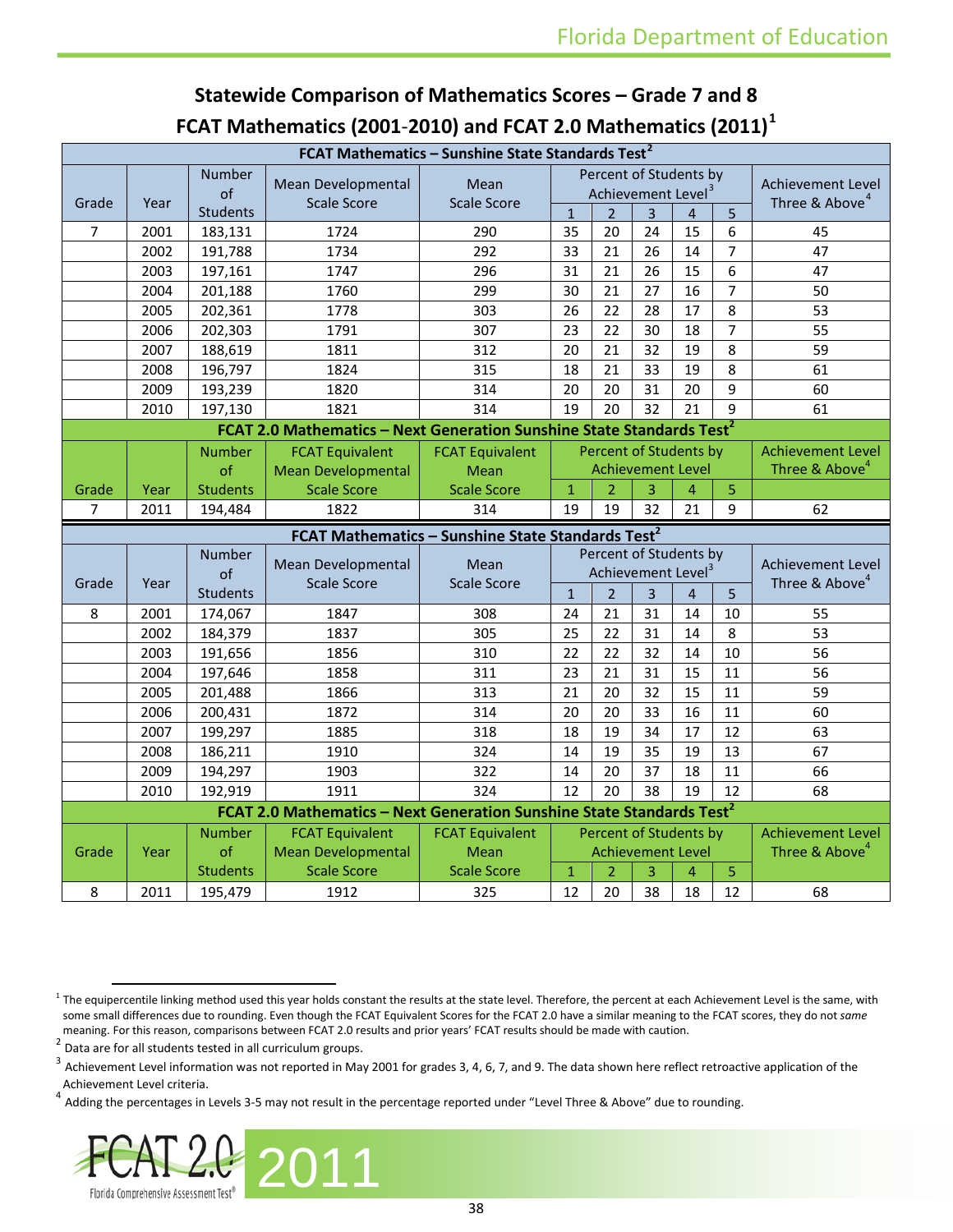## **FCAT Mathematics 2.0** – **Percent Comparison by District**

|                     | <b>Percent of Students at</b>        | <b>Percent of Students at</b> |
|---------------------|--------------------------------------|-------------------------------|
| <b>District</b>     | <b>Achievement Level 3 and Above</b> | <b>Achievement Level 1</b>    |
| <b>STATE</b>        | 67%                                  | 14%                           |
| <b>ALACHUA</b>      | 66%                                  | 16%                           |
| <b>BAKER</b>        | 71%                                  | 11%                           |
| <b>BAY</b>          | 69%                                  | 12%                           |
| <b>BRADFORD</b>     | 55%                                  | 21%                           |
| <b>BREVARD</b>      | 76%                                  | 10%                           |
| <b>BROWARD</b>      | 71%                                  | 12%                           |
| <b>CALHOUN</b>      | 72%                                  | 10%                           |
| <b>CHARLOTTE</b>    | 70%                                  | 12%                           |
| <b>CITRUS</b>       | 73%                                  | 10%                           |
| <b>CLAY</b>         | 75%                                  | 9%                            |
| <b>COLLIER</b>      | 64%                                  | 16%                           |
| <b>COLUMBIA</b>     | 67%                                  | 13%                           |
| <b>DADE</b>         | 65%                                  | 16%                           |
| <b>DESOTO</b>       | 63%                                  | 15%                           |
| <b>DIXIE</b>        | 70%                                  | 12%                           |
| <b>DUVAL</b>        | 64%                                  | 16%                           |
| <b>ESCAMBIA</b>     | 62%                                  | 18%                           |
| <b>FLAGLER</b>      | 66%                                  | 14%                           |
| <b>FRANKLIN</b>     | 59%                                  | 18%                           |
| <b>GADSDEN</b>      | 63%                                  | 16%                           |
| <b>GILCHRIST</b>    | 76%                                  | 9%                            |
| <b>GLADES</b>       | 79%                                  | 7%                            |
| <b>GULF</b>         | 71%                                  | 12%                           |
| <b>HAMILTON</b>     | 54%                                  | 22%                           |
| <b>HARDEE</b>       | 63%                                  | 16%                           |
| <b>HENDRY</b>       | 62%                                  | 17%                           |
| <b>HERNANDO</b>     | 66%                                  | 14%                           |
| <b>HIGHLANDS</b>    | 63%                                  | 17%                           |
| <b>HILLSBOROUGH</b> | 66%                                  | 16%                           |
| <b>HOLMES</b>       | 66%                                  | 14%                           |
| <b>INDIAN RIVER</b> | 65%                                  | 16%                           |
| <b>JACKSON</b>      | 71%                                  | 13%                           |
| <b>JEFFERSON</b>    | 48%                                  | 25%                           |
| <b>LAFAYETTE</b>    | 73%                                  | 10%                           |
| <b>LAKE</b>         | 66%                                  | 15%                           |
| <b>LEE</b>          | 70%                                  | 12%                           |
| <b>LEON</b>         | 71%                                  | 12%                           |
| <b>LEVY</b>         | 62%                                  | 16%                           |
| <b>LIBERTY</b>      | 65%                                  | 13%                           |
| <b>MADISON</b>      | 42%                                  | 34%                           |
| <b>MANATEE</b>      | 61%                                  | 18%                           |
| <b>MARION</b>       | 65%                                  | 15%                           |

Achievement Level 3 and Above (On Grade Level and Above)